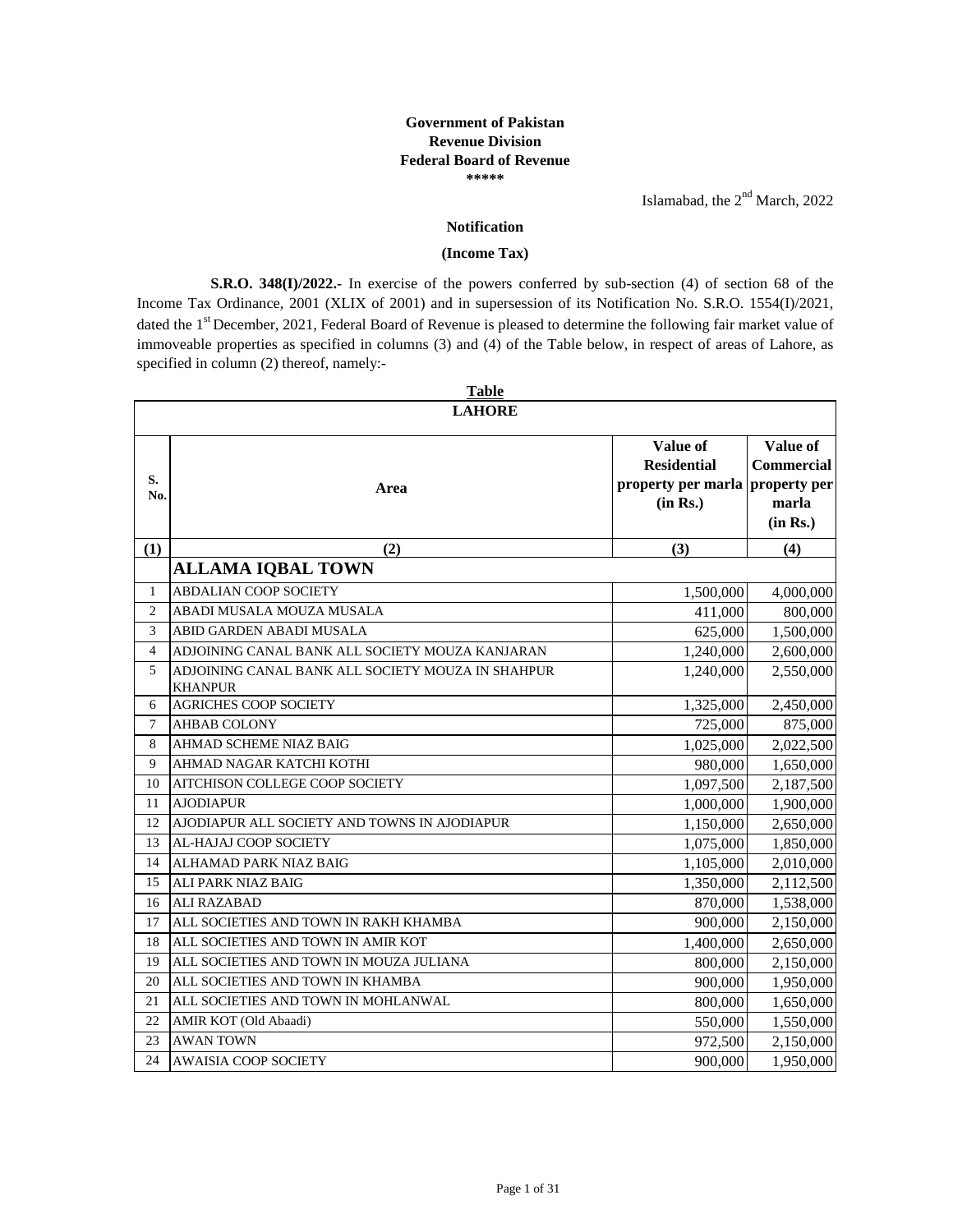| 25 | <b>AZAM GARDEN</b>                              | 1,250,000 | 2,350,000 |
|----|-------------------------------------------------|-----------|-----------|
| 26 | <b>BADA PURA</b>                                | 800,000   | 1,325,000 |
| 27 | <b>BEHRIA TOWN</b>                              | 1,350,000 | 2,750,000 |
| 28 | <b>BAKAR MANDI</b>                              | 1,500,000 | 2,650,000 |
| 29 | <b>BHAIGILL ALL SOCIETIES</b>                   | 740,000   | 1,650,000 |
| 30 | <b>BHULA GARI</b>                               | 900,000   | 2,150,000 |
| 31 | <b>BOR SOCIEITY</b>                             | 1,500,000 | 2,650,000 |
| 32 | MAIN BUND ROAD MOTOR WAY CHOWK TO CHOWK YATEEMA | 2,150,000 | 3,800,000 |
|    | <b>KHANA</b>                                    |           |           |
| 33 | <b>CAMPUS VIEW TOWN</b>                         | 900,000   | 1,950,000 |
| 34 | CANAL BANK ROAD NEAR TWO SIDE CAMPUS TO THOKHAR | 1,600,000 | 4,250,000 |
| 35 | <b>CANAL BREEZE SOCIETY</b>                     | 1,050,000 | 1,850,000 |
| 36 | <b>KANAL BURG SOCIETY</b>                       | 1,250,000 | 1,850,000 |
| 37 | <b>KANAL VIEW</b>                               | 1,315,000 | 3,250,000 |
| 38 | <b>KANAL VIEW SOCIEITY</b>                      | 1,300,000 | 3,250,000 |
| 39 | <b>CHAK MOZANG</b>                              | 1,130,000 | 2,650,000 |
| 40 | <b>CHAK MOZANG ALL SOCIEITIES</b>               | 1,300,000 | 2,650,000 |
| 41 | <b>CHUNG PUNJGRAIN</b>                          | 825,000   | 1,350,000 |
| 42 | <b>CHUNG PUNJGRAIN ALL SOCIETIES</b>            | 1,350,000 | 1,850,000 |
| 43 | DEENANATH AMIR KOT                              | 575,000   | 890,000   |
| 44 | <b>DEINA SING WALA</b>                          | 920,000   | 2,150,000 |
| 45 | DHNA SING WALA ALL SOCIETIES                    | 1,100,000 | 2,150,000 |
| 46 | <b>DHOLANWAL</b>                                | 1,115,000 | 1,750,000 |
| 47 | <b>DOCTOR SOCIEITY</b>                          | 1,350,000 | 2,750,000 |
| 48 | <b>DUBAN PUR ABADI</b>                          | 800,000   | 1,650,000 |
| 49 | <b>EDUCATION TOWN</b>                           | 950,000   | 2,550,000 |
| 50 | <b>EME SOCIETY</b>                              | 1,300,000 | 4,950,000 |
| 51 | ENGINEERING UNIVERISITY COOP SOCIETY LTD        | 900,000   | 2,150,000 |
| 52 | ENGINEERING COOP SOCIETY LTD                    | 950,000   | 1,850,000 |
| 53 | G.C.P COOP SOCIEITY LIMITED                     | 1,500,000 | 2,650,000 |
| 54 | <b>GHULAM GHOUS WALA</b>                        | 700,000   | 1,950,000 |
| 55 | GHULAM GHOUS WALA AND SOCIETIES AND TOWNS       | 950,000   | 1,200,000 |
| 56 | <b>GOPI RAI</b>                                 | 700,000   | 1,000,000 |
| 57 | <b>GOSHA AHBAB PHASE I&amp;II</b>               | 1,100,000 | 2,650,000 |
| 58 | <b>GOSHA AHBAB PHASE -III</b>                   | 1,000,000 | 2,150,000 |
| 59 | GOVT OFFICERS COOP SOCIETY LTD                  | 920,000   | 2,550,000 |
| 60 | <b>GREEN FORTS PHASE-I&amp;II</b>               | 900,000   | 3,750,000 |
| 61 | <b>GREEN FORTS PHASE-III</b>                    | 900,000   | 3,750,000 |
| 62 | HAMEED PARK CHAK MOZANG                         | 1,300,000 | 3,150,000 |
| 63 | <b>HANJARWAL</b>                                | 950,000   | 2,550,000 |
| 64 | HANJARWAL ALL SOCIETIES AND TOWNS               | 900,000   | 1,650,000 |
| 65 | <b>HASSAN TOWN</b>                              | 1,300,000 | 1,700,000 |
| 66 | I,E,P,M. (INSTUTUTE EMPLOYEE PAKISTAN)          | 1,100,000 | 2,150,000 |
| 67 | <b>IQBAL AVENUE</b>                             | 1,400,000 | 2,650,000 |
| 68 | JALAL PARK NIAZ BAIG                            | 900,000   | 1,650,000 |
| 69 | <b>JHUGIAN NAGARA</b>                           | 540,000   | 1,650,000 |
| 70 | <b>JHUGIAN SHAHAB DIN</b>                       | 950,000   | 2,650,000 |
| 71 | <b>JUBILEE TOWN</b>                             | 1,092,000 | 1,600,000 |
| 72 | <b>GOGEEN PUR</b>                               | 1,100,000 | 2,150,000 |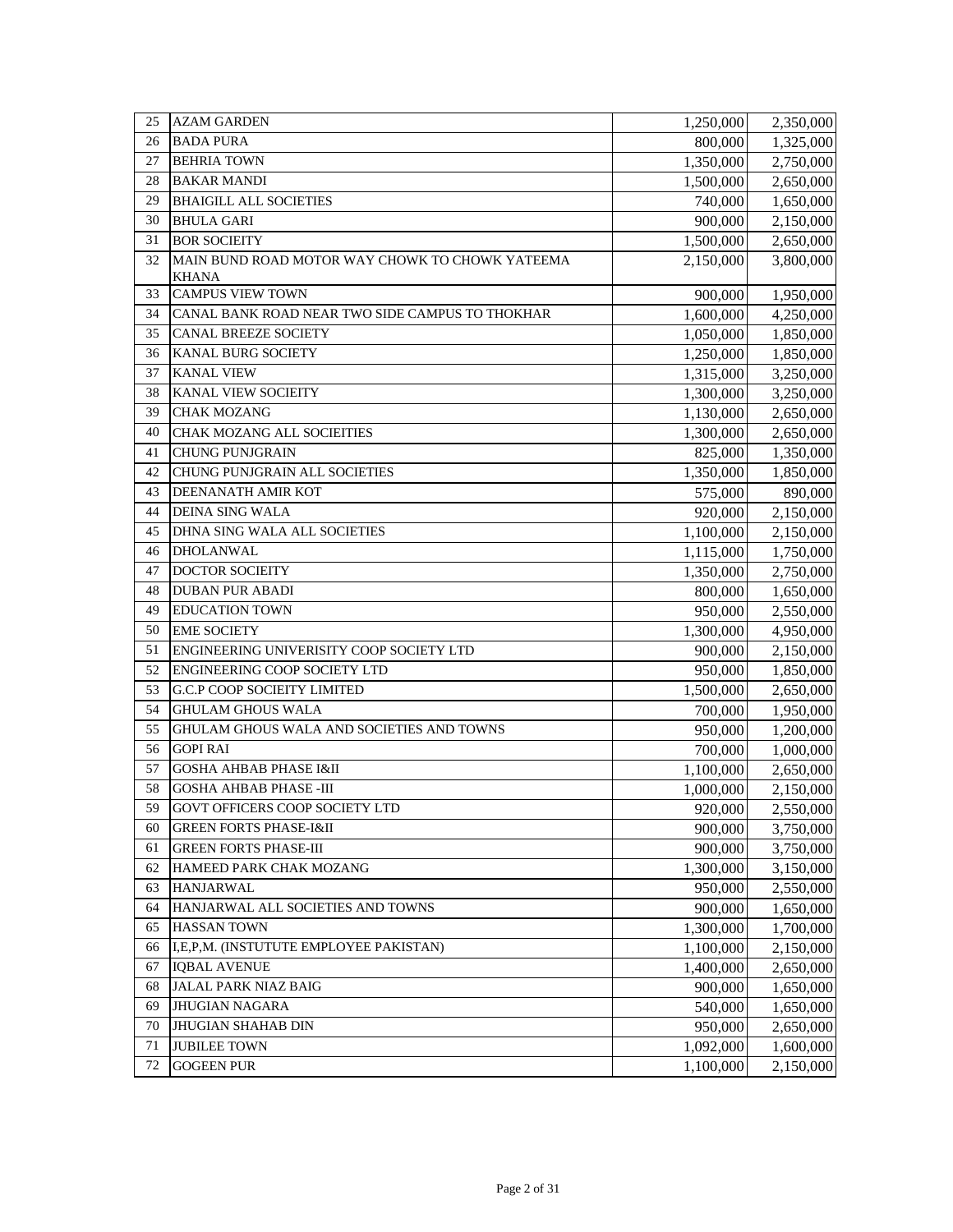| 73  | <b>JOHAR TOWN</b>                                   | 1,600,000 | 3,150,000 |
|-----|-----------------------------------------------------|-----------|-----------|
| 74  | JOHAR TOWN MAIN ROADS                               | 2,100,000 | 4,250,000 |
| 75  | <b>JUDICIAL COLONY.</b>                             | 1,150,000 | 2,500,000 |
| 76  | <b>KAKEZAE</b>                                      | 900,000   | 2,250,000 |
| 77  | <b>KANJRA</b>                                       | 750,000   | 2,750,000 |
| 78  | <b>KATAR BUND ROAD</b>                              | 850,000   | 2,300,000 |
| 79  | <b>KHADIJA PARK</b>                                 | 700,000   | 1,650,000 |
| 80  | <b>KHALIQABAD</b>                                   | 875,000   | 2,350,000 |
| 81  | <b>KHAMBA</b>                                       | 600,000   | 1,350,000 |
| 82  | <b>KHARAK</b>                                       | 1,100,000 | 1,850,000 |
| 83  | <b>KIBIRIA TOWN</b>                                 | 800,000   | 1,650,000 |
| 84  | <b>КОТ КАМВОН</b>                                   | 900,000   | 2,150,000 |
| 85  | KOT MUHAMMADI                                       | 900,000   | 2,150,000 |
| 86  | LALAZAR COLONY AND JUDICIAL COOP SOCIETY            | 810,000   | 2,000,000 |
| 87  | <b>LALAZAR MARKET</b>                               |           | 3,600,000 |
| 88  | <b>LDA AVENUE-1</b>                                 | 902,000   | 1,600,000 |
| 89  | LDA EMPLOYEES COOP SOCIETY LTD                      | 750,000   | 2,150,000 |
| 90  | <b>MAIN BAZR CHUNG</b>                              | 1,750,000 | 3,750,000 |
| 91  | MAIRA GHAR FLATS ALI RAZA ABAD & AHMAD NAGAR        | 1,050,000 | 3,250,000 |
| 92  | <b>MANSOORA</b>                                     | 1,150,000 | 2,550,000 |
| 93  | MANZOOR PARK ALONGWITH COLONIES                     | 1,000,000 | 2,150,000 |
| 94  | <b>MARAKA</b>                                       | 1,007,500 | 1,750,000 |
| 95  | <b>MARGAZAR COLONY</b>                              | 800,000   | 2,550,000 |
| 96  | <b>MATEEN AVENUE</b>                                | 900,000   | 2,250,000 |
| 97  | <b>MEHNDIPUR</b>                                    | 250,000   | 700,000   |
| 98  | MIRAJ PARK (KHARAK)                                 | 1,200,000 | 2,150,000 |
| 99  | <b>MOHAFIZ TOWN</b>                                 | 1,375,000 | 3,750,000 |
| 100 | <b>MOHLANWAL</b>                                    | 525,000   | 1,650,000 |
| 101 | MOULANA SHAUKAT ALI ROAD                            | 1,600,000 | 4,250,000 |
| 102 | MUHAMMAD SULTANBAD                                  | 1,100,000 | 2,150,000 |
| 103 | MULTAN ROAD CHUNGI TO THOKAR                        | 950,000   | 3,250,000 |
| 104 | MULTAN ROAD THOKAR TO MANGA MANDI                   | 1,375,000 | 1,650,000 |
| 105 | <b>MUREEDWAL</b>                                    | 800,000   | 2,650,000 |
| 106 | MUSTAFA TOWN (NIAZ BEG) JURISDICION IN IQBAL TOWN   | 1,250,000 | 1,800,000 |
| 107 | <b>NASIR ABAD</b>                                   | 600,000   | 1,650,000 |
| 108 | NAWAB TOWN (RAKH KHAMBA)                            | 950,000   | 2,550,000 |
| 109 | <b>NESPAK SCHEME</b>                                | 1,250,000 | 2,750,000 |
| 110 | N.F.C. EMPLOYEES COOP SOCIETY                       | 1,250,000 | 1,800,000 |
| 111 | <b>NIAZ BEG</b>                                     | 850,000   | 2,250,000 |
| 112 | NIAZ BEG ALL SOCIETIES                              | 900,000   | 2,750,000 |
| 113 | NISHEMAN IQBAL SOCIETY                              | 900,000   | 1,650,000 |
| 114 | <b>OVERSEAS SOCIETY</b>                             | 1,200,000 | 1,600,000 |
| 115 | PAKISTAN ELECTION COMMISSION EMPLOYEES COOP SOCIETY | 1,200,000 | 2,650,000 |
| 116 | PAKISTAN EXPATRIATES COOP SOCIETY (VALENCIA TOWN)   | 1,500,000 | 4,250,000 |
| 117 | PAKISTAN RAJPUT SOCIETY                             | 1,000,000 | 2,600,000 |
| 118 | PAKISTAN TECHNOCRAT COOP SOCIETY                    | 1,100,000 | 2,650,000 |
| 119 | PAKKI THATHI & ADJOINING ABADIES WEST SITE          | 1,350,000 | 3,150,000 |
| 120 | PASCO EMPLOYEES SOCIETY                             | 1,400,000 | 2,650,000 |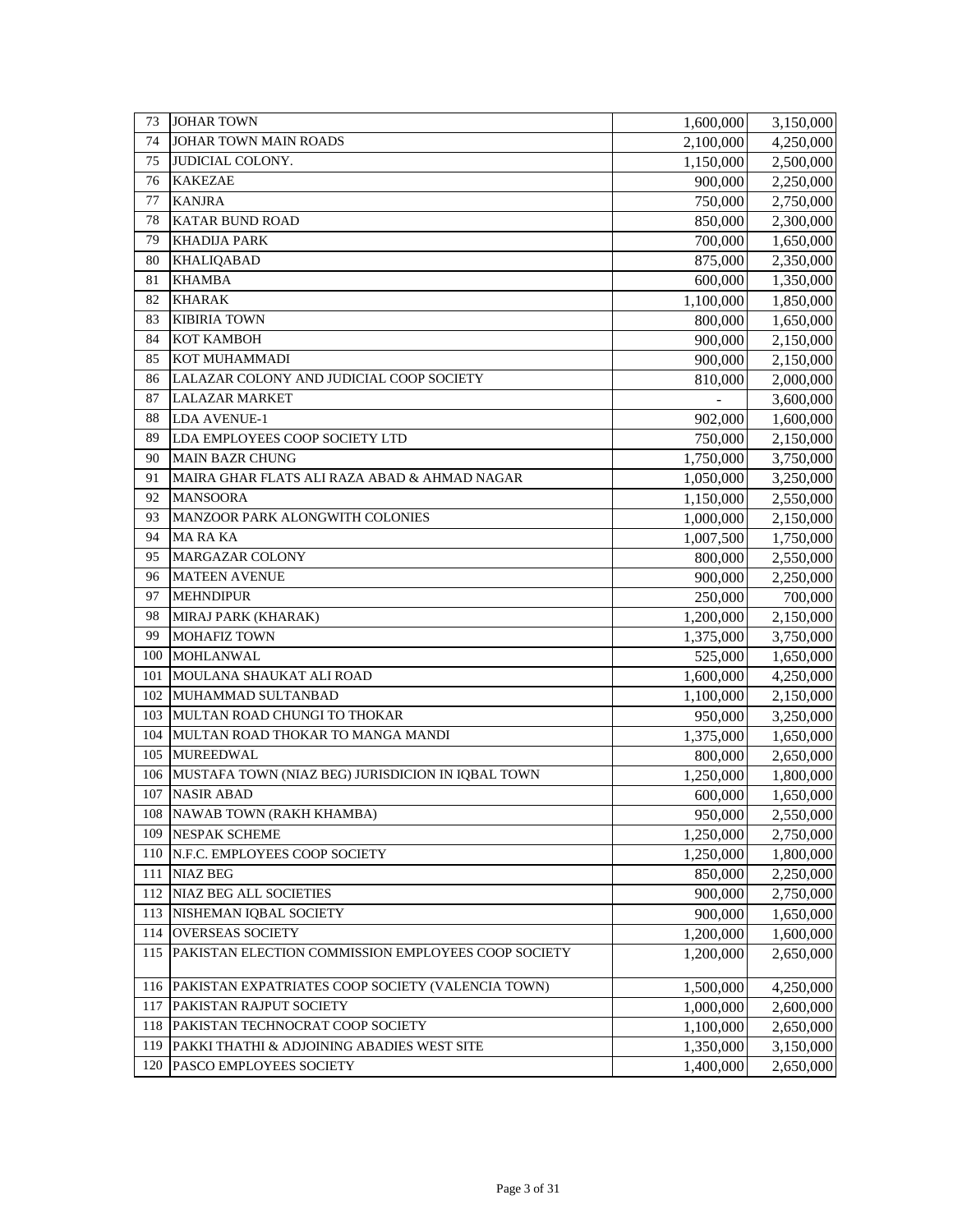| 121 | <b>PCSIR SOCIETY PHASE 1</b>                                | 1,600,000 | 3,750,000 |
|-----|-------------------------------------------------------------|-----------|-----------|
| 122 | <b>PCSIR SOCIETY PHASE II &amp; III</b>                     | 1,600,000 | 3,750,000 |
| 123 | PECO ROAD PHATAK TO GANDA NALA                              | 1,100,000 | 3,150,000 |
| 124 | PECO COLONY NIAZ BAIG                                       | 900,000   | 2,150,000 |
| 125 | P.I.A. SOCIETY                                              | 1,600,000 | 3,150,000 |
| 126 | PUNJAB GOV.T COOP SOCIETY LIMITED                           | 1,500,000 | 3,150,000 |
| 127 | PUNJAB UNIVERSITY TOWN                                      | 900,000   | 2,750,000 |
| 128 | <b>RAIL TOWN</b>                                            | 1,350,000 | 2,250,000 |
| 129 | <b>RAILWAY ROAD RAIWIND</b>                                 | 1,250,000 | 2,250,000 |
| 130 | <b>RAIWIND MAIN BAZAR</b>                                   | 1,250,000 | 2,750,000 |
| 131 | RAIWIND (INSIDE TOWN COMMITTEE)                             | 550,000   | 900,000   |
| 132 | <b>RAIWIND KASUR ROAD</b>                                   | 650,000   | 2,350,000 |
| 133 | RAIWIND MAIN MARKET ADJOINING MARKETS                       | 1,100,000 | 3,150,000 |
| 134 | <b>RAIWIND MANGA ROAD</b>                                   | 850,000   | 2,200,000 |
| 135 | RAIWIND OUT SIDE COMMITTEE UC 148 TO 149                    | 500,000   | 1,350,000 |
|     | 136 RAIWIND ROAD (CHOWK AVANUE-1 TO PHATAK OUTSIDE RAIWIND) | 1,600,000 | 2,650,000 |
|     |                                                             |           |           |
| 137 | RAIWIND ROAD BHOBATIAN TO RAIWIND                           | 900,000   | 2,650,000 |
| 138 | RAIWIND ROAD MAIN (THOKAR CHOWK TO BHOBATIAN)               | 900,000   | 3,150,000 |
| 139 | <b>RAIWIND SUNDAR ROAD</b>                                  | 800,000   | 1,950,000 |
| 140 | <b>RAJPUT SCHEME</b>                                        | 1,400,000 | 2,650,000 |
| 141 | <b>RAKH KHAMBA</b>                                          | 600,000   | 1,650,000 |
| 142 | <b>RANA TOWN</b>                                            | 1,100,000 | 2,100,000 |
| 143 | RASOOLPURA NIAZ BAIG                                        | 1,000,000 | 2,250,000 |
| 144 | REVENUE EMPLOYEES COOP SOCIETY                              | 1,200,000 | 2,650,000 |
| 145 | <b>SABZAZAR SCHME</b>                                       | 1,400,000 | 3,150,000 |
| 146 | <b>SAIDPUR</b>                                              | 1,100,000 | 2,550,000 |
| 147 | SAIDPUR IQBAL TOWN SIDE                                     | 850,000   | 1,600,000 |
| 148 | <b>SAMANZAR SOCIETY</b>                                     | 1,500,000 | 3,750,000 |
| 149 | <b>SAMSANI ROAD</b>                                         | 1,200,000 | 2,550,000 |
| 150 | <b>SATTOKATLA</b>                                           | 1,200,000 | 2,650,000 |
| 151 | <b>SHADAY WAL</b>                                           | 725,000   | 1,200,000 |
| 152 | <b>SHAH SHARIF / KALAN MORE</b>                             | 750,000   | 3,150,000 |
| 153 | <b>SHAHPUR KHANPUR</b>                                      | 850,000   | 2,250,000 |
| 154 | KHAYABAN JINNAH TO RAIWIND ROAD BOTH SIDE                   | 1,600,000 | 3,650,000 |
| 155 | <b>SHER SHAH TOWN</b>                                       | 800,000   | 1,650,000 |
|     | 156 STATE INTER PRIZE SOCIETY                               | 800,000   | 2,250,000 |
| 157 | SUI NORTHEN GAS OFFICERS COOP SOCIETY (PHASE-II)            | 500,000   | 2,300,000 |
| 158 | <b>SUKH CHAIN SOCIETY</b>                                   | 1,300,000 | 2,650,000 |
| 159 | <b>SULTAN TOWN</b>                                          | 1,100,000 | 2,150,000 |
| 160 | <b>SULTANPURA</b>                                           | 600,000   | 800,000   |
| 161 | <b>SUN FLOWER SCHEME</b>                                    | 1,600,000 | 2,650,000 |
| 162 | <b>SUNNY VIEW COOP SOCIETY</b>                              | 800,000   | 1,950,000 |
| 163 | SUPER MARKET (THOKAR AND KING MARKET)                       | 1,600,000 | 3,000,000 |
| 164 | <b>TANVEER PARK</b>                                         | 950,000   | 2,650,000 |
| 165 | <b>TECH SOCIETY</b>                                         | 2,100,000 | 4,250,000 |
| 166 | THOKAR TO SHAUKAT KHANUM                                    | 1,450,000 | 3,750,000 |
| 167 | <b>TOUHEED PARK</b>                                         | 1,100,000 | 3,150,000 |
| 168 | TOWNSHIP INDUSTRIAL AREA (QUAID E AZAM TOWN)                |           | 2,200,000 |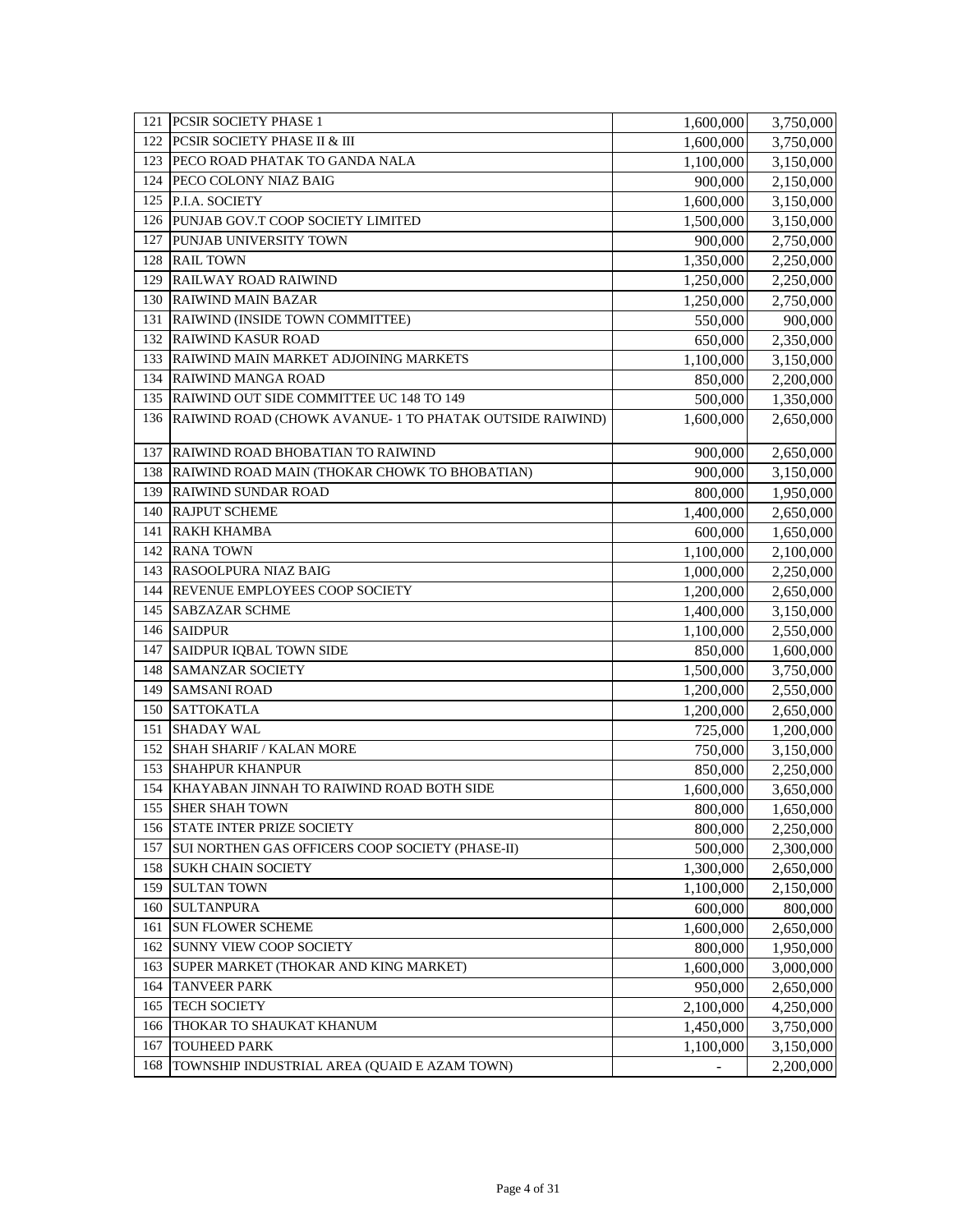| 169 | <b>TOWNSHIP SCHEME</b>                                                         | 1,300,000          | 2,650,000            |
|-----|--------------------------------------------------------------------------------|--------------------|----------------------|
| 170 | TRICON VILLAGE (CHUNG PUNJGRAN)                                                | 850,000            | 3,150,000            |
| 171 | <b>UMAR GARDEN</b>                                                             | 1,000,000          | 2,650,000            |
| 172 | <b>WAPDA TOWN</b>                                                              | 1,300,000          | 3,150,000            |
| 173 | <b>WARIS COLONY NIAZ BEG</b>                                                   | 950,000            | 2,650,000            |
| 174 | WESTWOOD COLONY                                                                | 1,500,000          | 3,150,000            |
| 175 | <b>COLLEGE ROAD</b>                                                            | 1,600,000          | 3,150,000            |
| 176 | DEFENCE ROAD BHBATIAN TO MOHLANWAL MULTAN ROAD                                 | 800,000            | 2,350,000            |
| 177 | SHER SHAH MAIN ROAD DUBAI TOWN TO EDEN / PUBLIC HEALTH                         | 850,000            | 1,650,000            |
| 178 | SHOUKAT KHANAM HOSPITAL TO WAPDA TOWN ROUND ABOUT                              |                    | 4,250,000            |
| 179 | WAPDA TOWN ROUND ABOUT TO AL JANNAT MARRIAGE HALL<br>MOLANA TAMEEZ UD DIN ROAD | $\overline{a}$     | 4,250,000            |
| 180 | SHOUQ CHOWK SHAHRA E FIRDOSI TO ALLAH HOU CHOWK TO                             |                    | 4,250,000            |
|     | SHOUKAT KHANAM HOSPITAL                                                        |                    |                      |
| 181 | AKBAR CHOWK TO GOVT. EMPLOYEES SOCIETY PECO ROAD                               | 1,400,000          | 3,750,000            |
| 182 | TOWNSHP SIDE TOWNSHIP<br><b>ALI TOWN NIAZ BEG</b>                              |                    |                      |
| 183 | <b>MOUZA BHALIYE GIL</b>                                                       | 750,000<br>320,000 | 1,150,000<br>750,000 |
| 184 | PUNJAB GOVT. SERVANT HOUSING FOUNDATION (PDSHF)                                | 800,000            | 1,950,000            |
| 185 | MOUZA JHALIYANA                                                                | 305,000            | 800,000              |
| 186 | GOVT. EMPLOYEES COOP HOUSING SOCIETY PECO ROAD TONWHSIP                        | 1,100,000          | 2,650,000            |
|     | <b>SIDE</b>                                                                    |                    |                      |
| 187 | AIR LINE SOCIETY MOUZA RAKH KHAMBA                                             | 1,300,000          | 3,150,000            |
| 188 | <b>ARCHITECT HOUSING SOCEITY</b>                                               | 1,100,000          | 2,150,000            |
| 189 | <b>SEHGAL ESTATE</b>                                                           | 1,600,000          | 2,650,000            |
| 190 | <b>SUNDAR INDSUTRIAL ESTATE</b>                                                |                    | 950,000              |
| 191 | L.C.C. L HOUSING SOCIETY                                                       | 900,000            | 1,250,000            |
| 192 | AL MADINA ROAD / MAIN MARKET TOWNHIP                                           |                    | 3,750,000            |
| 193 | A.ABPARA HOUSING SOCEITY KANJRA                                                | 675,000            | 2,150,000            |
| 194 | <b>ABID TOWN JOGEENPURA</b>                                                    | 1,000,000          | 2,150,000            |
| 195 | AL JANAAT HOUSE SCEHME RAKH KHAMABA                                            | 800,000            | 2,050,000            |
| 196 | AL KARAM. CITY MANGA MANDI MANGA OTHAR.                                        | 500,000            | 1,150,000            |
| 197 | AYUBIA TOWN MUHAMMAD SU LTANA BAD                                              | 900,000            | 2,150,000            |
| 198 | CHOWK YATEEM KHANA TO MULTAN CHUNGI OPP IQBAL TOWN<br><b>SIDE</b>              | 1,600,000          | 3,150,000            |
| 199 | COLLEGE TEACHER SOCIETY AJODIAPUR                                              | 1,300,000          | 2,150,000            |
| 200 | <b>DUBAI GARDEN MANGA MANDI MANGA OTHAR</b>                                    | 500,000            | 1,150,000            |
| 201 | EDEN DEVELOPERS PVT. RAKH KHAMBA                                               | 1,000,000          | 2,150,000            |
| 202 | EDEN VALUE HOMES SHAHPUR KHANPUR                                               | 900,000            | 1,650,000            |
| 203 | <b>FAISAL GARDEN AJODIAPUR</b>                                                 | 1,100,000          | 2,650,000            |
| 204 | GOVERNMENT SUPERIOR SERVICES MARAKA                                            | 600,000            | 1,350,000            |
| 205 | GULSHAN MUSTAFA SCEHME AJODIAPUR                                               | 1,500,000          | 3,150,000            |
| 206 | <b>ITTEFAO TOWN NIAZ BEG</b>                                                   | 720,000            | 1,650,000            |
| 207 | JAFFAR TOWN RAKH KHAMBA                                                        | 900,000            | 2,150,000            |
| 208 | JOHAR VILLAS DHAN SINGH WALA                                                   | 1,300,000          | 2,650,000            |
| 209 | JURIST HOMES SHAHPUR KHANPUR                                                   | 750,000            | 1,650,000            |
| 210 | KAMBOH COLONY CHUNG PUNJGRAIN                                                  | 1,100,000          | 2,650,000            |
| 211 | KHYABAN E IQBAL MANGA MANDI MANGA OTHAR                                        | 350,000            | 775,000              |
| 212 | KHAYANAN E QUAID NIAZ BEG                                                      | 720,000            | 1,650,000            |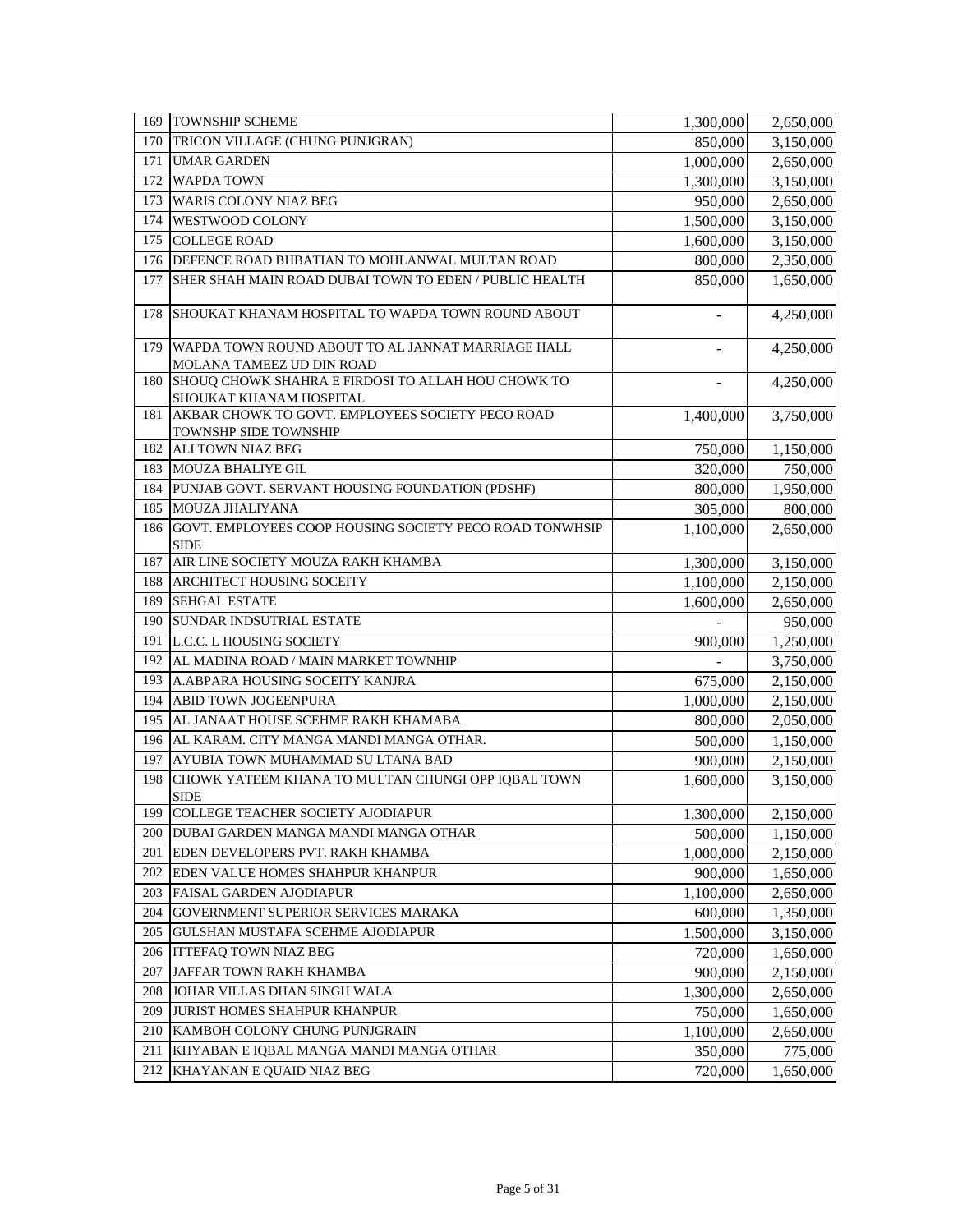| 213 | MUZAMIL TOWN CHUNG PUNJGRAIN                       | 1,100,000 | 2,650,000 |
|-----|----------------------------------------------------|-----------|-----------|
| 214 | NASHMAN RIAZ MANGA MANDI MANGA OTHAR               | 500,000   | 1,150,000 |
| 215 | NATIONAL INDUSTRIAL FINANCE SOCIETY (KHAMBA)       | 750,000   | 1,350,000 |
|     | 216 NEW BILAL TOWN (CHUNG PUNJGRAIN)               | 1,100,000 | 1,950,000 |
| 217 | NEW LAHORE CITY (SULTANKAY / SUNDAR)               | 400,000   | 1,050,000 |
| 218 | PAKISTAN ATOMIC ENERGY COMMISSION SOCIETY (MARAKA) | 600,000   | 1,350,000 |
| 219 | PAKISTAN EXPATRIATE SOCIETY                        | 1,100,000 | 2,500,000 |
| 220 | PARK VIEW / RIVER EDGE (KANJRA)                    | 1,200,000 | 2,650,000 |
| 221 | POSTAL EMPLOYEERS COOPERTIVE (JILYANA)             | 500,000   | 1,050,000 |
| 222 | PUNJAB WORKERS WELFARE SOCEITY (MUSALA)            | 900,000   | 2,550,000 |
| 223 | REHMANABAD (AJODHIAPUR)                            | 1,300,000 | 2,650,000 |
| 224 | RIVER VIEW HOUSING SCHEME (RAKH KHAMBA)            | 900,000   | 2,250,000 |
| 225 | SAMAN BERG (MUHAMMAD SULTANABA.D / JOGEENPURA)     | 1,300,000 | 2,150,000 |
|     | 226 SU1 GAS SOCIETY (CHUNG PUNJGRAIN)              | 1,000,000 | 1,950,000 |
| 227 | WAPDA FINANCE SOCIETY(RAI WIND)                    | 500,000   | 1,050,000 |
| 228 | ALPHA COOPERATIVE SOCIETY                          | 1,100,000 | 3,150,000 |
|     | <b>AZIZ BHATTI TOWN</b>                            |           |           |
| 229 | AL FAISAL TOWN                                     | 1,100,000 | 2,250,000 |
| 230 | ALLAMA IQBAL ROAD                                  | 1,475,000 | 2,800,000 |
| 231 | AMEER UD DIN PARK                                  | 650,000   | 3,600,000 |
| 232 | <b>AMIR TOWN</b>                                   | 1,625,000 | 5,700,000 |
| 233 | ARAAZI SEHJPAAL (EXCLUDING D.H.A)                  | 1,050,000 | 7,250,000 |
| 234 | ARIF ABAD NEAR BEDIAN ROAD                         | 925,000   | 1,900,000 |
| 235 | <b>BAHAR SHAH ROAD</b>                             | 1,250,000 | 4,750,000 |
|     | 236 BEDIAN ROAD, BHATTA CHOWK TO OFFICE ELITE TOWN | 1,150,000 | 5,250,000 |
| 237 | BEDIAN ROAD R.A BAZAR TO BHATTA CHOWK              | 1,250,000 | 4,775,000 |
| 238 | <b>BRIDGE COLONY</b>                               | 2,300,000 | 6,000,000 |
| 239 | C.M.A COLONY                                       | 2,320,000 | 6,750,000 |
| 240 | CANAL BANK ROAD, BOTH SIDES                        | 1,520,000 | 3,096,865 |
| 241 | CANAL PARK & NEW CANAL                             | 1,750,000 | 2,778,000 |
| 242 | <b>CANTONMENT ROADS</b>                            | 3,150,000 | 6,500,000 |
| 243 | <b>CHANDIAN</b>                                    | 850,000   | 1,400,000 |
| 244 | CHUNG KHURD (L.C.B).                               | 1,150,000 | 3,500,000 |
| 245 | DEVI PURA (UC 43)                                  | 600,000   | 1,200,000 |
|     | 246 DEFENCE ROAD (BHATTA CHOWK TO MEHFOOZPURA)     | 1,650,000 | 6,750,000 |
|     | 247 FATEH GHAR AND ADJOINING AREAS                 | 980,000   | 2,500,000 |
| 248 | <b>GHAZI ABAD KUMHAAR PURA</b>                     | 1,100,000 | 3,250,000 |
| 249 | <b>GOHAWA &amp; ADJOINING AREAS</b>                | 1,075,000 | 1,850,000 |
| 250 | <b>GUL DASHT TOWN</b>                              | 1,625,000 | 4,750,000 |
| 251 | <b>GULISTAN COLONY</b>                             | 995,000   | 2,750,000 |
| 252 | <b>GUNJ</b>                                        | 1,230,000 | 3,000,000 |
|     | 253 GURU MAANGAT (L.C.B)                           | 1,650,000 | 5,600,000 |
|     | 254 HERBANSPURA                                    | 1,200,000 | 3,000,000 |
| 255 | <b>INFANTRY ROAD</b>                               | 2,050,000 | 5,850,000 |
|     | 256 JHUGGIAN ALFA                                  | 800,000   | 1,482,500 |
| 257 | JORAY BRIDGE TO HERBANSPURA BRIDGE                 | 2,200,000 | 6,250,000 |
| 258 | KOHAAR & ADJOINING AREAS                           | 1,010,000 | 2,390,000 |
| 259 | KOTLI PEER ABDUL REHMAN                            | 1,000,000 | 2,250,000 |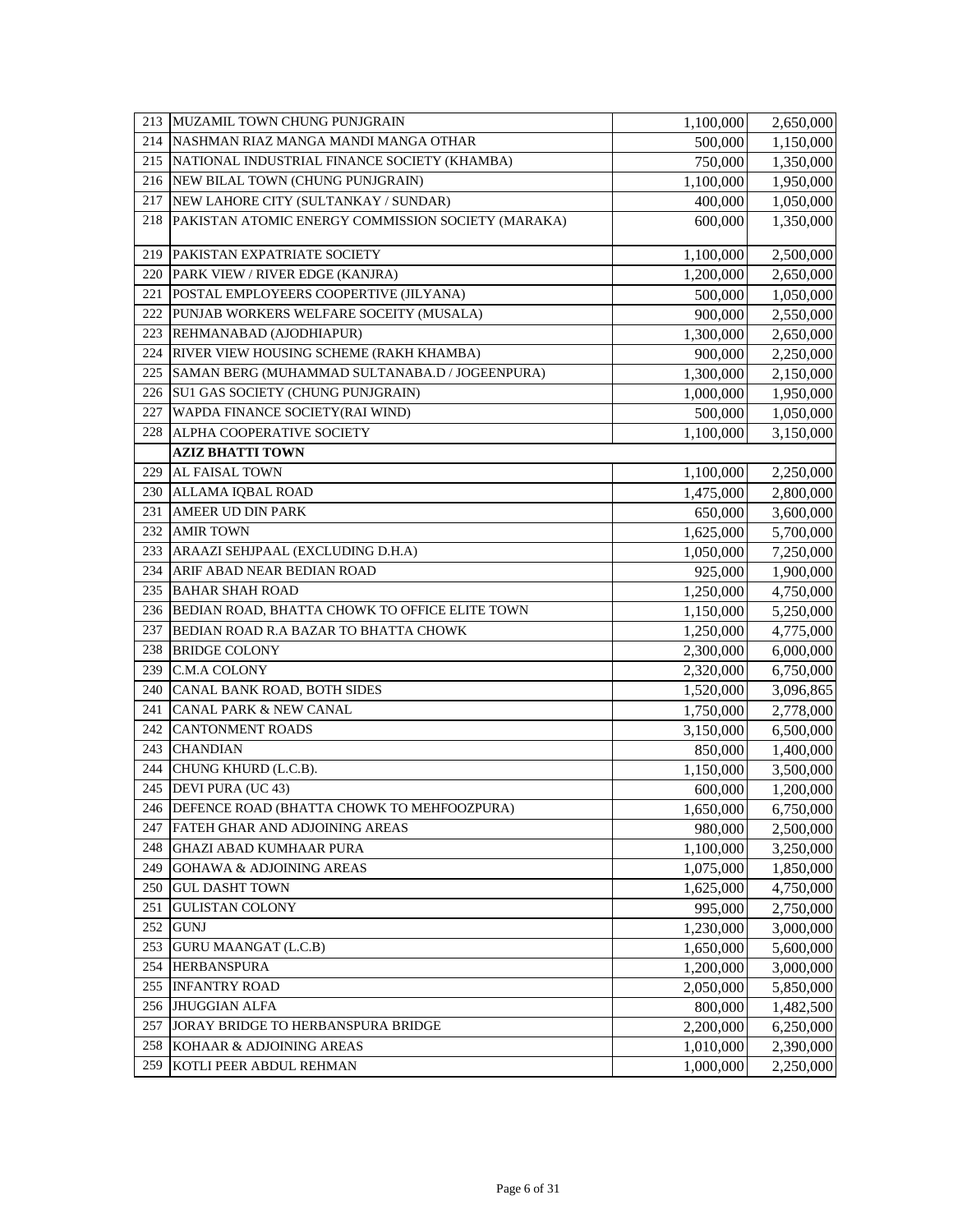| 260        | LIDHAR & ADJOINING AREAS'                      | 1,050,000            | 2,975,000              |
|------------|------------------------------------------------|----------------------|------------------------|
| 261        | <b>MALIK PUR</b>                               | 1,240,000            | 3,000,000              |
| 262        | <b>MIAN MEER</b>                               | 1,742,000            | 3,750,000              |
| 263        | MUGHALPURA                                     | 1,250,000            | 3,000,000              |
| 264        | MUSTAFA ABAD DHARAMPURA MAIN BAZAAR            | 2,825,000            | 4,375,000              |
| 265        | <b>MUSTAFA ABAD</b>                            | 675,000              | 2,300,000              |
| 266        | <b>NADIR ABAD (SEHJPAL)</b>                    | 1,350,000            | 2,000,000              |
| 267        | NIZAM ABAD HERBANSPURA                         | 1,750,000            | 5,400,000              |
| 268        | NOOR PUR KAMBOHAN (MUSTAFABAD)                 | 1,050,000            | 3,000,000              |
| 269        | OFFICER COLONY GHAZI ROAD                      | 2,200,000            | 5,500,000              |
| 270<br>271 | <b>RASHEED PURA</b><br><b>SADAR BAZAR</b>      | 1,500,000            | 4,250,000              |
| 272        | SADAR BAZAR TO CHUNGI MEHFOOZPURA              | 1,850,000            | 6,750,000              |
| 273        | <b>SAHOWARI</b>                                | 1,850,000<br>990,000 | 4,975,000<br>3,000,000 |
| 274        | <b>SAINT JOHN PARK</b>                         | 2,250,000            | 5,500,000              |
| 275        | <b>TAJ BAGH SCHEME</b>                         | 2,100,000            | 5,400,000              |
| 276        | <b>TAJ PURA</b>                                | 810,000              | 3,000,000              |
| 277        | TAJPURA HOUSING SCHEME                         | 980,000              | 2,750,000              |
| 278        | PARAGON CITY (IMPERIAL & ORCHARD-I)            | 1,200,000            | 3,500,000              |
| 279        | PARAGON CITY (EXCLUDING IMPERIAL & ORCHARD-I)  | 830,000              | 2,500,000              |
| 280        | <b>GREEN CITY / SR DEVELOPERS (CLASS MARI)</b> | 1,110,000            | 2,500,000              |
| 281        | PADRI, BHANGALI, CHAK BHARAT & DHOORI          | 1,000,000            | 2,000,000              |
|            | <b>DATA GUNJ BUKSH TOWN</b>                    |                      |                        |
| 282        | <b>AABKARI ROAD</b>                            | $\overline{a}$       | 6,200,000              |
| 283        | <b>ABBOTT ROAD</b>                             | 2,250,000            | 4,100,000              |
| 284        | <b>ABDALI ROAD</b>                             | 1,100,000            | 2,000,000              |
| 285        | ABDUL KAREEM ROAD(QILA GUJAR SINGH)            | 1,450,000            | 2,600,000              |
| 286        | AFZAL ROAD SANDA (REVENUE ESTATE NAWAN KOT)    | 1,150,000            | 1,900,000              |
| 287        | <b>AIBAK ROAD</b>                              | 1,650,000            | 2,850,000              |
| 288        | AL FAZAL PARK SANDA (REVENUE ESTATE NAWAN KOT) | 1,150,000            | 2,100,000              |
| 289        | AMEER/AMIR ROAD (BILAL GANJ)                   | 1,250,000            | 2,100,000              |
| 290        | <b>ANARKALI (NEW)</b>                          | 3,150,000            | 13,500,000             |
| 291        | ANARKALI (OLD)                                 | 2,150,000            | 10,500,000             |
| 292        | <b>ANSARI ROAD</b>                             | 780,000              | 1,300,000              |
| 293        | ASHRAFIA COLONY SHADMAN                        | 1,300,000            | 1,750,000              |
| 294        | <b>BAGH GUL BEGUM</b>                          | 1,300,000            | 1,750,000              |
| 295        | <b>BAGH MUNSHI LADHA</b>                       | 950,000              | 1,200,000              |
| 296        | <b>BAHAWALPUR ROAD</b>                         | 1,550,000            | 2,300,000              |
| 297        | <b>BANK SQUARE</b>                             |                      | 7,000,000              |
| 298        | <b>BEADON ROAD</b>                             | 3,250,000            | 10,000,000             |
| 299        | <b>BEADON ROAD (STREETS)</b>                   | 1,500,000            | 7,000,000              |
| 300        | <b>BEGUM ROAD</b>                              | 1,100,000            | 1,350,000              |
| 301        | BILAL GUNJ & ADJOINING ABADIES                 | 1,100,000            | 1,400,000              |
| 302        | BILAL GANJ (KABARI MARKET)                     | 1,700,000            | 3,300,000              |
| 303        | <b>BIRD WOOD ROAD</b>                          | 1,300,000            | 2,700,000              |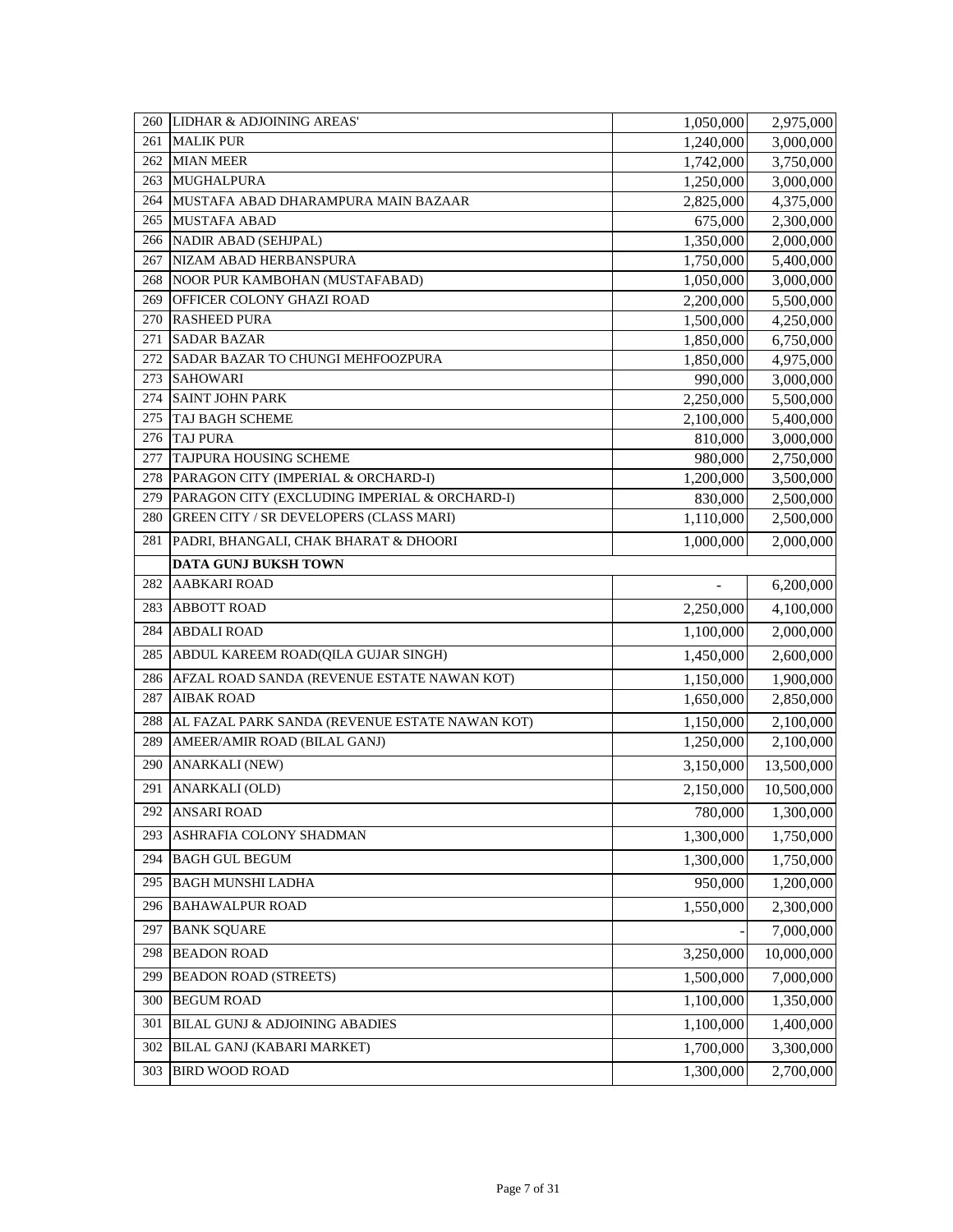| 304 | <b>BULL ROAD</b>                       | 1,700,000 | 2,750,000 |
|-----|----------------------------------------|-----------|-----------|
| 305 | <b>BUND PAAR (WESTERN SIDE)</b>        | 350,000   | 900,000   |
| 306 | <b>BUND ROAD SAGGIAN TO TOLL PLAZA</b> | 900,000   | 2,100,000 |
| 307 | CANAL BANK BOTH SIDE FALLING IN DGBT   | 1,750,000 | 2,750,000 |
| 308 | CAPTAIN JAMAL ROAD                     | 1,150,000 | 2,600,000 |
| 309 | <b>CHAK JIA MUSA</b>                   | 1,150,000 | 1,600,000 |
| 310 | <b>JIA MUSA BUND PAR</b>               | 500,000   | 1,300,000 |
| 311 | CHAK KOT BEGUM BUND PAR                | 500,000   | 1,300,000 |
| 312 | <b>CHAMBER LANE ROAD</b>               | 1,850,000 | 3,250,000 |
| 313 | <b>CHATTER JEE ROAD</b>                | 1,700,000 | 3,250,000 |
| 314 | <b>CHOHAN PARK</b>                     | 1,000,000 | 1,750,000 |
| 315 | <b>CHOHAN PARK ROAD</b>                | 1,550,000 | 1,750,000 |
| 316 | CHUBURJI CHOWK                         | 2,150,000 | 6,600,000 |
| 317 | <b>CHUBURJI PARK</b>                   | 1,700,000 | 6,000,000 |
| 318 | CHUBURJI PARK (NEW)                    | 1,650,000 | 2,900,000 |
| 319 | <b>CHURCH ROAD</b>                     | 1,550,000 | 2,900,000 |
| 320 | <b>CIRCULAR ROAD</b>                   | 2,600,000 | 8,100,000 |
| 321 | <b>COOPER ROAD</b>                     | 2,000,000 | 6,100,000 |
| 322 | <b>COURT ROAD</b>                      | 1,300,000 | 2,950,000 |
| 323 | <b>COURT STREET</b>                    | 2,000,000 | 2,950,000 |
| 324 | <b>DHANI RAM ROAD</b>                  | 1,950,000 | 4,900,000 |
| 325 | <b>DANPUR LANE</b>                     | 1,250,000 | 3,300,000 |
| 326 | DATA GUNJ BAKSH ROAD                   | 1,300,000 | 2,950,000 |
| 327 | <b>DAVIS ROAD</b>                      | 2,000,000 | 8,600,000 |
| 328 | DAVIS ROAD BACKSIDE                    | 2,250,000 | 7,900,000 |
| 329 | DAVIS ROAD STREETS                     | 1,300,000 | 3,500,000 |
| 330 | <b>DAVREND ROAD</b>                    | 1,300,000 | 3,000,000 |
| 331 | DEVSMAJ ROAD                           | 1,300,000 | 2,000,000 |
| 332 | <b>DHOOP SARI</b>                      | 800,000   | 2,550,000 |
|     | 333 DIL MUHAMMAD ROAD                  | 1,300,000 | 3,550,000 |
| 334 | <b>DIL KUSHA ROAD</b>                  | 800,000   | 1,900,000 |
| 335 | <b>DHOBI MANDI</b>                     | 950,000   | 2,200,000 |
| 336 | <b>EGERTON ROAD BACK</b>               | 2,250,000 | 5,600,000 |
| 337 | <b>EGERTON ROAD FRONT</b>              | 2,250,000 | 8,100,000 |
| 338 | <b>EDWARD ROAD</b>                     | 1,850,000 | 4,300,000 |
| 339 | <b>EMPMRESS ROAD BACK</b>              | 1,850,000 | 4,300,000 |
| 340 | <b>EMPRESS ROAD FRONT</b>              | 1,900,000 | 6,900,000 |
| 341 | <b>FANE ROAD</b>                       | 1,950,000 | 3,900,000 |
| 342 | <b>FARID COURT ROAD</b>                | 1,350,000 | 2,800,000 |
| 343 | <b>FARID COURT STREETS</b>             | 1,150,000 | 2,500,000 |
| 344 | <b>FATEH SHER ROAD</b>                 | 1,150,000 | 2,500,000 |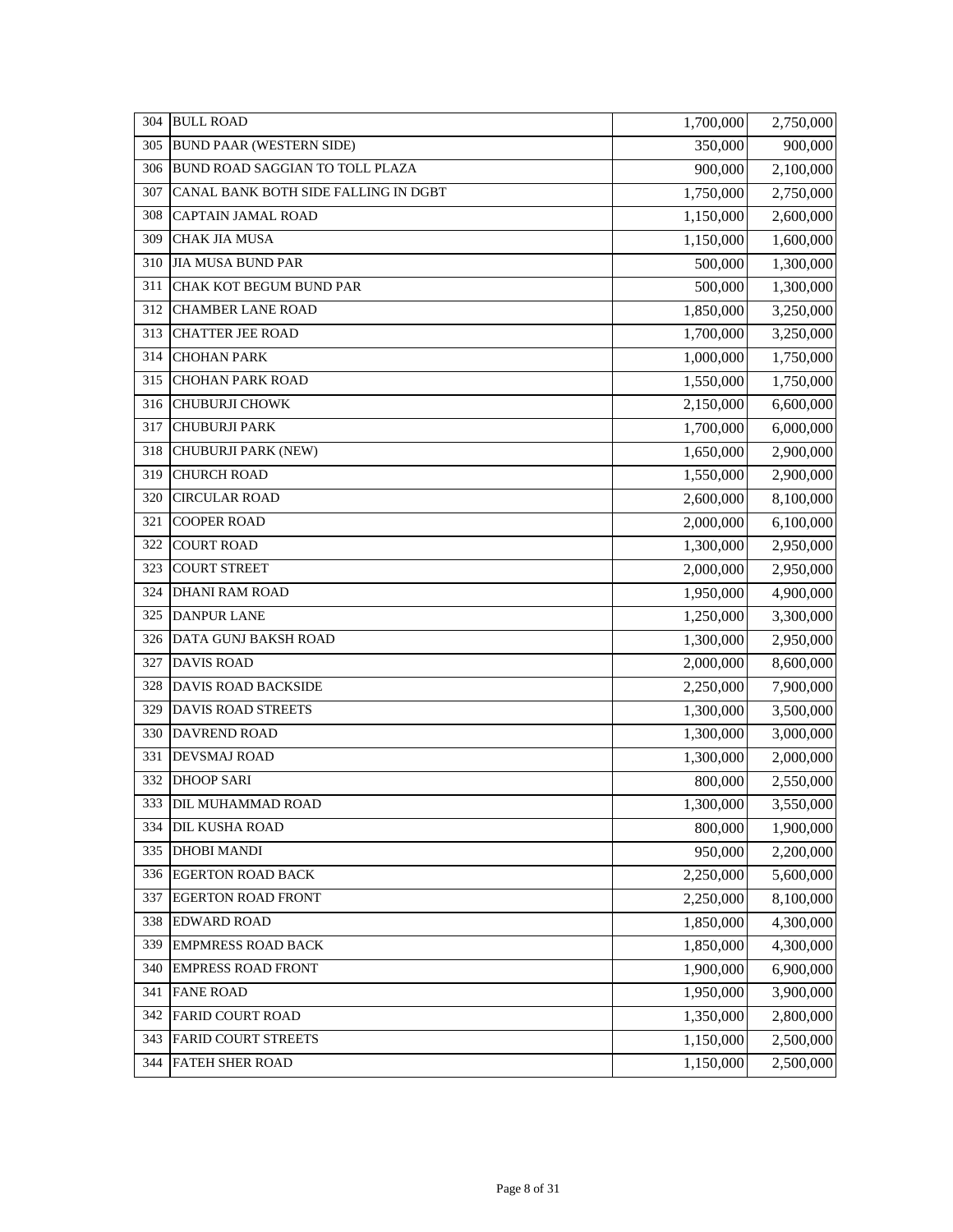|     | 345 FAZLIA COLONY                            | 1,000,000 | 1,400,000 |
|-----|----------------------------------------------|-----------|-----------|
| 346 | FEROZPUR ROAD (KACHA)                        | 1,100,000 | 1,850,000 |
| 347 | FEROZPUR ROAD (MOZANG CHUNGI TO SHAMA CHOWK) | 2,000,000 | 6,000,000 |
| 348 | FEROZPUR ROAD (SHAMA CHOWK TO CANAL BANK)    | 2,550,000 | 6,600,000 |
| 349 | <b>FIRDOUS PARK</b>                          | 1,250,000 | 1,900,000 |
|     | 350 FLEMING ROAD                             | 1,600,000 | 3,600,000 |
| 351 | <b>GANPAT ROAD</b>                           | 1,400,000 | 2,600,000 |
|     | 352 GILLANI PARK NEAR BILAL GUNJ             | 1,250,000 | 2,400,000 |
| 353 | <b>GOLDING ROAD</b>                          | 1,100,000 | 1,650,000 |
| 354 | <b>GOLF ROAD</b>                             | 1,850,000 | 2,250,000 |
| 355 | <b>GAWAL MANDI</b>                           | 1,650,000 | 7,000,000 |
| 356 | <b>GULSHAN RAVI</b>                          | 1,500,000 | 3,000,000 |
| 357 | <b>GUNJA KALAN &amp; ADJONING ABADIES</b>    | 750,000   | 1,500,000 |
| 358 | <b>GUNJA KALAN (WESTERN SIDE)</b>            | 450,000   | 900,000   |
| 359 | <b>HABIB GUNJ</b>                            | 1,000,000 | 3,000,000 |
| 360 | <b>HALL ROAD</b>                             | 2,500,000 | 9,250,000 |
| 361 | <b>HOSPITAL ROAD</b>                         |           | 1,850,000 |
| 362 | HUSSAIN STREETS ICHRA                        | 1,000,000 | 2,000,000 |
| 363 | <b>IBRAHIM ROAD</b>                          | 1,100,000 | 1,800,000 |
| 364 | <b>ICHRA &amp; ADJONING ABADIS</b>           | 1,300,000 | 2,000,000 |
| 365 | ISLAM GUNJ (NEAR BILAL GUNJ)                 | 950,000   | 1,800,000 |
|     | 366 ISLAMIA PARK (POONCH ROAD)               | 1,000,000 | 2,400,000 |
|     | 367 ISLAMPURA                                | 1,300,000 | 2,000,000 |
| 368 | <b>ITTEFAQ COLONY SANDA</b>                  | 1,000,000 | 2,000,000 |
|     | 369 JAIL ROAD                                | 6,250,000 | 7,100,000 |
|     | 370 JAIL ROAD (KACHA)                        | 2,650,000 | 3,500,000 |
| 371 | JAIL ROAD ADJOINING ABADIES                  | 1,100,000 | 3,000,000 |
| 372 | JIA MUSA FALLING IN DGB TOW                  | 700,000   | 1,350,000 |
| 373 | <b>JOY SHAH</b>                              | 700,000   | 1,400,000 |
| 374 | <b>KACHERY ROAD</b>                          | 1,500,000 | 3,750,000 |
| 375 | KAMAL GUNJ NEAR BILAL GUNJ                   | 800,000   | 2,200,000 |
|     | 376 KARIM PARK                               | 850,000   | 1,600,000 |
| 377 | <b>KASHMIR ROAD BACK</b>                     | 2,250,000 | 3,000,000 |
| 378 | KASHMIR ROAD FRONT                           | 2,000,000 | 3,750,000 |
| 379 | <b>KASUR PURA</b>                            | 850,000   | 1,500,000 |
| 380 | <b>LAHORE ROAD</b>                           | 850,000   | 1,700,000 |
| 381 | <b>LAKE ROAD</b>                             | 1,500,000 | 3,400,000 |
| 382 | <b>LANDA BAZAR</b>                           | 2,650,000 | 5,000,000 |
| 383 | LANDA BAZAR & ADJONING ABADIES               | 1,000,000 | 3,500,000 |
| 384 | <b>LAWRENCE ROAD</b>                         | 1,600,000 | 6,000,000 |
| 385 | <b>LOWER MALL</b>                            | 1,700,000 | 3,500,000 |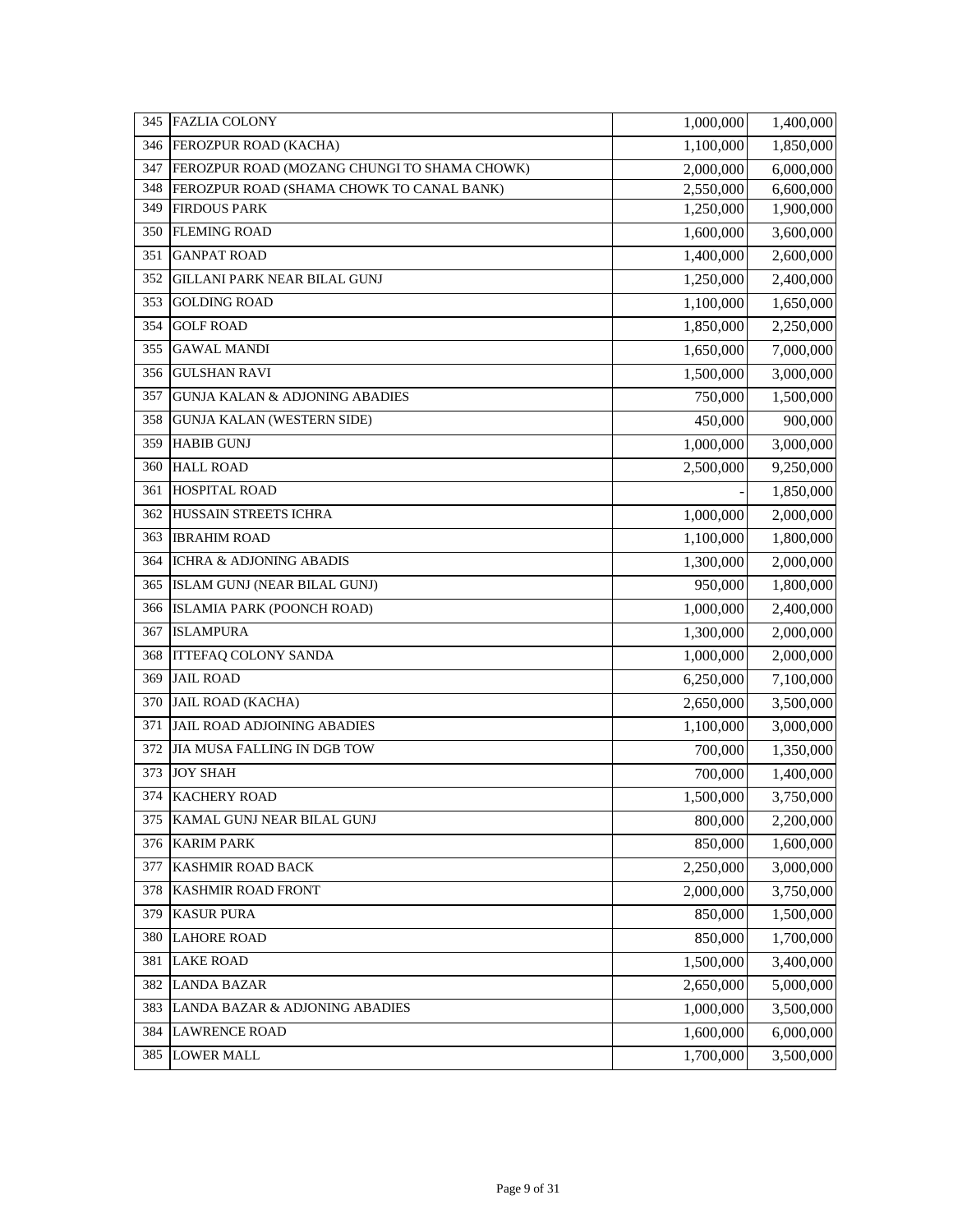| 386 | <b>LYTON ROAD</b>                            | 2,600,000 | 3,750,000  |
|-----|----------------------------------------------|-----------|------------|
| 387 | <b>MACLAGAN ROAD</b>                         | 2,000,000 | 3,000,000  |
| 388 | McLEOD ROAD                                  | 2,250,000 | 5,500,000  |
| 389 | MAIN BUND ROAD (BOTH SIDES)                  | 1,550,000 | 4,750,000  |
| 390 | <b>MOZANG</b>                                | 2,150,000 | 7,100,000  |
| 391 | <b>MALIPURA</b>                              | 1,100,000 | 2,000,000  |
| 392 | MALL ROAD (PMG CHOWK TO CANAL)               | 3,500,000 | 17,000,000 |
| 393 | MANZOOR PARK & ADJOINING ABADIES             | 900,000   | 2,000,000  |
| 394 | <b>MASSON ROAD</b>                           | 1,500,000 | 4,000,000  |
| 395 | MELLA RAM ROAD (BHATI GATE)                  | 1,100,000 | 2,100,000  |
| 396 | <b>MISSION ROAD</b>                          | 1,300,000 | 2,500,000  |
| 397 | MOHALLAH DAR-UL-SHAKOOH (LANDA BAZAR)        | 1,300,000 | 4,500,000  |
| 398 | MONTGOMERY ROAD                              | 2,250,000 | 10,000,000 |
| 399 | MOZANG NEW                                   | 1,250,000 | 3,350,000  |
| 400 | <b>MOZANG ROAD</b>                           | 1,350,000 | 7,000,000  |
| 401 | MUHAMMADI PARK                               | 700,000   | 1,600,000  |
| 402 | MULTAN ROAD (CHOWK CHUBURGI TO YATEEM KHANA) | 1,325,000 | 3,500,000  |
| 403 | <b>MURLIDHAR ROAD</b>                        | 1,200,000 | 3,150,000  |
| 404 | NABHA ROAD OLD ANARKALI                      | 1,850,000 | 4,100,000  |
| 405 | NADEEM PARK SANDA                            | 1,100,000 | 2,500,000  |
| 406 | <b>NAPIER ROAD</b>                           | 2,250,000 | 2,850,000  |
| 407 | NASEER UD DIN ROAD                           | 1,250,000 | 3,600,000  |
| 408 | NATIONAL PARK / TOWN SANDA                   | 1,550,000 | 3,000,000  |
| 409 | NAULAKHA & ADJOINING ABADIES                 | 900,000   | 2,150,000  |
| 410 | <b>NAULAKHA BAZAR</b>                        | 2,250,000 | 4,300,000  |
| 411 | <b>NAWAN KOT</b>                             | 950,000   | 1,900,000  |
| 412 | NICHLSON ROAD                                | 1,250,000 | 3,600,000  |
| 413 | NICHOLSON ROAD STREET                        | 850,000   | 2,600,000  |
| 414 | <b>NILA GUMBAD</b>                           | 2,750,000 | 10,000,000 |
| 415 | <b>NISBAT ROAD</b>                           | 2,250,000 | 2,600,000  |
| 416 | NISHTER ROAD (BOTH SIDES)                    | 2,750,000 | 7,600,000  |
| 417 | <b>OUTFALL ROAD</b>                          | 750,000   | 2,650,000  |
| 418 | PAISA AKHBAR ANARKALI                        | 2,000,000 | 3,000,000  |
| 419 | PANJ MEHAL ROAD (SHISH MAHAL)                | 1,100,000 | 2,100,000  |
| 420 | PREM NAGAR MAUZA RAJ GARH                    | 900,000   | 1,700,000  |
| 421 | PATIALA GROUND                               | 1,500,000 | 3,500,000  |
| 422 | POONCH ROAD CHUBURJI TO GANDA NALA           | 1,150,000 | 2,300,000  |
| 423 | <b>OADIR COLONY SANDA</b>                    | 875,000   | 1,850,000  |
| 424 | <b>QAZALBASH ROAD</b>                        | 1,150,000 | 2,300,000  |
| 425 | QILA GUJAR SING & ADJOINIGN ABADIES          | 1,650,000 | 3,600,000  |
| 426 | <b>QILA HAKEEMAN</b>                         | 750,000   | 1,450,000  |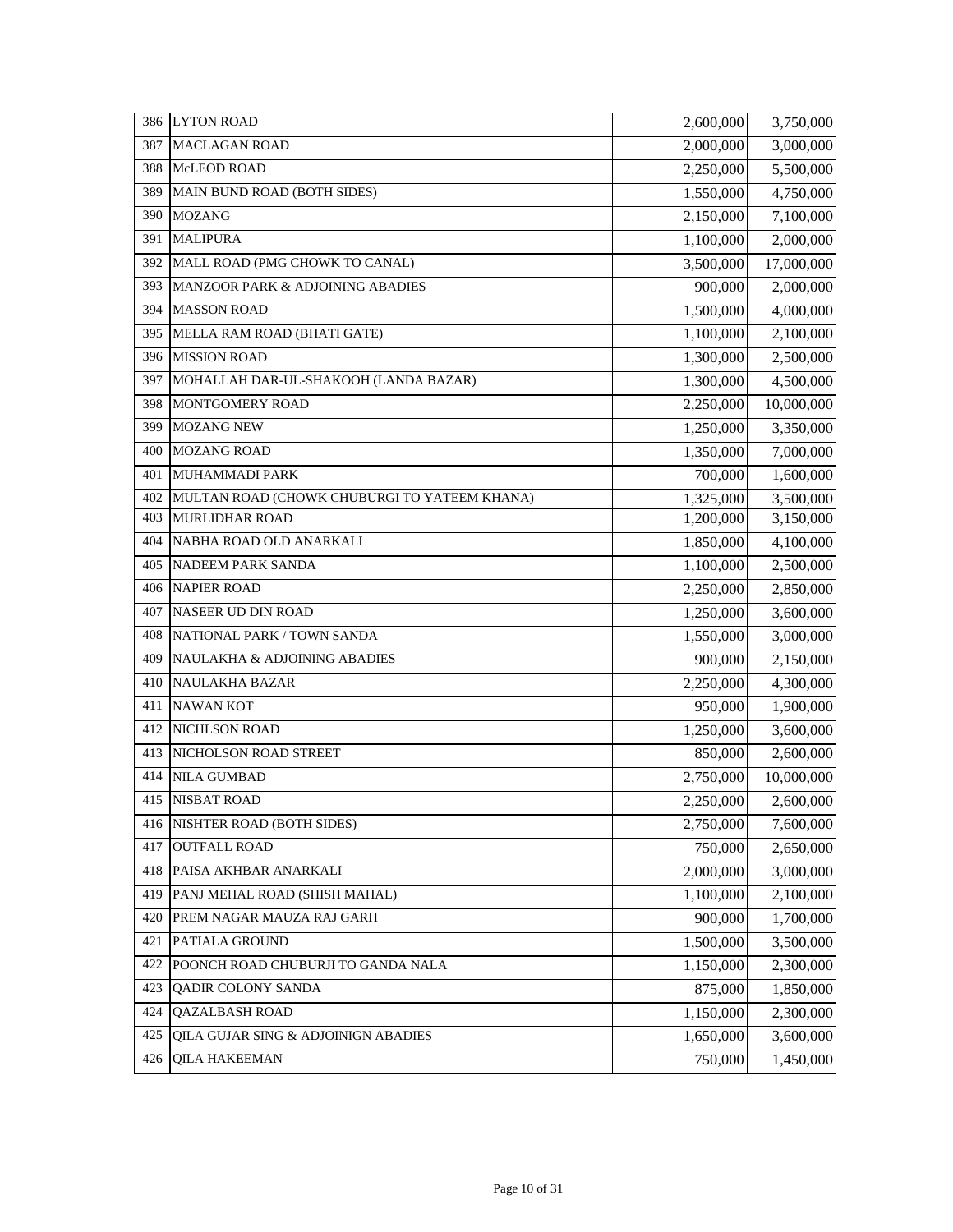| 428<br><b>RACE COURSE ROAD</b><br>2,750,000<br>4,750,000<br><b>RAILWAY ROAD</b><br>429<br>1,200,000<br>2,750,000<br>RAJ GARH & ADJONING ABADIES<br>430<br>1,450,000<br>2,550,000<br>431<br>RAJ GARH (OLD RIFLE RANGE)<br>750,000<br>2,500,000<br>1,700,000<br>432<br><b>RAJ GARH ROAD</b><br>2,600,000<br><b>RAJGARH MAIN BAZAR</b><br>433<br>1,150,000<br>2,300,000<br>434<br><b>RATAN CHAND ROAD</b><br>1,150,000<br>1,900,000<br><b>RATIGUN ROAD</b><br>435<br>950,000<br>1,900,000<br>436 RAVI COLONY<br>950,000<br>1,900,000<br>437<br><b>RAVI ROAD</b><br>950,000<br>4,100,000<br>RAVI ROAD (KACHA)<br>438<br>650,000<br>1,600,000<br>439<br><b>REHMAN (STREETS)</b><br>1,450,000<br>4,100,000<br>440<br><b>REWAZ GAREDN</b><br>1,250,000<br>2,750,000<br>441<br><b>REBERT ROAD</b><br>1,250,000<br>2,600,000<br><b>ROYAL PARK</b><br>442<br>2,000,000<br>2,750,000<br>443<br>SAADI PARK (MOZANG)<br>900,000<br>2,400,000<br>444<br>SANDA KALAN & ADJOINING ADJOINING ABADIES<br>975,000<br>2,175,000<br>445<br>SANDA KHURD AND ADJOINING ABADIES<br>975,000<br>2,175,000<br>446<br>SANDA KHURD / KANAL (WESTEREN SIDE ACROSS BLIND<br>650,000<br>1,350,000 |
|-------------------------------------------------------------------------------------------------------------------------------------------------------------------------------------------------------------------------------------------------------------------------------------------------------------------------------------------------------------------------------------------------------------------------------------------------------------------------------------------------------------------------------------------------------------------------------------------------------------------------------------------------------------------------------------------------------------------------------------------------------------------------------------------------------------------------------------------------------------------------------------------------------------------------------------------------------------------------------------------------------------------------------------------------------------------------------------------------------------------------------------------------------------------|
|                                                                                                                                                                                                                                                                                                                                                                                                                                                                                                                                                                                                                                                                                                                                                                                                                                                                                                                                                                                                                                                                                                                                                                   |
|                                                                                                                                                                                                                                                                                                                                                                                                                                                                                                                                                                                                                                                                                                                                                                                                                                                                                                                                                                                                                                                                                                                                                                   |
|                                                                                                                                                                                                                                                                                                                                                                                                                                                                                                                                                                                                                                                                                                                                                                                                                                                                                                                                                                                                                                                                                                                                                                   |
|                                                                                                                                                                                                                                                                                                                                                                                                                                                                                                                                                                                                                                                                                                                                                                                                                                                                                                                                                                                                                                                                                                                                                                   |
|                                                                                                                                                                                                                                                                                                                                                                                                                                                                                                                                                                                                                                                                                                                                                                                                                                                                                                                                                                                                                                                                                                                                                                   |
|                                                                                                                                                                                                                                                                                                                                                                                                                                                                                                                                                                                                                                                                                                                                                                                                                                                                                                                                                                                                                                                                                                                                                                   |
|                                                                                                                                                                                                                                                                                                                                                                                                                                                                                                                                                                                                                                                                                                                                                                                                                                                                                                                                                                                                                                                                                                                                                                   |
|                                                                                                                                                                                                                                                                                                                                                                                                                                                                                                                                                                                                                                                                                                                                                                                                                                                                                                                                                                                                                                                                                                                                                                   |
|                                                                                                                                                                                                                                                                                                                                                                                                                                                                                                                                                                                                                                                                                                                                                                                                                                                                                                                                                                                                                                                                                                                                                                   |
|                                                                                                                                                                                                                                                                                                                                                                                                                                                                                                                                                                                                                                                                                                                                                                                                                                                                                                                                                                                                                                                                                                                                                                   |
|                                                                                                                                                                                                                                                                                                                                                                                                                                                                                                                                                                                                                                                                                                                                                                                                                                                                                                                                                                                                                                                                                                                                                                   |
|                                                                                                                                                                                                                                                                                                                                                                                                                                                                                                                                                                                                                                                                                                                                                                                                                                                                                                                                                                                                                                                                                                                                                                   |
|                                                                                                                                                                                                                                                                                                                                                                                                                                                                                                                                                                                                                                                                                                                                                                                                                                                                                                                                                                                                                                                                                                                                                                   |
|                                                                                                                                                                                                                                                                                                                                                                                                                                                                                                                                                                                                                                                                                                                                                                                                                                                                                                                                                                                                                                                                                                                                                                   |
|                                                                                                                                                                                                                                                                                                                                                                                                                                                                                                                                                                                                                                                                                                                                                                                                                                                                                                                                                                                                                                                                                                                                                                   |
|                                                                                                                                                                                                                                                                                                                                                                                                                                                                                                                                                                                                                                                                                                                                                                                                                                                                                                                                                                                                                                                                                                                                                                   |
|                                                                                                                                                                                                                                                                                                                                                                                                                                                                                                                                                                                                                                                                                                                                                                                                                                                                                                                                                                                                                                                                                                                                                                   |
|                                                                                                                                                                                                                                                                                                                                                                                                                                                                                                                                                                                                                                                                                                                                                                                                                                                                                                                                                                                                                                                                                                                                                                   |
|                                                                                                                                                                                                                                                                                                                                                                                                                                                                                                                                                                                                                                                                                                                                                                                                                                                                                                                                                                                                                                                                                                                                                                   |
| 447<br><b>SANDA ROAD</b><br>900,000<br>2,400,000                                                                                                                                                                                                                                                                                                                                                                                                                                                                                                                                                                                                                                                                                                                                                                                                                                                                                                                                                                                                                                                                                                                  |
| 448<br><b>SANAT NAGAR</b><br>1,500,000<br>2,200,000                                                                                                                                                                                                                                                                                                                                                                                                                                                                                                                                                                                                                                                                                                                                                                                                                                                                                                                                                                                                                                                                                                               |
| 449<br><b>SARAI SULTAN</b><br>1,250,000<br>2,400,000                                                                                                                                                                                                                                                                                                                                                                                                                                                                                                                                                                                                                                                                                                                                                                                                                                                                                                                                                                                                                                                                                                              |
| <b>SHADMAN</b><br>450<br>1,875,000<br>4,000,000                                                                                                                                                                                                                                                                                                                                                                                                                                                                                                                                                                                                                                                                                                                                                                                                                                                                                                                                                                                                                                                                                                                   |
| 451<br><b>SHAFIQUE ABAD</b><br>800,000<br>1,650,000                                                                                                                                                                                                                                                                                                                                                                                                                                                                                                                                                                                                                                                                                                                                                                                                                                                                                                                                                                                                                                                                                                               |
| SHAH JAMAL & ADJOINING ABADIES<br>452<br>1,350,000<br>3,100,000                                                                                                                                                                                                                                                                                                                                                                                                                                                                                                                                                                                                                                                                                                                                                                                                                                                                                                                                                                                                                                                                                                   |
| 453<br>1,200,000<br><b>SHAM NAGAR.</b><br>3,000,000                                                                                                                                                                                                                                                                                                                                                                                                                                                                                                                                                                                                                                                                                                                                                                                                                                                                                                                                                                                                                                                                                                               |
| 454<br><b>SHAMAS NAGAR ROAD</b><br>1,250,000<br>2,500,000                                                                                                                                                                                                                                                                                                                                                                                                                                                                                                                                                                                                                                                                                                                                                                                                                                                                                                                                                                                                                                                                                                         |
| 455<br>SHAMS QADRI GOR PATALA HOUSE AND ADJOINING ABADIES<br>950,000<br>1,900,000                                                                                                                                                                                                                                                                                                                                                                                                                                                                                                                                                                                                                                                                                                                                                                                                                                                                                                                                                                                                                                                                                 |
| 456 SHEESHMAHAL (MAUZA)<br>1,900,000<br>950,000                                                                                                                                                                                                                                                                                                                                                                                                                                                                                                                                                                                                                                                                                                                                                                                                                                                                                                                                                                                                                                                                                                                   |
| 457<br>SHEESHMAHAL ROAD, LAHORE<br>950,000<br>2,100,000                                                                                                                                                                                                                                                                                                                                                                                                                                                                                                                                                                                                                                                                                                                                                                                                                                                                                                                                                                                                                                                                                                           |
| <b>SHERA KOT</b><br>458<br>1,100,000<br>2,000,000                                                                                                                                                                                                                                                                                                                                                                                                                                                                                                                                                                                                                                                                                                                                                                                                                                                                                                                                                                                                                                                                                                                 |
| 750,000<br>459<br>SHERA KOT WESTERN SIDE ACROSS BUND<br>1,400,000                                                                                                                                                                                                                                                                                                                                                                                                                                                                                                                                                                                                                                                                                                                                                                                                                                                                                                                                                                                                                                                                                                 |
| 460<br><b>TEGOR PARK</b><br>1,350,000<br>2,300,000                                                                                                                                                                                                                                                                                                                                                                                                                                                                                                                                                                                                                                                                                                                                                                                                                                                                                                                                                                                                                                                                                                                |
| <b>TEMPLE ROAD</b><br>1,900,000<br>461<br>7,000,000                                                                                                                                                                                                                                                                                                                                                                                                                                                                                                                                                                                                                                                                                                                                                                                                                                                                                                                                                                                                                                                                                                               |
| THORONTON ROAD<br>462<br>2,200,000                                                                                                                                                                                                                                                                                                                                                                                                                                                                                                                                                                                                                                                                                                                                                                                                                                                                                                                                                                                                                                                                                                                                |
| 463<br><b>TURNER ROAD</b><br>2,750,000<br>7,000,000                                                                                                                                                                                                                                                                                                                                                                                                                                                                                                                                                                                                                                                                                                                                                                                                                                                                                                                                                                                                                                                                                                               |
| <b>URDU BAZAR</b><br>464<br>1,950,000<br>8,100,000                                                                                                                                                                                                                                                                                                                                                                                                                                                                                                                                                                                                                                                                                                                                                                                                                                                                                                                                                                                                                                                                                                                |
| USMAN GUNJ (BILAL GUNJ)<br>1,000,000<br>465<br>2,150,000                                                                                                                                                                                                                                                                                                                                                                                                                                                                                                                                                                                                                                                                                                                                                                                                                                                                                                                                                                                                                                                                                                          |
| <b>WARIS ROAD</b><br>466<br>1,950,000<br>3,400,000                                                                                                                                                                                                                                                                                                                                                                                                                                                                                                                                                                                                                                                                                                                                                                                                                                                                                                                                                                                                                                                                                                                |
| ZAILDAR PARK AND ADJOINING<br>1,650,000<br>2,100,000<br>467                                                                                                                                                                                                                                                                                                                                                                                                                                                                                                                                                                                                                                                                                                                                                                                                                                                                                                                                                                                                                                                                                                       |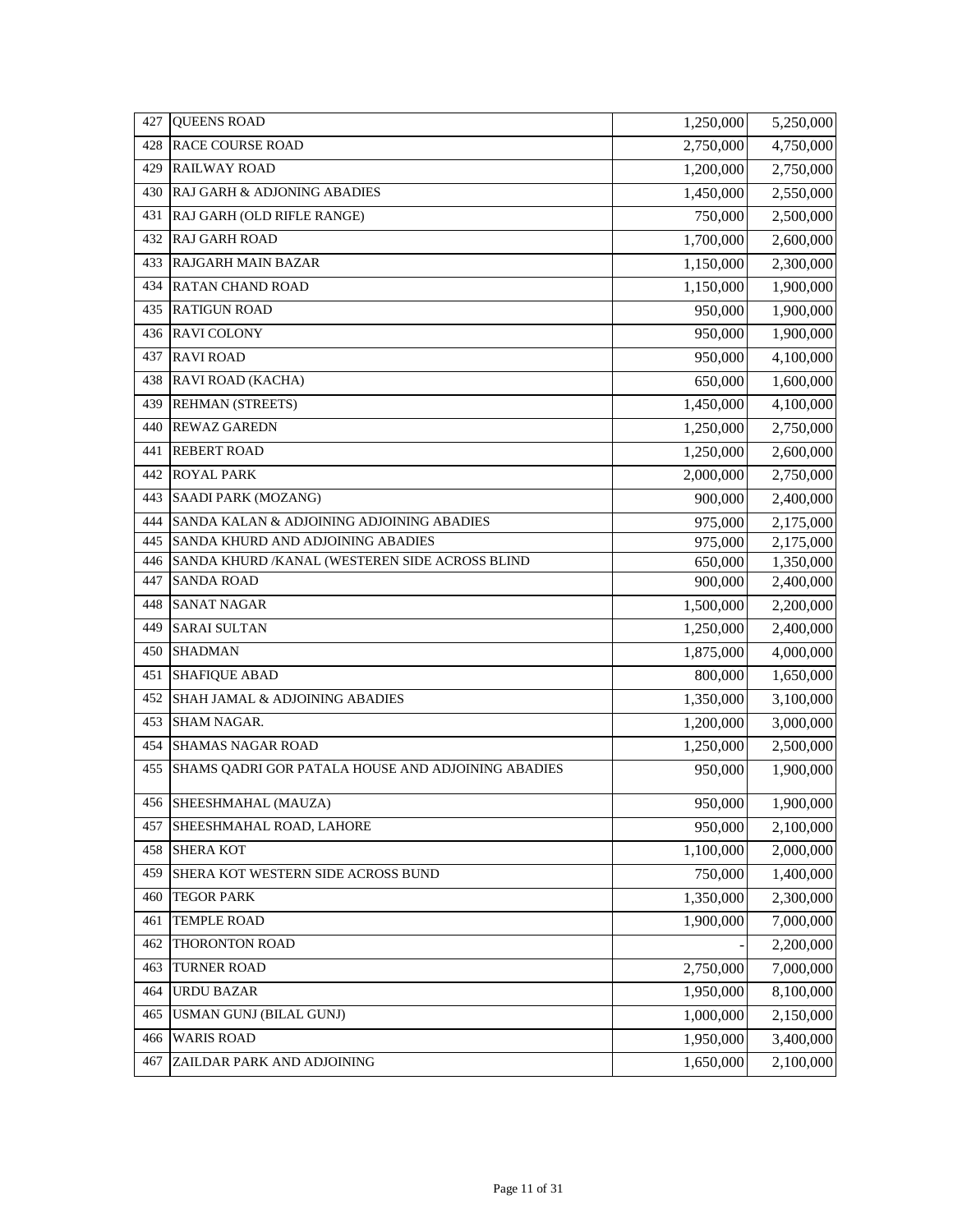| 468 | MOHNI ROAD (BILAL GUNJ)                                              | 1,225,000      | 2,600,000 |
|-----|----------------------------------------------------------------------|----------------|-----------|
|     | <b>GULBERG TOWN</b>                                                  |                |           |
| 469 | <b>ACHANT GARH</b>                                                   | 852,500        | 2,200,000 |
| 470 | ALLAMA IQBAL ROAD                                                    | 1,275,000      | 2,900,000 |
| 471 | <b>AZIZ AVENUE GULBERG</b>                                           | 1,530,000      | 2,775,000 |
| 472 | BAHAR COLONY (KOT LAKHPAT)                                           | 725,000        | 2,150,000 |
| 473 | <b>BASTI SAIDAN SHAH</b>                                             | 900,000        | 2,000,000 |
| 474 | <b>BHABRA (ABADI)</b>                                                | 875,000        | 2,350,000 |
| 475 | BIBI PAK DAMAN (GHARI SHAHU)                                         | 1,075,000      | 2,000,000 |
| 476 | CANAL BANK ROAD BOTH SIDE ICHRA BRIDGE TO DOCTORS<br><b>HOSPITAL</b> | 1,675,000      | 4,250,000 |
| 477 | CANAL BANK ROAD BOTH SIDE FALLING IN GULBERG TOWN                    | 1,725,000      | 4,500,000 |
| 478 | CANAL PARK (GULBERG)                                                 | 1,600,000      | 4,350,000 |
| 479 | <b>DARS BARY MIAN</b>                                                | 625,000        | 1,475,000 |
| 480 | <b>DARS ROAD</b>                                                     | 1,100,000      | 1,700,000 |
| 481 | DAVIS ROAD.                                                          | 4,025,000      | 6,525,000 |
| 482 | <b>EDGERTON ROAD FRONT</b>                                           | 5,900,000      | 7,225,000 |
| 483 | <b>EDGERTON ROAD OFF</b>                                             | 3,650,000      | 4,650,000 |
| 484 | <b>EMPRESS ROAD FRONT</b>                                            | 5,525,000      | 6,650,000 |
| 485 | <b>EMPRESS ROAD OFF</b>                                              | 2,250,000      | 4,825,000 |
| 486 | <b>FAISAL TOWN</b>                                                   | 1,600,000      | 3,125,000 |
| 487 | FAISAL TOWN MAIN BOULEVARD                                           | 2,725,000      | 4,550,000 |
| 488 | FEROZEPUR ROAD (CANAL BANK TO KALMA CHOWK) BOTH SIDES                | 4,150,000      | 5,850,000 |
| 489 | FEROZEPUR ROAD (KALMA CHOWK TO KOT LAKHPAT PHATTAK)                  | 2,400,000      | 5,150,000 |
| 490 | FRUIT MARKET KOT LAKHPAT                                             |                | 4,450,000 |
| 491 | GT ROAD FALLING IN GULBERG TOWN                                      | 1,045,000      | 2,550,000 |
| 492 | <b>GANDHI PARK (GULBERG)</b>                                         | 1,150,000      | 3,745,000 |
| 493 | <b>GARDEN TOWN (BARKAT MARKET)</b>                                   |                | 4,250,000 |
| 494 | <b>GARDEN TOWN (KHALID MARKET)</b>                                   |                | 3,450,000 |
| 495 | GARDEN TOWN (MAIN BOULEVARD KALMA CHQWK TO Y JUNCTION)               | 2,800,000      | 5,300,000 |
| 496 | <b>GARDEN TOWN BLOCKS</b>                                            | 1,800,000      | 4,250,000 |
| 497 | <b>GARDEN TOWN CIVIC CENTER</b>                                      |                | 5,600,000 |
| 498 | <b>GARHI SHAHU</b>                                                   | 1,150,000      | 2,950,000 |
| 499 | <b>GHALIB MARKET (GULBERG)</b>                                       |                | 5,100,000 |
| 500 | <b>GOPAL NAGAR</b>                                                   | 930,000        | 3,300,000 |
| 501 | GOVT EMPLOYEES COOP SOCIETY                                          | 775,000        | 2,350,000 |
| 502 | <b>GURUMANGAT</b>                                                    | 1,125,000      | 2,975,000 |
| 503 | <b>GURUMANGAT ROAD</b>                                               |                | 4,500,000 |
| 504 | <b>GULBERG FIRDOUS MARKET</b>                                        |                | 5,175,000 |
| 505 | GULBERG I, II, III, IV & V                                           | 2,700,000      | 6,250,000 |
| 506 | <b>GULBERG INDUSTRIAL AREA</b>                                       | $\overline{a}$ | 3,500,000 |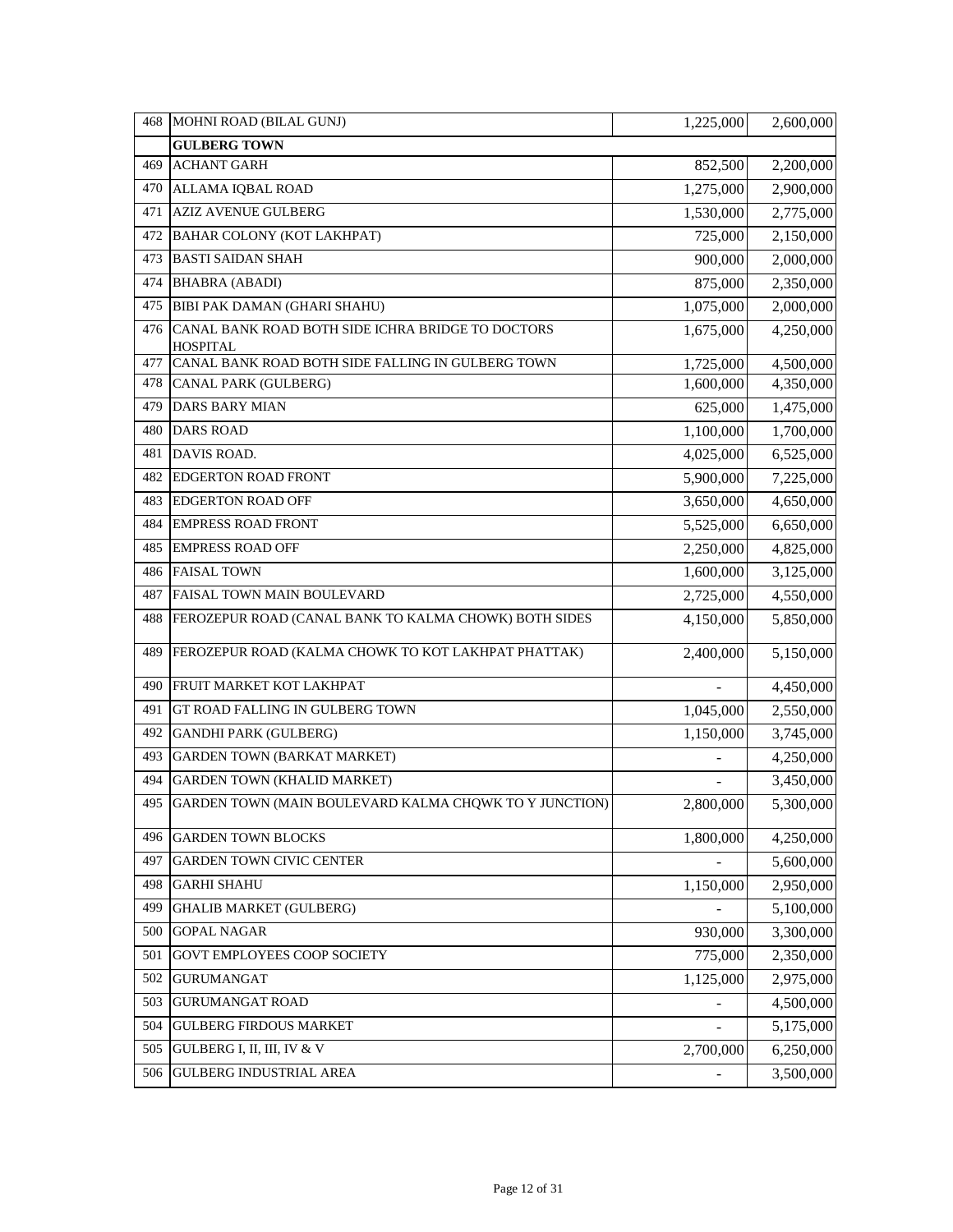| 507 | <b>GULBERG LIBERTY MARKET</b>                           | $\overline{a}$           | 9,500,000  |
|-----|---------------------------------------------------------|--------------------------|------------|
| 508 | <b>GULBERG M M. ALAM ROAD.</b>                          | $\overline{a}$           | 12,250,000 |
| 509 | <b>GULBERG MAIN BOULEVARD</b>                           | $\overline{\phantom{0}}$ | 13,000,000 |
| 510 | <b>GULBERG MAIN MARKET</b>                              |                          | 9,000,000  |
| 511 | <b>GULBERG MAIN DOUBLE ROADS</b>                        | 2,750,000                | 6,225,000  |
| 512 | <b>GULBERG STADIUM ROAD</b>                             | 2,025,000                | 4,150,000  |
| 513 | <b>GULBERG ZAHOOR ELAHI ROAD</b>                        | 3,150,000                | 5,750,000  |
| 514 | HABIB ULLAII ROAD (GARI SHAHU)                          | 1,350,000                | 3,150,000  |
| 515 | <b>JAIL ROAD</b>                                        |                          | 8,250,000  |
| 516 | KOT LAKHPAT INDUSTRIAL AREA                             |                          | 1,750,000  |
| 517 | <b>KOT LAKHPAT</b>                                      | 725,000                  | 1,420,000  |
| 518 | LIAQAT ABAD MAIN BAZAR                                  | 1,315,000                | 2,150,000  |
| 519 | <b>LIAQAT ABAD</b>                                      | 650,000                  | 1,400,000  |
| 520 | MAKKA COLONY (GULBERG)                                  | 950,000                  | 2,350,000  |
| 521 | <b>MAULANA SHAUKAT ALI ROAD</b>                         | 1,250,000                | 3,650,000  |
| 522 | <b>MIAN MIR</b>                                         | 900,000                  | 2,500,000  |
| 523 | MODEL TOWN EXTENSION                                    | 1,150,000                | 3,350,000  |
| 524 | MODEL TOWN EXTENSION (MAIN / DOUBLE ROADS)              | 1,500,000                | 3,750,000  |
| 525 | MODEL TOWN EXTENSION LDA FLATS                          | 760,000                  | 1,525,000  |
| 526 | MODEL TOWN LINK ROAD                                    |                          | 7,500,000  |
| 527 | MODEL TOWN OLD                                          | 1,800,000                | 3,250,000  |
| 528 | MODEL TOWN OLD (MAIN / DOUBLE ROADS)                    | 2,025,000                | 4,200,000  |
| 529 | <b>MUGHAL PURA ROAD</b>                                 | 900,000                  | 3,025,000  |
| 530 | <b>MUHAMMAD NAGAR</b>                                   | 1,025,000                | 2,600,000  |
| 531 | MUMTAZ STREET GARHI SHAHU                               | 1,017,500                | 2,300,000  |
| 532 | NABIPURA (GULBERG)                                      | 790,000                  | 2,550,000  |
| 533 | NAWAZ SHARIF COLONY (NEAR MODEL TOWN)                   | 715,000                  | 1,500,000  |
| 534 | NICHOLSON ROAD                                          | 1,625,000                | 5,050,000  |
| 535 | PECO ROAD(KOT LAKHPAT PHATAK TO PECO MOR)               |                          | 3,050,000  |
| 536 | PINDI RAJPU TAN                                         | 790,000                  | 2,300,000  |
| 537 | <b>QILA GUJJAR SINGH</b>                                | 1,125,000                | 3,300,000  |
| 538 | <b>QAZLBASH ROAD</b>                                    |                          | 3,250,000  |
| 539 | <b>SAHOWARI</b>                                         | 775,000                  | 2,050,000  |
| 540 | <b>SCOTCH CORNER</b>                                    | 1,825,000                | 3,950,000  |
| 541 | SHABBIR USMANI ROAD FROM Y JUNCTION TO SHAUKAT ALI ROAD |                          | 4,000,000  |
| 542 | SUNDER DAS / AITCHISON ROAD                             | 1,470,000                | 3,400,000  |
| 543 | THEY ZAILDARAN GULBERG                                  | 810,000                  | 3,500,000  |
| 544 | UPPER MALL ROAD                                         | 1,900,000                | 5,750,000  |
| 545 | UPPER MALL SCHEME                                       | 1,725,000                | 5,400,000  |
| 546 | <b>WAZIR ALI ROAD</b>                                   |                          | 3,250,000  |
| 547 | ZAFAR ALI ROAD                                          | 1,905,000                | 5,750,000  |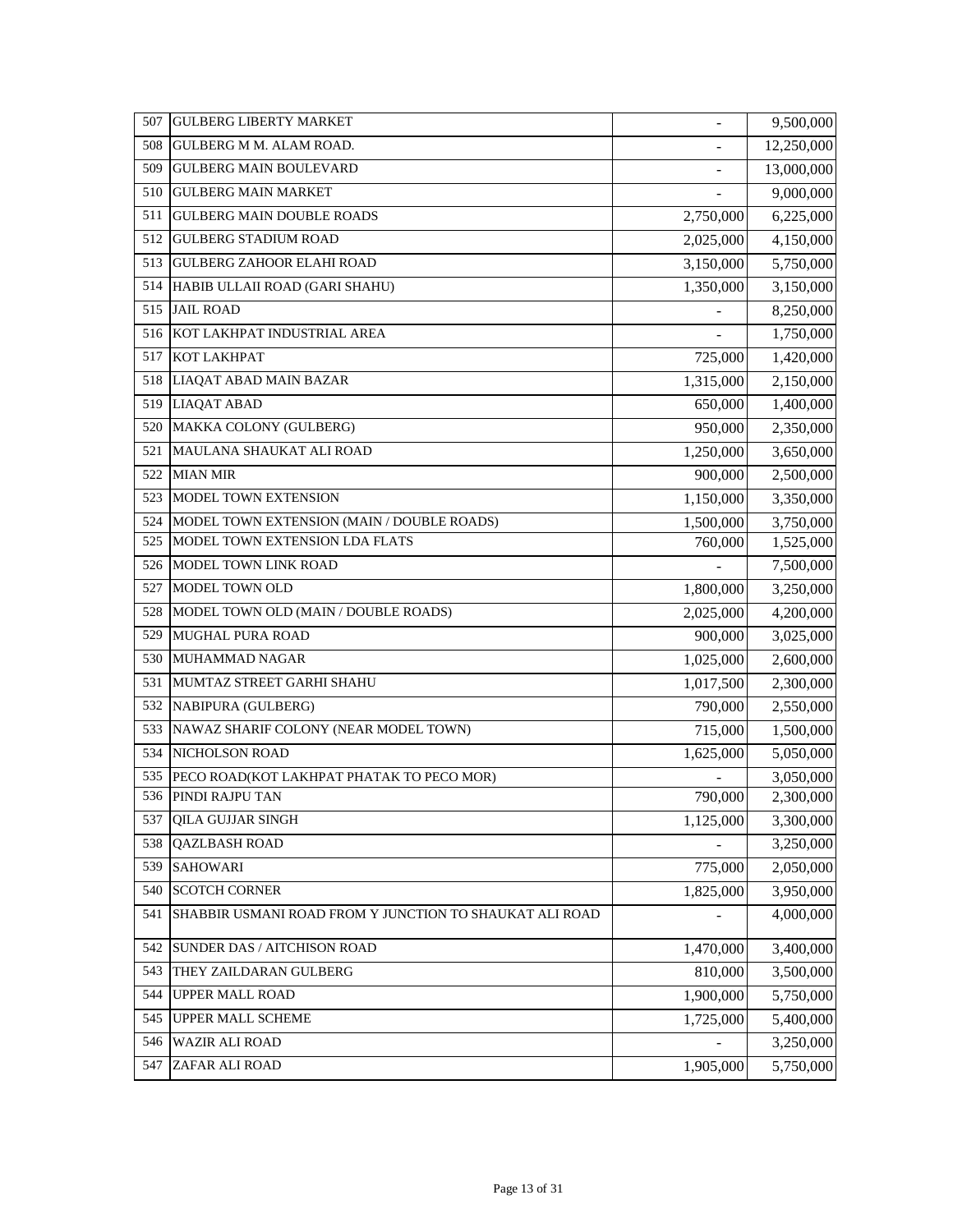| 548 | ZAILDAR PARK (ICHHRA)                                            | 1,075,000 | 3,750,000  |
|-----|------------------------------------------------------------------|-----------|------------|
| 549 | <b>ZAMAN PARK</b>                                                | 1,975,000 | 5,000,000  |
| 550 | <b>GULBERG LIBERTY MARKET BACK SIDE</b>                          |           | 7,250,000  |
| 551 | <b>GULBERG KASURI ROAD</b>                                       | 3,500,000 | 5,800,000  |
| 552 | <b>GULBERG HALI ROAD</b>                                         | 2,850,000 | 4,500,000  |
| 553 | <b>GULBERG MAIN MARKET (BACK SIDE)</b>                           |           | 4,500,000  |
| 554 | PECO ROAD (PECO MOR TO AKBAR CHOWK)                              |           | 3,500,000  |
| 555 | AL FATEH LANE (BEHIND HKB)                                       |           | 5,750,000  |
|     | SAMANABAD TOWN                                                   |           |            |
| 556 | <b>ABADI SHAH FARIDABAD</b>                                      | 1,355,000 | 2,937,500  |
| 557 | AL HAMD COLONY ICCHRA                                            | 1,250,000 | 2,875,000  |
| 558 | ALI PARK (ICHRA)                                                 | 1,600,000 | 3,090,000  |
| 559 | ALI PARK (SAMANABAD)                                             | 1,550,000 | 3,937,500  |
| 560 | ALLAMA IQBAL TOWN (ALL BLOCKS)                                   | 1,450,000 | 7,000,000  |
| 561 | ALLAMA IOBAL TOWN (COMMERCIAL ZONE) MOON MARKET<br><b>LAHORE</b> |           | 10,750,000 |
| 562 | AL MUMTAZ ROAD                                                   | 1,962,500 | 3,460,000  |
| 563 | AL PATGEEN ROAD (ICHRA)                                          | 835,000   | 3,850,000  |
| 564 | ARIAN NAGAR (SAMANABAD) ICHRA                                    | 1,175,000 | 5,000,000  |
| 565 | <b>BABU SABU (GHARBI)</b>                                        | 450,000   | 1,000,000  |
| 566 | BABU SABU ABADI AND ADJOINING. ABADI                             | 1,162,500 | 2,842,500  |
| 567 | <b>BADAR PURA (IQBAL TOWN)</b>                                   | 1,025,000 | 2,462,500  |
| 568 | <b>BAGH GUL BEGUM</b>                                            | 950,000   | 2,048,500  |
| 569 | BANK COLONY (SAMANABAD / PAKKI THATTI)                           | 1,250,000 | 3,500,000  |
| 570 | <b>BASTAMI ROAD</b>                                              | 1,275,000 | 4,000,000  |
| 571 | <b>BHADRU (WESTERN SIDE)</b>                                     | 360,000   | 1,500,000  |
| 572 | BHEKHEYWAL AND ADJOINING ABADI                                   | 1,650,000 | 3,350,000  |
| 573 | CANAL BANK ROAD FALLING IN SAMANABAD TOWN                        | 2,025,000 | 3,400,000  |
| 574 | <b>CHUBURJI PARK</b>                                             | 1,350,000 | 3,475,000  |
| 575 | CHUBURJI PARK (NEW)                                              | 2,050,000 | 3,312,500  |
|     | 576 CHAMARU PUR (WESTERN SIDE)                                   | 456,000   | 1,675,000  |
| 577 | CHAUDHARY COLONY SAMANBAD / ICHRA                                | 2,375,000 | 3,025,000  |
| 578 | <b>CHUBURJI CHOWK</b>                                            | 3,475,000 | 5,787,000  |
| 579 | CHRISTIAN COLONY (ICHRA)                                         | 750,000   | 2,250,000  |
| 580 | CLIFTON COLONY (ICHRA)                                           | 1,080,000 | 2,200,000  |
| 581 | COMMERCIAL ZONE GULSHAN RAVI (MOON MARKET)                       | 3,027,500 | 5,732,500  |
| 582 | DOHATA COLONY (ICHRA)                                            | 1,075,000 | 4,000,000  |
| 583 | FAROOQ E AZAM PARK (ICHRA)                                       | 1,060,000 | 4,000,000  |
| 584 | FATEH SHER ROAD (ICHRA)                                          | 1,250,000 | 5,000,000  |
| 585 | FEROZE PUR ROAD (MOZANG CHONGI TO CANAL BRIDGE)                  | 2,987,500 | 5,500,000  |
| 586 | FRUIT & VEGETABLES MANDI IQBAL TOWN                              | 0         | 6,900,000  |
| 587 | <b>GHAZALI PARK (ICHRA)</b>                                      | 995,000   | 4,000,000  |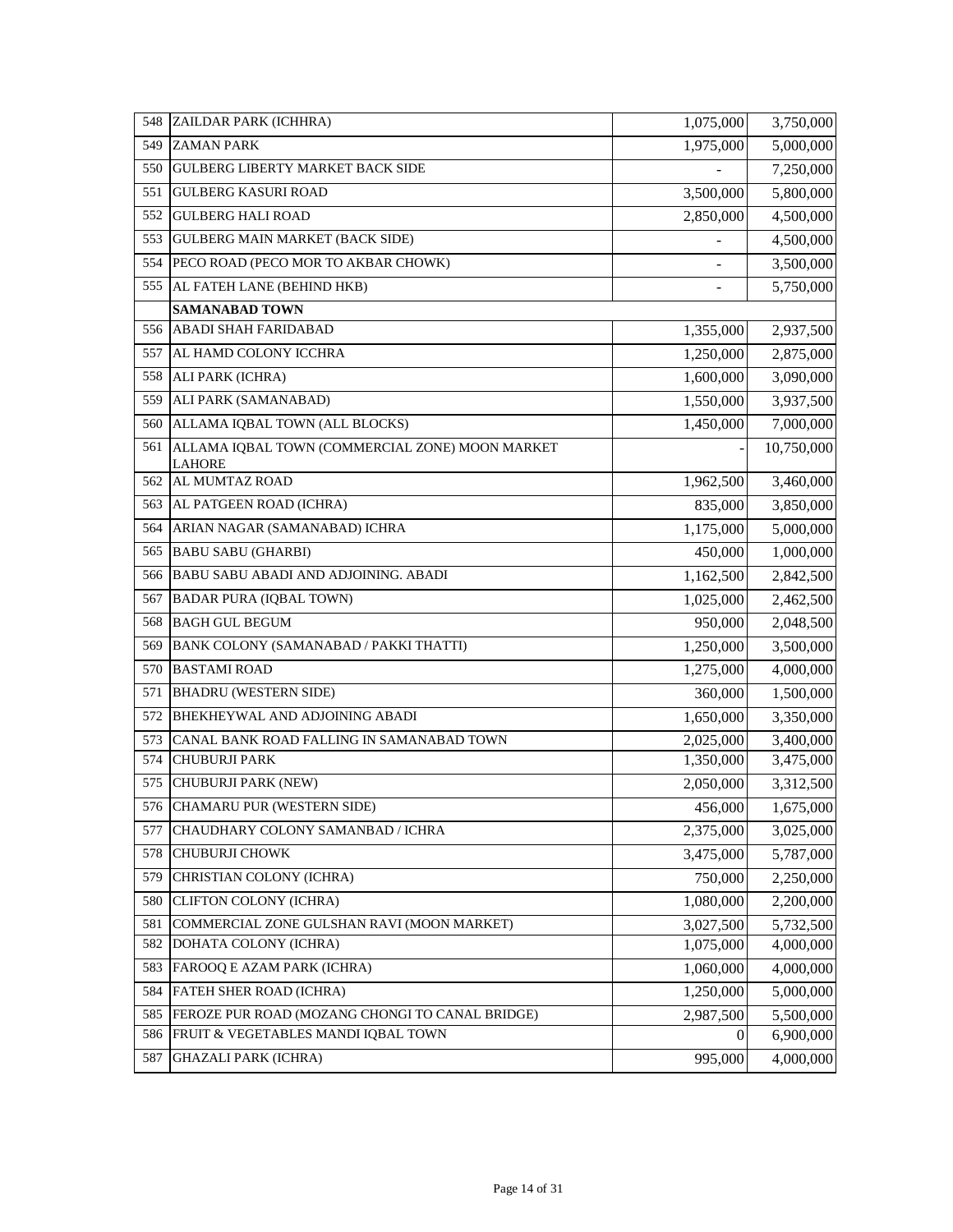| 588 | GHAZALI ROAD CHOWK CHAUDARY COLONY TO 2ND GOAL CHAKAR | 1,050,000 | 3,700,000 |
|-----|-------------------------------------------------------|-----------|-----------|
| 589 | GHULAM NABI COLONY (SAMANABAD) & ADJOINING ABADIES    | 1,062,500 | 3,057,500 |
| 590 | <b>GULSHAN E RAVI (ALL BLOCKS)</b>                    | 1,800,000 | 4,857,500 |
| 591 | GULSHAN E RAVI MAIN BOULEVARD ROAD UPTO BUND ROAD     | 2,622,500 | 4,017,500 |
| 592 | HUSSAIN STREETS ICHRA                                 | 1,600,000 | 3,500,000 |
| 593 | ICHRA & ADJOINING ABADIES                             | 1,300,000 | 5,000,000 |
| 594 | <b>ICHRA MAIN BAZAAR</b>                              | 2,750,000 | 7,750,000 |
| 595 | <b>ICHRA ROAD ICH.RA</b>                              | 1,300,000 | 6,000,000 |
| 596 | <b>ILYAS COLONY</b>                                   | 778,635   | 3,500,000 |
| 597 | <b>INDER NAGAR (SAMANABAD)</b>                        | 1,050,000 | 2,755,000 |
| 598 | <b>ISLAMIA PARK</b>                                   | 1,250,000 | 3,287,500 |
| 599 | ITTEFAQ TOWN & EXTENSION (IQBAL TOWN)                 | 1,350,000 | 3,500,000 |
| 600 | ITTEHAD COLONY (MULTAN ROAD)                          | 1,305,000 | 2,777,500 |
| 601 | ITTEHAD COLONY (SAMANABAD)                            | 1,225,000 | 2,650,000 |
| 602 | <b>JAFFRIA COLONY</b>                                 | 1,362,500 | 2,977,500 |
| 603 | <b>JANAK NAGAR</b>                                    | 1,537,500 | 2,575,000 |
| 604 | JINNAH COLONY (SAMANABAD)                             | 1,000,000 | 2,765,000 |
| 605 | KACHA FEROZPUR ROAD (ADJOINING ABADIES)               | 960,135   | 4,000,000 |
| 606 | <b>KAMBOH COLONY</b>                                  | 818,565   | 3,500,000 |
| 607 | <b>KARAMABAD ICHRA</b>                                | 1,300,000 | 4,150,000 |
| 608 | KARNAL PURA (ICHRA)                                   | 1,100,000 | 4,100,000 |
| 609 | KHUDA BAKSH ROAD                                      | 0         | 4,475,000 |
| 610 | LINK WAHDAT ROAD (PILOT SCHOOL TO GANDA NALA)         | 1,518,000 | 4,500,000 |
| 611 | MAHAJIR ABAD (NAWANKOT)                               | 1,200,000 | 3,252,500 |
| 612 | MAIN BUND ROAD (BOTH SIDES)                           | 2,425,000 | 4,412,500 |
| 613 | MAIN BOULEVARD URDU NAGAR                             | 2,425,000 | 6,150,000 |
| 614 | MAIN BUND ROAD MOTORWAY CHOWK TO YATEEM KHANA         | 2,250,000 | 3,937,500 |
| 615 | MAIN ROAD SCHEME MOR TO BHEYKEWAL MOR                 | 3,150,000 | 6,900,000 |
|     | 616 MILLAT PARK                                       | 1,287,500 | 2,366,500 |
| 617 | MILLAT ROAD SAMANABAD                                 | 1,342,500 | 2,427,500 |
| 618 | MUHAMMAD PURA ICHRA                                   | 778,635   | 3,500,000 |
| 619 | MILLAT ROAD CHOWK CHUBURJI TO MULTAN CHUNGI           | 2,580,000 | 3,402,500 |
| 620 | MUQADDAS PARK NAWANKOT                                | 900,000   | 3,602,500 |
| 621 | MUSLIM COLONY, SAMANABAD                              | 1,257,500 | 2,347,500 |
| 622 | MUSLIM TOWN NEW & OLD & ADJOINING ABADIES             | 2,750,000 | 5,800,000 |
| 623 | NADEEM SHAHEED ROAD (SAMANABAD)                       | 2,202,500 | 4,462,500 |
| 624 | NAJAF COLONY (1QBAL TOWN)                             | 814,028   | 3,000,000 |
| 625 | NAWABPURA ICHRA                                       | 828,548   | 3,000,000 |
| 626 | NAWANKOT (ADJOINING ABADIES)                          | 952,500   | 2,550,000 |
| 627 | NEW. SAMANABAD, MOZANG & NEW MOZANG                   | 1,975,000 | 4,100,000 |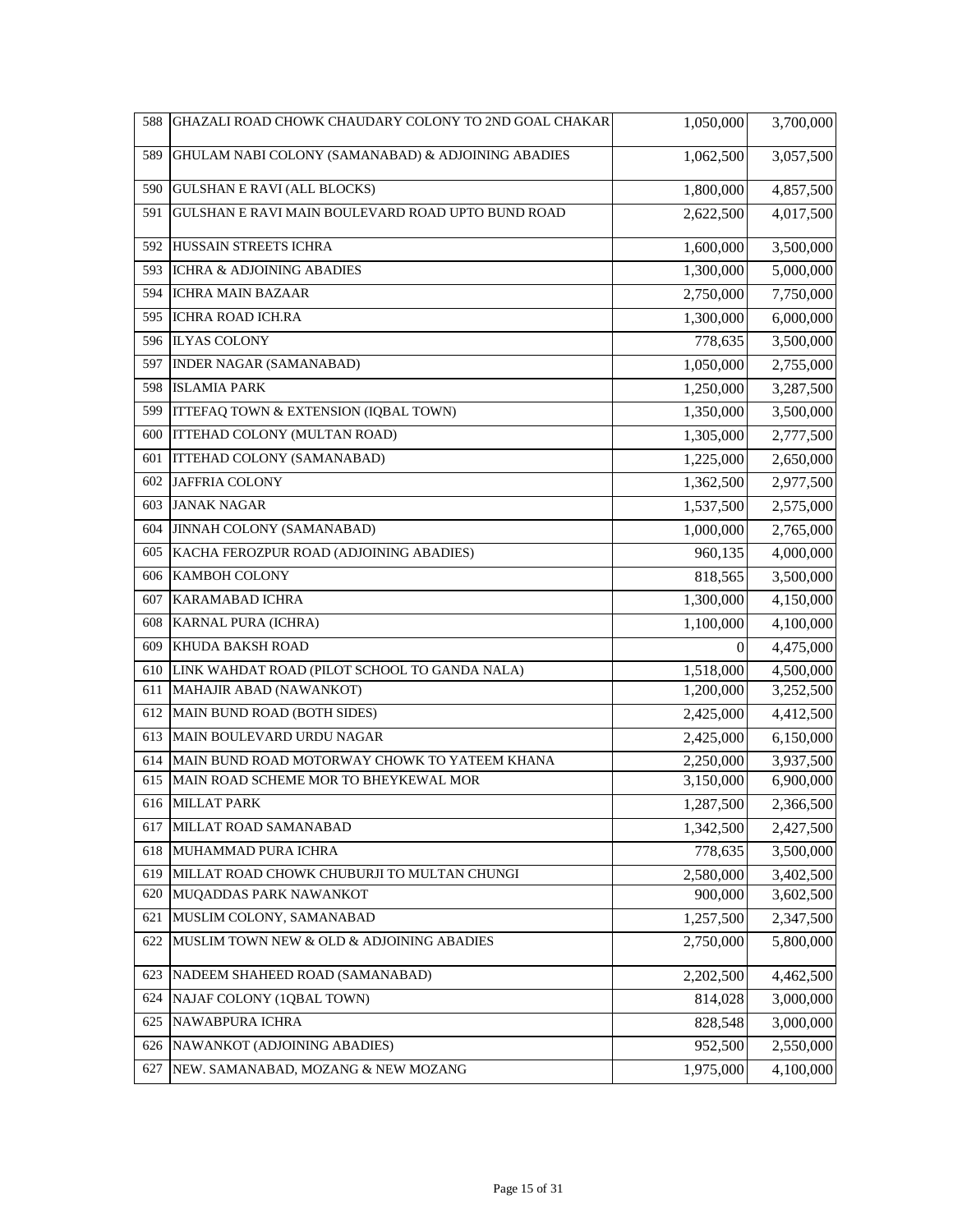| 628        | NEW SHALIMAR TOWN / COLONY                                                                        | 1,357,500              | 3,305,000              |
|------------|---------------------------------------------------------------------------------------------------|------------------------|------------------------|
| 629        | NONARIAN (WESTERN SIDE)                                                                           | 294,030                | 2,650,000              |
| 630        | <b>NONARIAN</b>                                                                                   | 1,012,500              | 2,775,000              |
| 631        | NONARIAN SHALIMAR ROAD                                                                            | 1,157,500              | 2,785,000              |
| 632        | PAKI THATHI                                                                                       | 2,775,000              | 3,987,500              |
| 633        | PIR GHAZI ROAD TO CHOWK BABA AZAM                                                                 | 1,700,000              | 3,500,000              |
| 634        | POONCH ROAD CHUBURJI TO GANDA NALA                                                                | 1,332,500              | 3,257,500              |
| 635        | POONCH ROAD FALLING IN SAMANABAD TOWN                                                             | 1,207,500              | 3,390,000              |
| 636        | <b>PREM NAGAR</b>                                                                                 | 1,025,000              | 2,977,500              |
| 637        | RABANI ROAD (SAMANABAD)                                                                           | 1,135,000              | 2,665,000              |
| 638        | RAJ GARH (OLD RIFLE RANGE ROAD)                                                                   | 631,800                | 2,575,000              |
| 639        | RASOOL PARK SAMANABAD / ICHRA                                                                     | 1,012,317              | 3,652,700              |
| 640        | REHMANPURA (ICHRA)                                                                                | 1,012,317              | 3,652,700              |
| 641        | <b>REHMANPURA QUARTER</b>                                                                         | 1,375,000              | 2,975,000              |
| 642        | RUSTAM PARK (NAWAN KOT)                                                                           | 1,150,000              | 3,425,000              |
| 643        | SAMANABAD (BLOCK N) & ADJOINING ABADI                                                             | 1,725,000              | 3,875,000              |
| 644        | MAIN ROAD SAMNABAD CHOWK TO KUBRA MASJID                                                          | 1,750,000              | 3,325,000              |
| 645        | SANDA KALAN & ADJOINNG ABADIES                                                                    | 1,075,000              | 2,657,500              |
| 646        | <b>SANDA KALAN WESTERN SIDE</b>                                                                   | 333,234                | 2,725,000              |
| 647        | SANDA KHURD & ADJOINING ABADIES                                                                   | 1,187,500              | 2,612,500              |
| 648        | <b>SANDA KHURD WESTERN SIDE</b>                                                                   | 333,234                | 1,502,820              |
| 649        | <b>SHAH FARID ABAD</b>                                                                            | 1,850,000              | 2,725,000              |
| 650        | <b>SHAH KAMAL</b>                                                                                 | 1,360,000              | 2,500,000              |
| 651        | <b>SHAM NAGAR</b>                                                                                 | 778,635                | 2,775,000              |
| 652        | SHAMA ROAD UPTO FEROZPUR ROAD                                                                     | 1,043,625              | 3,478,750              |
| 653        | <b>SHARIF PARK (ICHRA)</b>                                                                        | 848,513                | 3,327,500              |
| 654        | <b>SHERAKOT &amp; ADJOINING ABADIES</b>                                                           | 800,000                | 2,795,100              |
| 655        | SHERAKOT 60 FEET ROAD                                                                             | 1,537,500              | 4,325,000              |
| 656        | <b>SHERAKOT WESTERN SIDE</b>                                                                      | 294,030                | 1,372,135              |
| 657        | SODIWAL & ADJOINING ABADIES                                                                       | 764,478                | 3,267,000              |
| 658        | SODIWAL AND ITS QUARTERS                                                                          | 1,125,000              | 1,537,500              |
| 659        | TARIQ COLONY SODIWAL                                                                              | 1,107,500              | 2,600,000              |
| 660        | TOHEED PARK                                                                                       | 1,325,000              | 2,750,000              |
| 661        | <b>UNION PARK ICHRA</b>                                                                           | 1,375,000              | 2,741,000              |
| 662        | <b>URDU NAGAR</b>                                                                                 | 1,200,000              | 2,725,000              |
| 663        | WAHDAT ROAD B1-IEKHEWAL MORE TO MULTAN CHUNGI                                                     | 2,687,500              | 5,350,000              |
| 664        | WAHDAT ROAD MUSLIM TOWN MORE TO BHEKEYWAL MOR                                                     | 2,687,500              | 5,750,000              |
| 665        | ZAILDAR ROAD                                                                                      | 1,250,000              | 3,750,000              |
| 666        | AYUBIA MARKET (NEW MUSLIM TOWN ICHRA)                                                             | 2,365,000              | 4,837,500              |
| 667<br>668 | COMMERCIAL ZONE KARIM BLOCK MARKET 1QBAL TOWN<br>L.O.S. STOP GANDA NALA TO MULTAN ROAD BOTH SIDES | 1,584,000<br>2,200,000 | 7,920,000<br>5,600,000 |
| 669        | NONARIAN CHOWK TO GANDA NALA (QARSHI ROAD)                                                        | 1,000,000              | $\overline{3,062,500}$ |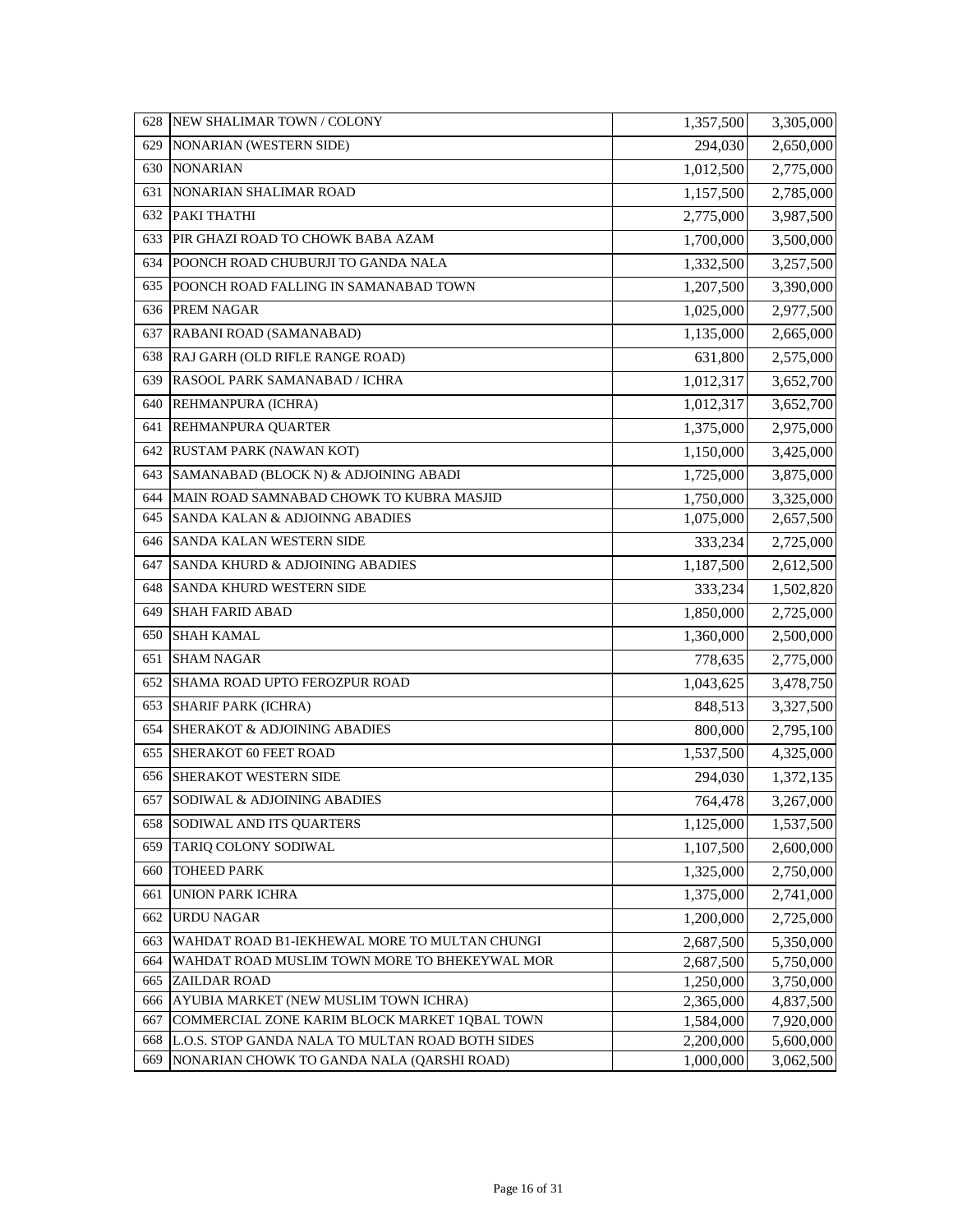| 670 | PATHAR / MARBAL MARKET BACK FEROZEPUR ROAD (ICHRA) | $\boldsymbol{0}$ | 11,250,000 |
|-----|----------------------------------------------------|------------------|------------|
| 671 | SULTAN AHMED ROAD (ICHRA)                          | 2,650,000        | 7,250,000  |
| 672 | SHAM NAGAR ROAD (CHOWK CHUBURJI TO BUND ROAD)      | 2,150,000        | 4,577,500  |
| 673 | PAKKI THATTI CHOWK TO 3RD GOL CHAKAR               | 1,118,040        | 4,126,100  |
| 674 | <b>KALYAR ROAD</b>                                 | 1,975,000        | 4,050,000  |
|     | <b>RAVI TOWN</b>                                   |                  |            |
| 675 | ABDUL QAYYUM ROAD (BELA BASTI RAM)                 | 1,950,000        | 3,750,000  |
| 676 | ABDUL SATTAR ROAD (BELA BASTI RAM)                 | 1,950,000        | 3,750,000  |
| 677 | AFZAL COLONY (BELA BASTI RAM)                      | 840,000          | 2,600,000  |
| 678 | AHMED PARK (BELA BASTI RAM)                        | 840,000          | 2,600,000  |
| 679 | AKBAR1 MANDI (H WARD)                              | 4,750,000        | 16,500,000 |
| 680 | AKRAM COLONY (BAGHANWALA)                          | 1,600,000        | 3,350,000  |
| 681 | AKRAM ROAD (BELA BASTI RAM)                        | 1,300,000        | 2,700,000  |
| 682 | <b>ALAMGIR MARKET</b>                              | 3,900,000        | 6,500,000  |
| 683 | AL EATEN COLONY (BAGHANWALA)                       | 1,400,000        | 3,000,000  |
| 684 | ALTAF PARK (BAGHANWALA)                            | 1,650,000        | 3,000,000  |
| 685 | AMIR ROAD BAGH/BELA                                | 1,650,000        | 4,650,000  |
| 686 | AZAM CLOTH MARKET (G WARD)                         | 12,000,000       | 15,000,000 |
| 687 | AZIZ COLONY (SHAHDARA)                             | 840,000          | 2,500,000  |
| 688 | AZIZ ROAD MISRI SHAH                               | 1,050,000        | 3,000,000  |
| 689 | <b>BADAMI BAGH BUS STAND</b>                       | 6,400,000        | 8,150,000  |
| 690 | <b>BADAMI BACH PECO ROAD</b>                       | 4,000,000        | 7,500,000  |
| 691 | BADAMI BAGH PECO ROAD (OFF THE ROAD)               | 3,250,000        | 3,625,000  |
| 692 | BAGHANWALA (ADJOINING ABADIES)                     | 840,000          | 2,800,000  |
| 693 | <b>BANGALI PARK</b>                                | 840,000          | 2,500,000  |
| 694 | <b>BARADAR1 ROAD</b>                               | 840,000          | 2,500,000  |
| 695 | BEGUM KOT & ADJOINING ABADIES                      | 1,675,000        | 2,375,000  |
| 696 | BELA BAST! RAM (ADJOINING ABADIES)                 | 1,650,000        | 2,375,000  |
| 697 | BELA BASTI RAM (WESTERN SIDE)                      | 675,000          | 2,800,000  |
| 698 | <b>BHAMMAN MAUZA</b>                               | 450,000          | 1,325,000  |
| 699 | <b>BHATTI GATE (B WARD)</b>                        | 1,200,000        | 3,750,000  |
| 700 | BHUTTO COLONY (SHAHDARA)                           | 1,650,000        | 2,750,000  |
| 701 | BLIND ROAD RAVI BRIDGE TO BASI MORE (BOTH SIDE)    | 3,250,000        | 3,625,000  |
| 702 | CHAK JIA MUSA FALLING IN RAVI TOWN                 | 1,650,000        | 2,175,000  |
| 703 | <b>CHAMAN COLONY</b>                               | 840,000          | 2,675,000  |
| 704 | CHATTA BAZAR (C WARD)                              | 4,500,000        | 7,500,000  |
| 705 | CHIRAGE PARK (BAGHAN WALA)                         | 1,600,000        | 3,350,000  |
| 706 | CHOHAN COLONY (RAM KISHAN WALA)                    | 1,300,000        | 2,700,000  |
| 707 | CHOUDHARY PARK / COLONY                            | 840,000          | 2,600,000  |
| 708 | CHOUHATTA MUFTI BAQIR (H WARD)                     | 1,200,000        | 3,500,000  |
| 709 | CHUNA MANDI (F WARD)                               | 5,250,000        | 8,750,000  |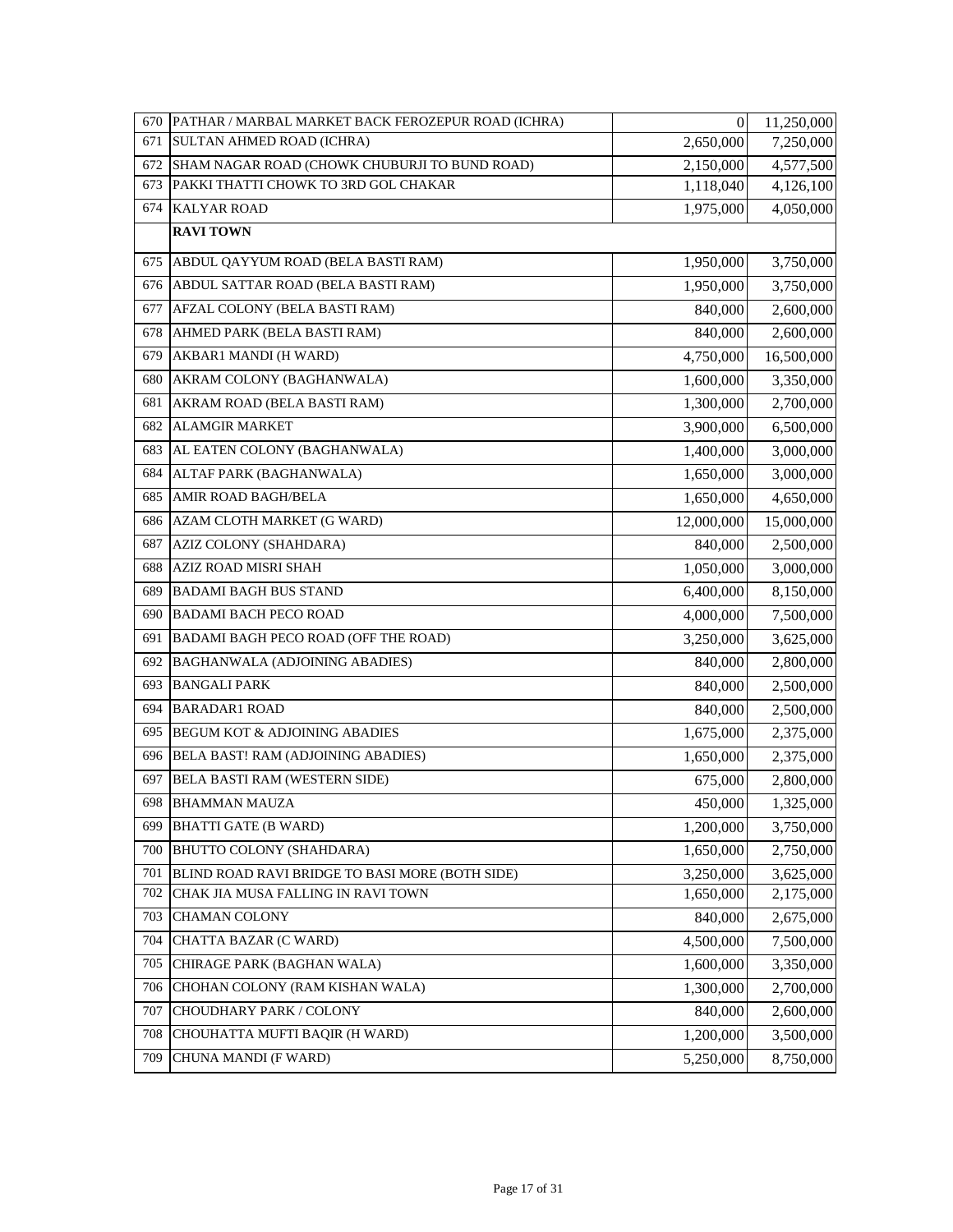| 710 | <b>CIRCULAR ROAD</b>                   | 3,500,000 | 7,612,500 |
|-----|----------------------------------------|-----------|-----------|
| 711 | CITY CINEMA ROAD (C WARD)              | 1,050,000 | 3,250,000 |
| 712 | DAB! / KASHMIR BAZAR (F WARD)          | 1,650,000 | 6,000,000 |
| 713 | <b>DATA NAGAR</b>                      | 1,200,000 | 2,500,000 |
| 714 | DAULAT KHAN ROAD (SHAHDARA)            | 1,200,000 | 2,600,000 |
| 715 | DEHL1 GATE (G WARD)                    | 1,200,000 | 3,500,000 |
| 716 | ELAHI BUKHSH PARK (BELA BASTI RAM)     | 1,200,000 | 2,800,000 |
| 717 | <b>ELAHI PARK</b>                      | 1,200,000 | 2,500,000 |
| 718 | <b>ESA NAGAR</b>                       | 1,400,000 | 3,000,000 |
| 719 | FAISAL PARK (SHAHDARA)                 | 1,600,000 | 3,000,000 |
| 720 | <b>FARKHABAD</b>                       | 1,200,000 | 2,500,000 |
| 721 | FAROOQ GUNJ (BELA BASTI RAM)           | 1,200,000 | 2,500,000 |
| 722 | <b>FAT EH PURI</b>                     | 1,200,000 | 2,375,000 |
| 723 | FAZAL PARK (BELA BASTI RAM)            | 1,650,000 | 2,375,000 |
| 724 | FEROZ COLONY (BELA BASTI RAM)          | 1,200,000 | 2,375,000 |
| 725 | FORT ROAD (A WARD)                     | 1,800,000 | 2,375,000 |
| 726 | FRUIT MARKET BADAMI BAGH               | 4,900,000 | 7,500,000 |
| 727 | G.T. ROAD RAVI BRIDGE TO IMAMIA COLONY | 2,175,000 | 2,500,000 |
| 728 | <b>GHULAM HUSSAIN PARK</b>             | 750,000   | 1,500,000 |
| 729 | <b>GRAIN MARKET BADAMI BAGH</b>        | 4,050,000 | 4,200,000 |
| 730 | <b>GULISTAN TOWN/COLONY</b>            | 775,000   | 1,450,000 |
| 731 | <b>GUMATI BAZAR (C WARD)</b>           | 1,200,000 | 5,500,000 |
| 732 | <b>GURR MANDI (H WARD)</b>             | 1,775,000 | 2,275,000 |
| 733 | HAMAD COLONY (BELA BASTI RAM)          | 1,450,000 | 1,775,000 |
| 734 | HANIF PARK (BELA BASTI RAM)            | 750,000   | 1,650,000 |
| 735 | HERNARAINPURA                          | 765,000   | 1,650,000 |
| 736 | HUSSAIN PARK (BELA BASTI RAM)          | 740,000   | 1,550,000 |
| 737 | IMAM BAKHSH PARK (BELA BASTI RAM)      | 900,000   | 1,525,000 |
| 738 | INDUSTRIAL AREA BADAMI BAGH            | 4,400,000 | 5,000,000 |
|     | 739 IQBAL PARK                         | 850,000   | 1,525,000 |
| 740 | ITTIFAQ COLONY (KOT SHAHAB DIN)        | 1,550,000 | 2,075,000 |
| 741 | JAHANGIR PARK (BELA BASTI RAM)         | 750,000   | 1,450,000 |
| 742 | JAMAIL PARK (SHAHDARA) 1               | 550,000   | 1,300,000 |
| 743 | JAVID PARK (SHAHDARA) 1                | 550,000   | 1,350,000 |
| 744 | <b>JIA MUSA</b>                        | 1,025,000 | 1,925,000 |
| 745 | KALA KHATAI ROAD                       | 775,000   | 1,600,000 |
| 746 | KASERA BAZAR (F WARD)                  | 5,250,000 | 8,750,000 |
| 747 | KASHMIR PARK (SHAHDARA)                | 1,100,000 | 3,125,000 |
| 748 | KHALID PARK (BELA BASTI RAM)           | 1,450,000 | 3,175,000 |
| 749 | KHOI MEERAN MAUZA                      | 1,150,000 | 2,375,000 |
| 750 | KHOKHAR MAUZA                          | 750,000   | 1,450,000 |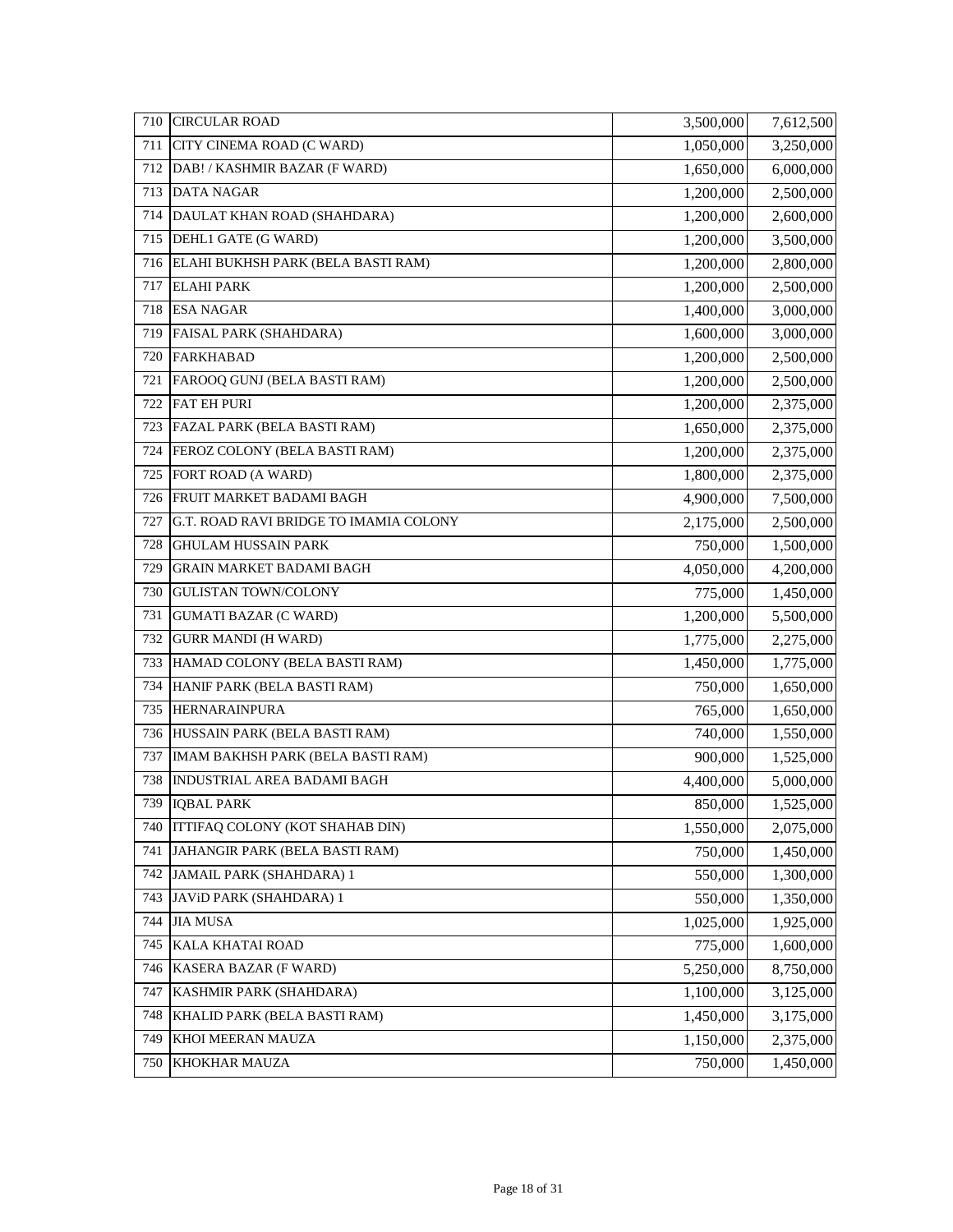| 751 | <b>KHOKHAR ROAD</b>                        | 2,925,000 | 5,825,000 |
|-----|--------------------------------------------|-----------|-----------|
| 752 | KHURSHID PARK (RAM KISHAN WALA)            | 1,275,000 | 3,075,000 |
| 753 | KINARI BAZAR (F WARD)                      | 1,500,000 | 6,250,000 |
| 754 | KOT BEGUM                                  | 1,100,000 | 2,425,000 |
| 755 | KOT MOHIBOO (ADJOINING ABADIES)            | 850,000   | 1,450,000 |
| 756 | KOT SHAHAB DIN (SHAHDARA)                  | 1,350,000 | 2,675,000 |
| 757 | LAJPAT NAGAR (SHAHDARA)                    | 850,000   | 1,825,000 |
| 758 | LAJPAT ROAD SHAHDARA                       | 1,200,000 | 2,625,000 |
| 759 | LALAZAR COLONY (SHAHDARA)                  | 900,000   | 1,825,000 |
| 760 | LANGAY MANDI (C WARD)                      | 1,050,000 | 3,500,000 |
| 761 | LOHARI GATE (D WARD)                       | 1,200,000 | 3,750,000 |
| 762 | LOHARI MANDI (D WARD)                      | 1,200,000 | 3,750,000 |
| 763 | LOON MANDI (H WARD)                        | 1,200,000 | 3,750,000 |
| 764 | MAIN ROAD SHAHDARA TOWN                    | 1,150,000 | 2,625,000 |
| 765 | <b>MAUZA JHUGGIAN</b>                      | 450,000   | 900,000   |
| 766 | <b>MAUZA NAIN SUKH</b>                     | 850,000   | 3,100,000 |
| 767 | MEHAR PARK(BAGHANWALA)                     | 840,000   | 2,600,000 |
| 768 | MEHAR SUBA PARK(BAGHANWALA)                | 840,000   | 2,600,000 |
| 769 | <b>MISRI SHAH</b>                          | 1,050,000 | 3,500,000 |
| 770 | <b>MOCHI GATE</b>                          | 2,200,000 | 3,675,000 |
| 771 | MOHALLAH KAKEYZAIYAN (F WARD)              | 1,350,000 | 6,500,000 |
| 772 | MORI GATE (B-WARD)                         | 1,350,000 | 3,675,000 |
| 773 | MOTI BAZAR (C-WARD)                        | 1,275,000 | 3,675,000 |
| 774 | MUHAMMADI PARK                             | 1,300,000 | 1,875,000 |
| 775 | NABI BUX PARK.(BELA RAM BASTI)             | 1,325,000 | 1,875,000 |
| 776 | <b>NASEEM PARK</b>                         | 750,000   | 1,500,000 |
| 777 | NATIONAL FAN COLONY SHAHDARA               | 775,000   | 1,500,000 |
| 778 | NAULAKHA MOUZA FALLING IN RAVI TOWN        | 1,325,000 | 1,500,000 |
| 779 | NEW MALIK PARK MALIK BAGH                  | 750,000   | 1,400,000 |
| 780 | <b>NIAZ PURA</b>                           | 785,000   | 1,400,000 |
| 781 | NOOK ROAD BELA BASTI RAM                   | 3,600,000 | 4,325,000 |
| 782 | PAKISTAN CLOTH MARKET (G.WARD)             | 4,500,000 | 7,500,000 |
| 783 | PANIWALI TELAB(C-WARD)                     | 950,000   | 2,300,000 |
| 784 | PINDIDAR ROAD                              | 1,650,000 | 2,025,000 |
| 785 | PIPPLE WHARA(PLASTIC MARKET)               | 1,775,000 | 2,500,000 |
| 786 | QADDAFI COLONY BELA BASTI RAM              | 760,000   | 1,300,000 |
| 787 | QAISAR TOWN SHAHDARA                       | 550,000   | 1,300,000 |
| 788 | QAMAR PARK(RAMKISHANWALA)                  | 775,000   | 1,300,000 |
| 789 | QILLA LACHM.AN SINGH AND ADJOINING ABADIES | 950,000   | 1,900,000 |
| 790 | RAHEEM PARK BELA BASTI RAM                 | 750,000   | 1,400,000 |
| 791 | RAHEEM. ROAD                               | 2,250,000 | 2,675,000 |
|     |                                            |           |           |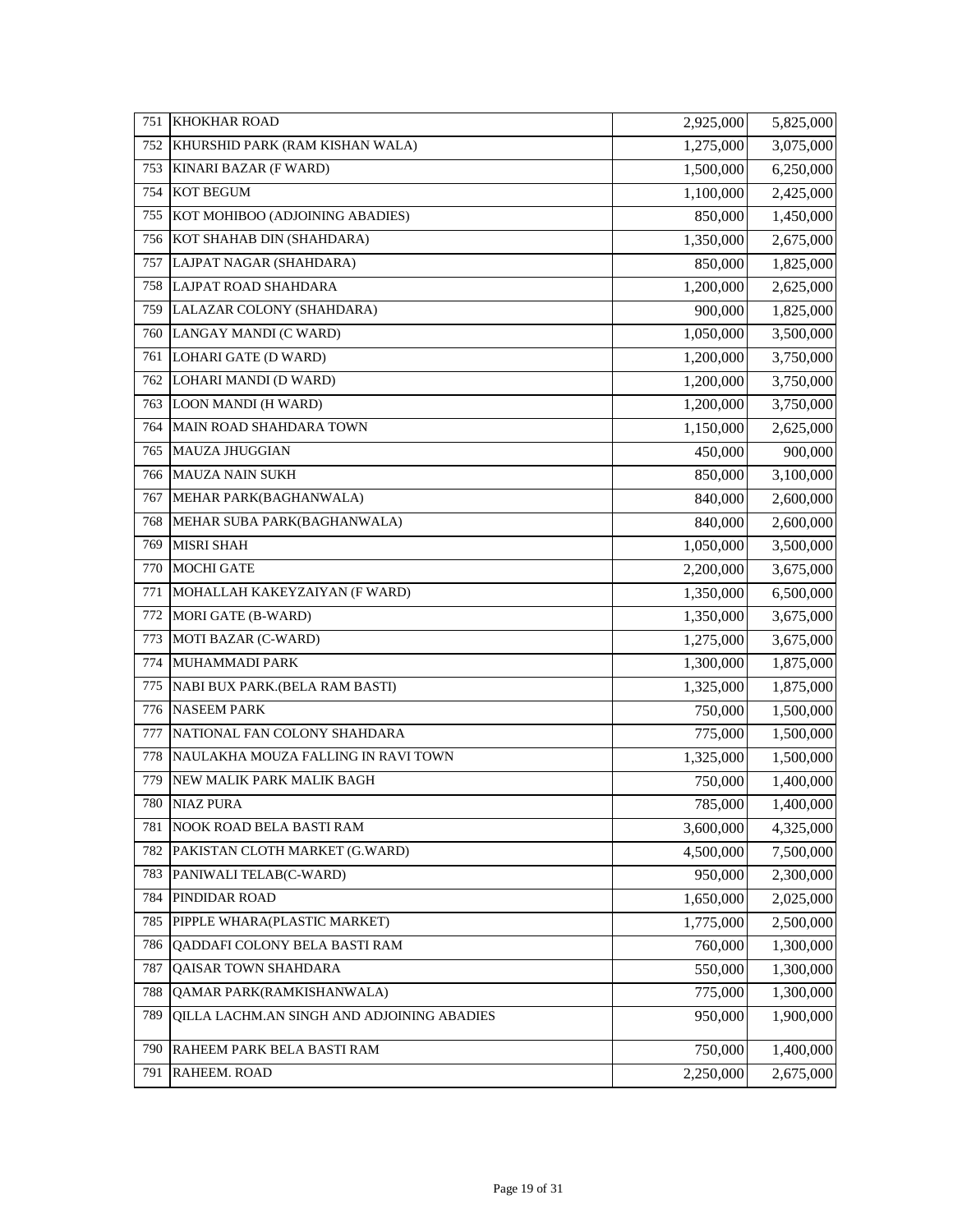| 792 | RAMKISHANWALA                                 | 1,000,000  | 1,100,000  |
|-----|-----------------------------------------------|------------|------------|
| 793 | RANGMAHAL MAIN (E-WARD)                       | 10,500,000 | 17,500,000 |
| 794 | <b>RANG MAHAL BACK SIDE (D-WARD)</b>          | 3,500,000  | 5,000,000  |
| 795 | RAVI CLIFTON COLONY PARK SHAHDARA             | 1,150,000  | 1,375,000  |
| 796 | <b>RAVIPARK</b>                               | 3,500,000  | 3,750,000  |
| 797 | <b>RAVI ROAD EASTERN SIDE</b>                 | 3,400,000  | 6,500,000  |
| 798 | RUSTAM COLONY BELA BASTI RAM                  | 840,000    | 2,600,000  |
| 799 | <b>SAEED PARK</b>                             | 1,150,000  | 1,875,000  |
| 800 | <b>SAGGIAN KALANWAR</b>                       | 600,000    | 1,900,000  |
| 801 | SAGGIAN ROAD (TOLL PLAZA TO CHOWK NAINSUKH)   | 2,750,000  | 4,175,000  |
| 802 | <b>SAID METH.A BAZAR</b>                      | 1,275,000  | 2,675,000  |
| 803 | <b>SAJJAD PARK</b>                            | 1,200,000  | 1,525,000  |
| 804 | <b>SHAHALAM GATE (E-WARD)</b>                 | 10,500,000 | 14,000,000 |
| 805 | SHAHALAM MARKET(BACK SIDE)                    | 7,500,000  | 7,650,000  |
| 806 | <b>SHAHDARA TOWN</b>                          | 1,150,000  | 1,675,000  |
| 807 | SHAHEEN PARK BELA BASTI RAM                   | 800,000    | 1,100,000  |
| 808 | SHAHIMAHALLAH (A-WARD)                        | 1,275,000  | 1,675,000  |
| 809 | SHARAIF PARK BELA BASTI RAM                   | 1,025,000  | 1,325,000  |
| 810 | SHARKPUR ROAD (BEGUM KOT CHOWK TO SAEED CHOWK | 2,725,000  | 3,125,000  |
| 811 | SH. COLONY BELA BASTI RAM                     | 840,000    | 2,600,000  |
| 812 | <b>SHEKIHUPURA ROAD</b>                       | 1,700,000  | 2,200,000  |
| 813 | SHERSHAH ROAD BELA BASTI RAM                  | 750,000    | 1,350,000  |
| 814 | SHERANWALA GATE (G- WARD)                     | 1,500,000  | 5,000,000  |
| 815 | <b>SHOE MARKET</b>                            | 3,750,000  | 4,625,000  |
| 816 | SIDDIQ GUNJ BELA BASTI RAM                    | 1,150,000  | 1,525,000  |
| 817 | SIDDIQ SIDDIQIA COLONY BELA BASTI RAM         | 775,000    | 1,150,000  |
| 818 | SIRAJ DIN PARK BELA BASTI RAM                 | 1,025,000  | 1,375,000  |
| 819 | SOHA BAZAR (E-WARD)                           | 7,000,000  | 12,000,000 |
| 820 | SOOTER MANDI(D-WARD)                          | 1,075,000  | 1,625,000  |
| 821 | <b>SABZI MARKET BADAMI BAGH</b>               | 4,100,000  | 6,000,000  |
| 822 | <b>SUI GAS ROAD</b>                           | 800,000    | 1,450,000  |
| 823 | TAJ GHAZI PARK (BELA BASTI RAM)               | 750,000    | 1,150,000  |
| 824 | TAJ PARK (BELA BASTI RAM)                     | 750,000    | 1,150,000  |
| 825 | TAR GHAR                                      | 850,000    | 1,150,000  |
| 826 | TAXALI GATE (A-WARD)                          | 1,650,000  | 1,875,000  |
| 827 | <b>TIMBER MARKET</b>                          | 4,000,000  | 4,100,000  |
| 828 | TOHEED PARK (BELA BASTI RAM)                  | 850,000    | 1,100,000  |
| 829 | TRUCK STAND                                   | 5,250,000  | 5,750,000  |
| 830 | TRUCK STAND, CIRCULAR ROAD (H WARD)           | 4,200,000  | 6,000,000  |
| 831 | WANDALA ROAD (SHAHDARA)                       | 1,675,000  | 2,175,000  |
| 832 | YAKKI GATE (G WARD)                           | 1,175,000  | 1,975,000  |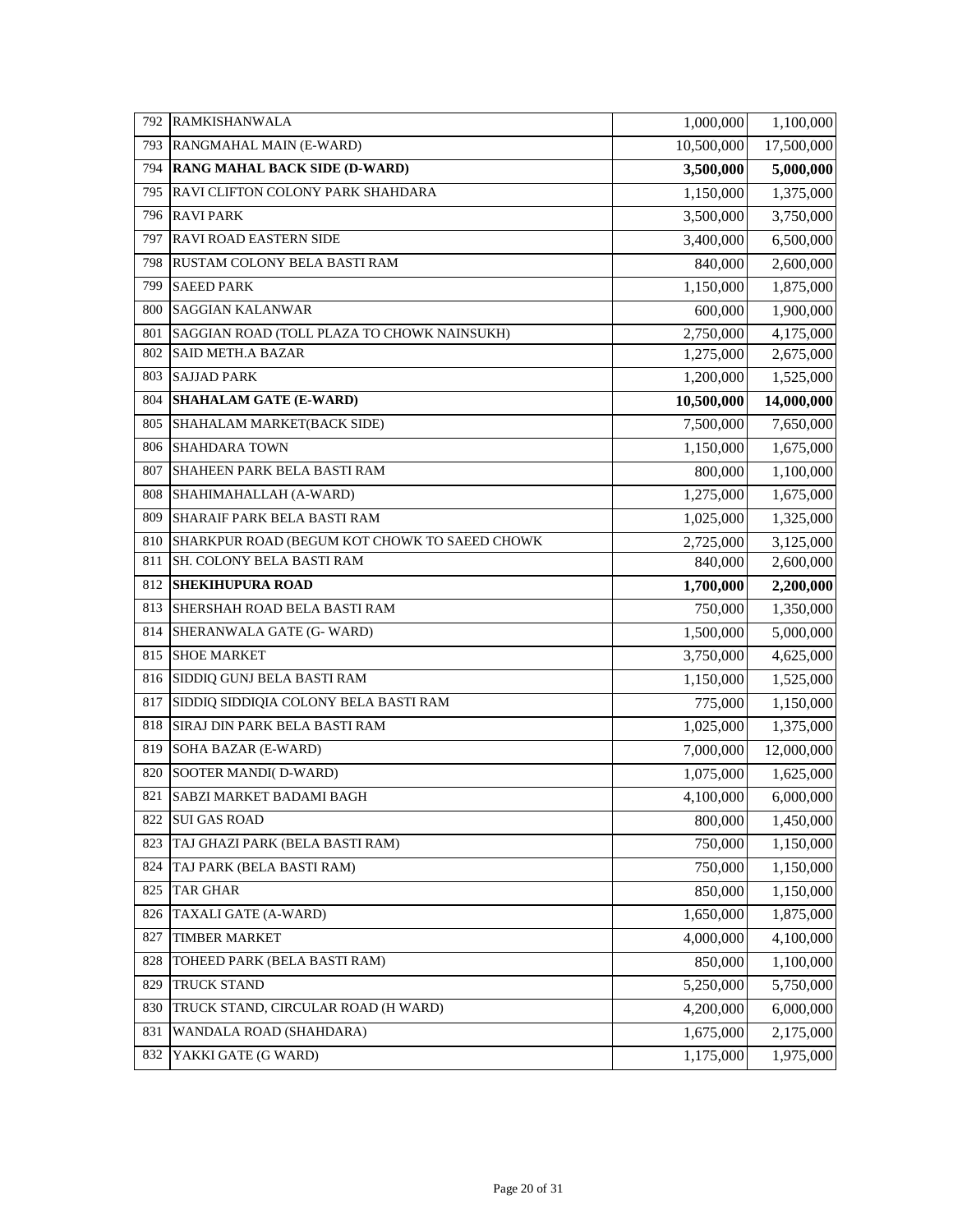| 833 | ABU BAKAR ROAD BADAMI BAGH (BELA BASTI RAM) | 1,650,000 | 1,675,000 |
|-----|---------------------------------------------|-----------|-----------|
| 834 | ALLAMA IQBAL COLONY / PARK                  | 750,000   | 1,350,000 |
| 835 | AZAM CLOTH MARKET EXTENSION                 | 6,600,000 | 9,000,000 |
| 836 | <b>KASHMIRI GATE</b>                        | 5,500,000 | 6,250,000 |
| 837 | <b>MASTI GATE</b>                           | 1,175,000 | 1,675,000 |
| 838 | MOUZA NAIN SUKH INDUSTRIAL                  | 2,250,000 | 2,675,000 |
| 839 | SHAHDARA MOUZA INDUSTRIAL                   | 2,250,000 | 2,675,000 |
|     | <b>SHALIMAR TOWN</b>                        |           |           |
| 840 | AALIA TOWN MEHMOOD BOOTI NEW                | 900,000   | 1,500,000 |
| 841 | <b>ABDULLAH PARK</b>                        | 900,000   | 1,500,000 |
| 842 | <b>ACHANT GARH</b>                          | 1,300,000 | 2,100,000 |
| 843 | <b>AFZAAL PARK</b>                          | 1,000,000 | 2,100,000 |
| 844 | <b>AKBAR ROAD</b>                           | 1,400,000 | 2,100,000 |
| 845 | AKRAM ROAD (KHOI MIRAN)                     | 1,325,000 | 2,100,000 |
| 846 | <b>ALTAF PARK AMIR ROAD</b>                 | 950,000   | 1,900,000 |
| 847 | AMIR ROAD SHAHD BAGH                        | 1,740,000 | 2,400,000 |
| 848 | <b>ANGOORI BAGH</b>                         | 1,100,000 | 2,000,000 |
| 849 | ASHRAF PARK AMIR ROAD                       | 1,112,500 | 2,000,000 |
| 850 | ASHRAF PARK WASAN PURA                      | 1,112,500 | 2,000,000 |
| 851 | <b>AZIZ ROAD</b>                            | 1,250,000 | 2,000,000 |
| 852 | BAGHANWALA AND ADJOINING AREAS              | 1,100,000 | 1,750,000 |
| 853 | BAGHAT PURA AND ADJOINING AREAS             | 950,000   | 1,750,000 |
| 854 | <b>BAGHBANPURA</b>                          | 950,000   | 1,750,000 |
| 855 | BAGHBANPURA, NEW ABADI                      | 950,000   | 1,750,000 |
| 856 | BAND ROAD FOLLOWING INSHALIMAR TOWN         | 1,650,000 | 2,750,000 |
| 857 | <b>BEGUM PURA</b>                           | 1,000,000 | 1,500,000 |
| 858 | BELA BASTI RAAM (INSIDE RIVER BED)          | 550,000   | 1,100,000 |
| 859 | BELA BASTI RAAM (WESTERN SIDE)              | 1,000,000 | 1,500,000 |
| 860 | <b>BELA BASTI RAM AND ADJOINING AREAS</b>   | 1,250,000 | 1,900,000 |
| 861 | <b>BHARAT NAGAR (PARK NAGAR)</b>            | 1,000,000 | 1,900,000 |
| 862 | <b>BHOGIWAL</b>                             | 750,000   | 1,100,000 |
| 863 | <b>BHOGIWAL ROAD</b>                        | 1,000,000 | 1,500,000 |
| 864 | <b>BILAL PARK</b>                           | 1,000,000 | 1,250,000 |
| 865 | CHAH MIRAN ROAD                             | 1,250,000 | 2,250,000 |
| 866 | <b>CHAMRA MANDI</b>                         | 1,200,000 | 2,250,000 |
| 867 | <b>CHIRAGH PARK</b>                         | 1,200,000 | 2,250,000 |
| 868 | CHOUDARYPARK                                | 1,200,000 | 1,650,000 |
| 869 | <b>DARS ROAD</b>                            | 1,200,000 | 1,900,000 |
| 870 | ELAHI BAKSH PARK (BELA BASTI RAM)           | 1,200,000 | 1,900,000 |
| 871 | ELAHI PARK (KHOL MIRAN)                     | 1,200,000 | 1,900,000 |
| 872 | <b>ESA NAGAR</b>                            | 1,200,000 | 1,900,000 |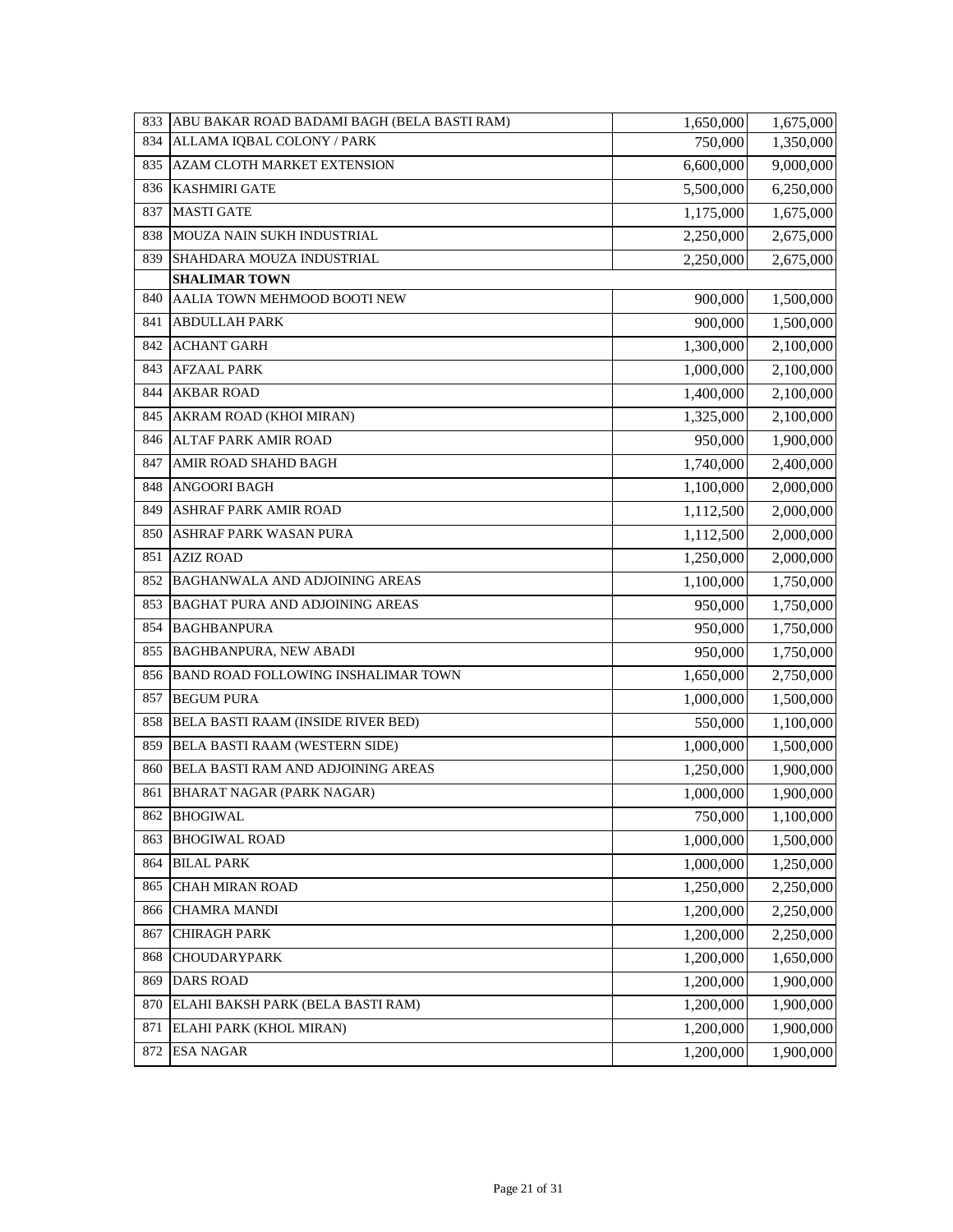| 873 | <b>FAIZ BAGH</b>                    | 1,100,000 | 1,900,000 |
|-----|-------------------------------------|-----------|-----------|
| 874 | <b>FAROOQ GUNJ</b>                  | 1,225,000 | 1,900,000 |
| 875 | <b>FAZAL PARK BELA BASTI RAM</b>    | 1,200,000 | 1,900,000 |
| 876 | G.T. ROAD SITUATED IN SHALAMAR TOWN | 1,625,000 | 1,900,000 |
| 877 | <b>GHARAY SHAH ROAD</b>             | 1,450,000 | 2,100,000 |
| 878 | <b>GHULAM HUSSAIN PARK</b>          | 1,100,000 | 1,900,000 |
| 879 | <b>GUJJAR PURA CHINA SCHEME</b>     | 1,050,000 | 1,900,000 |
| 880 | <b>GUNJ</b>                         | 1,350,000 | 1,900,000 |
| 881 | <b>HAQ NAWAZ ROAD</b>               | 1,500,000 | 2,500,000 |
| 882 | <b>HUSSAIN PARK</b>                 | 1,250,000 | 1,900,000 |
| 883 | IMAM BUKSH PARK (BELA BASTI RAM)    | 1,250,000 | 1,900,000 |
| 884 | IQBAL PARK KHOL MIRAN               | 1,050,000 | 1,900,000 |
| 885 | <b>KACCHU PURA</b>                  | 850,000   | 1,900,000 |
| 886 | KHIZAR ABAD NEW BAGHBANPURA         | 1,100,000 | 1,900,000 |
| 887 | KHOL MIRAN & ADJOINING AREAAS       | 1,200,000 | 1,900,000 |
| 888 | <b>KHOKHAR ROAD</b>                 | 1,650,000 | 2,750,000 |
| 889 | KOT KHAWAJA SAEED & ADJOINING AREAS | 1,050,000 | 1,750,000 |
| 890 | KOT KHAWAJA SAEED (WESTERN SIDE)    | 600,000   | 1,100,000 |
| 891 | KOTLI PEER ABDUL REHMAN             | 850,000   | 1,750,000 |
| 892 | <b>MAIN BAZAR MUJAHID ABAD</b>      | 1,050,000 | 1,900,000 |
| 893 | <b>MAIN BAZAR SHAHWARI</b>          | 1,050,000 | 1,900,000 |
| 894 | <b>MAKHAN PURA</b>                  | 1,000,000 | 1,900,000 |
| 895 | <b>MEHR SUBA PARK</b>               | 1,050,000 | 1,900,000 |
| 896 | <b>MISRI SHAH</b>                   | 1,200,000 | 2,350,000 |
| 897 | MUHAMMADI MOHALLAH                  | 1,200,000 | 2,350,000 |
| 898 | <b>MUHAMMADI PARK</b>               | 1,050,000 | 2,350,000 |
| 899 | <b>MUJAHID ABAD</b>                 | 725,000   | 1,500,000 |
| 900 | <b>NABI BAKSH PARK</b>              | 850,000   | 2,250,000 |
| 901 | NAULAKHA & ADJOINING AREAS          | 1,350,000 | 2,250,000 |
| 902 | NEW MALIK PARK                      | 1,050,000 | 1,650,000 |
|     | 903 NEW SHAD BAGH                   | 1,050,000 | 1,650,000 |
| 904 | NEW WASAN PURA SCHEME NO. 2         | 1,050,000 | 1,650,000 |
| 905 | RAHIM PARK BELA BASTI RAM           | 1,100,000 | 2,250,000 |
| 906 | RAM KISHANWALA                      | 1,100,000 | 2,250,000 |
| 907 | RASHID PURA BAGHBANPURA             | 1,050,000 | 2,250,000 |
| 908 | <b>SAHOWARII</b>                    | 1,050,000 | 1,900,000 |
| 909 | <b>SALEEM PARK KOHL MIRAN</b>       | 1,050,000 | 1,900,000 |
| 910 | <b>SA WAMI NAGAR</b>                | 1,050,000 | 1,900,000 |
| 911 | <b>SEHAR ROAD</b>                   | 1,050,000 | 2,350,000 |
| 912 | <b>SHAD BAGH</b>                    | 1,050,000 | 2,100,000 |
| 913 | SHAHBBAZ ROAD                       | 1,100,000 | 2,100,000 |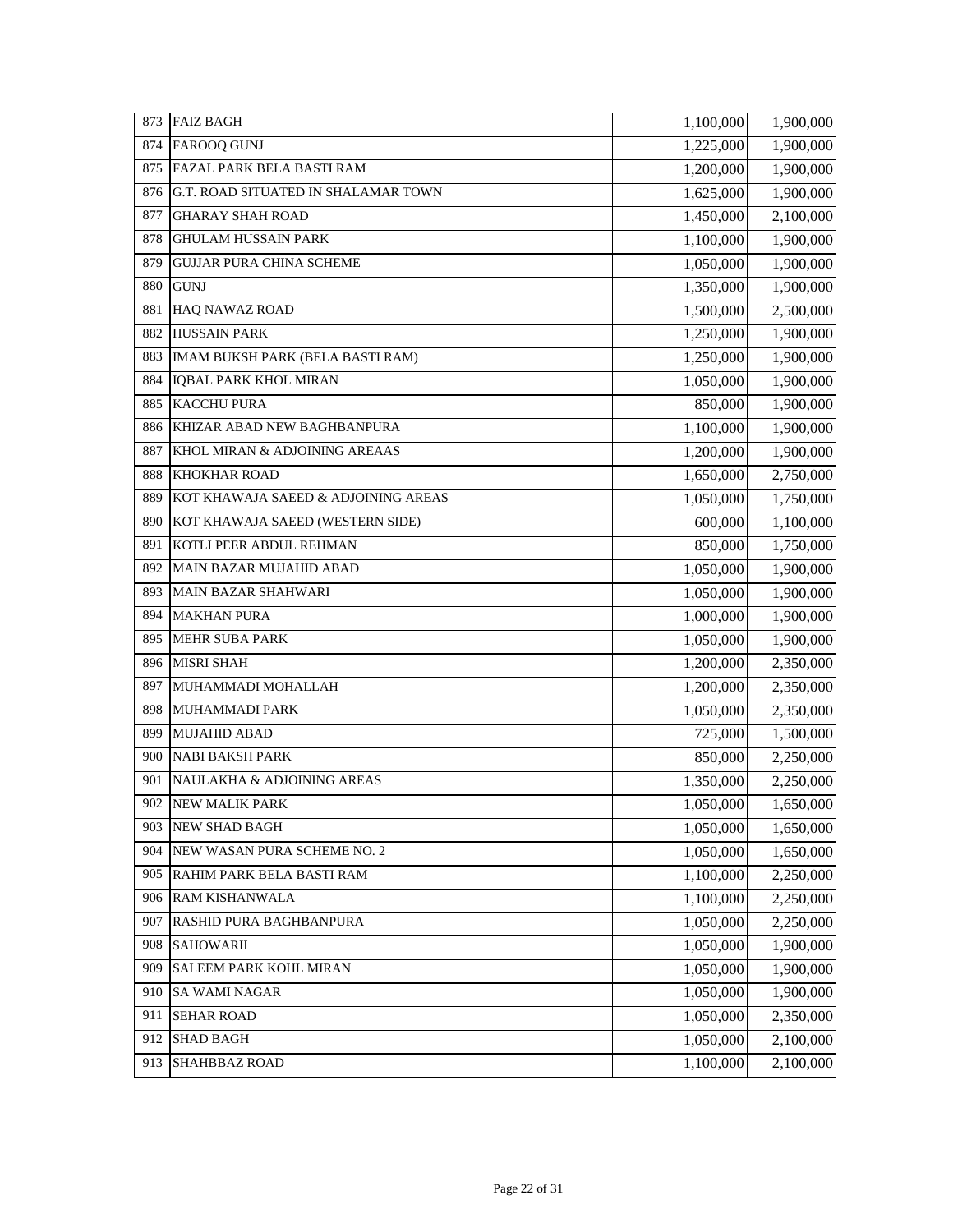| 914<br><b>SHAD BAGH ROAD</b>                          | 1,350,000 | 2,100,000 |
|-------------------------------------------------------|-----------|-----------|
| 915<br><b>SHAHEEN PARK</b>                            | 1,200,000 | 2,100,000 |
| SHAHLIMAR LINK ROAD (REAR)<br>916                     | 1,200,000 | 2,100,000 |
| SHALIMAR LINK ROAD (FRONT)<br>917                     | 1,600,000 | 2,500,000 |
| SHALIMAR TOWN BAGHBANPURA<br>918                      | 900,000   | 2,450,000 |
| <b>SHER SHAH ROAD</b><br>919                          | 900,000   | 2,425,000 |
| <b>SINGH PURA</b><br>920                              | 900,000   | 1,750,000 |
| <b>SIRAJ DIN PARK</b><br>921                          | 900,000   | 1,750,000 |
| <b>SULTAN MEHMOOD ROAD</b><br>922                     | 900,000   | 1,850,000 |
| <b>SULTAN PURA</b><br>923                             | 900,000   | 1,750,000 |
| <b>SULTAN PURA ROAD.</b><br>924                       | 1,500,000 | 2,150,000 |
| TAJ PARK V TAJ GHAZI PARK<br>925                      | 1,000,000 | 1,750,000 |
| <b>TAJ PURA</b><br>926                                | 1,000,000 | 1,750,000 |
| 927<br>TEZAB AHATA.                                   | 950,000   | 1,750,000 |
| <b>TEZAB AHATA ROAD</b><br>928                        | 1,500,000 | 2,150,000 |
| <b>TIBBAAZEEM SHAH</b><br>929                         | 1,100,000 | 1,750,000 |
| <b>TOUHEED PARK</b><br>930                            | 800,000   | 1,750,000 |
| UMER DIN ROAD MAUZA BELA BASTI RAM<br>931             | 1,350,000 | 1,750,000 |
| 932<br>WAITMEN ROAD (NEW)                             | 1,050,000 | 1,700,000 |
| 933<br><b>WASSAN PURA</b>                             | 850,000   | 1,750,000 |
| YAHYA COLONY<br>934                                   | 1,100,000 | 1,750,000 |
| 935<br>YASRAB COLONY RAM KISHANWALA                   | 1,100,000 | 1,750,000 |
| <b>ZAFAR PARK</b><br>936                              | 1,100,000 | 1,500,000 |
| <b>WAGHA TOWN</b>                                     |           |           |
| 937<br><b>ABDULLAH GARDEN</b>                         | 595,000   | 1,350,000 |
| 938<br>ARMED TOWN SHADI PURA                          | 520,000   | 860,000   |
| AL KARIM GARDEN<br>939                                | 725,000   | 1,000,000 |
| 940<br>AL AHMED GARDEN GT ROAD                        | 900,000   | 1,325,000 |
| 941<br>AL GHANI GARDEN, GT ROAD ALL PI-EASES          | 775,000   | 1,225,000 |
| 942<br><b>ALI ALAM GARDEN</b>                         | 825,000   | 1,325,000 |
| 943<br>AL RAHEEM GARDEN ALL PHASE                     | 825,000   | 1,700,000 |
| AL REHMAN GARDEN ALL PHASE<br>944                     | 875,000   | 1,900,000 |
| ASHRIF GARDEN ALL PHASES<br>945                       | 605,000   | 1,400,000 |
| <b>ASID GARDEN</b><br>946                             | 695,000   | 1,000,000 |
| <b>AZIZ GARDEN</b><br>947                             | 720,000   | 1,000,000 |
| <b>CANAL BANK SCHEME</b><br>948                       | 1,350,000 | 3,000,000 |
| 949<br>CANAL POINT (SALAMAT PURA)                     | 1,375,000 | 2,750,000 |
| CANAL VIEW SCHEME<br>950                              | 1,375,000 | 2,150,000 |
| DAROGHA WALA<br>951                                   | 505,000   | 825,000   |
| 952<br>DAROGHA WALA CHOWK TO RING. ROAD MEHMOOD BOOTI | 600,000   | 1,150,000 |
| 953<br>DEVI PURA (UC 38)                              | 500,000   | 900,000   |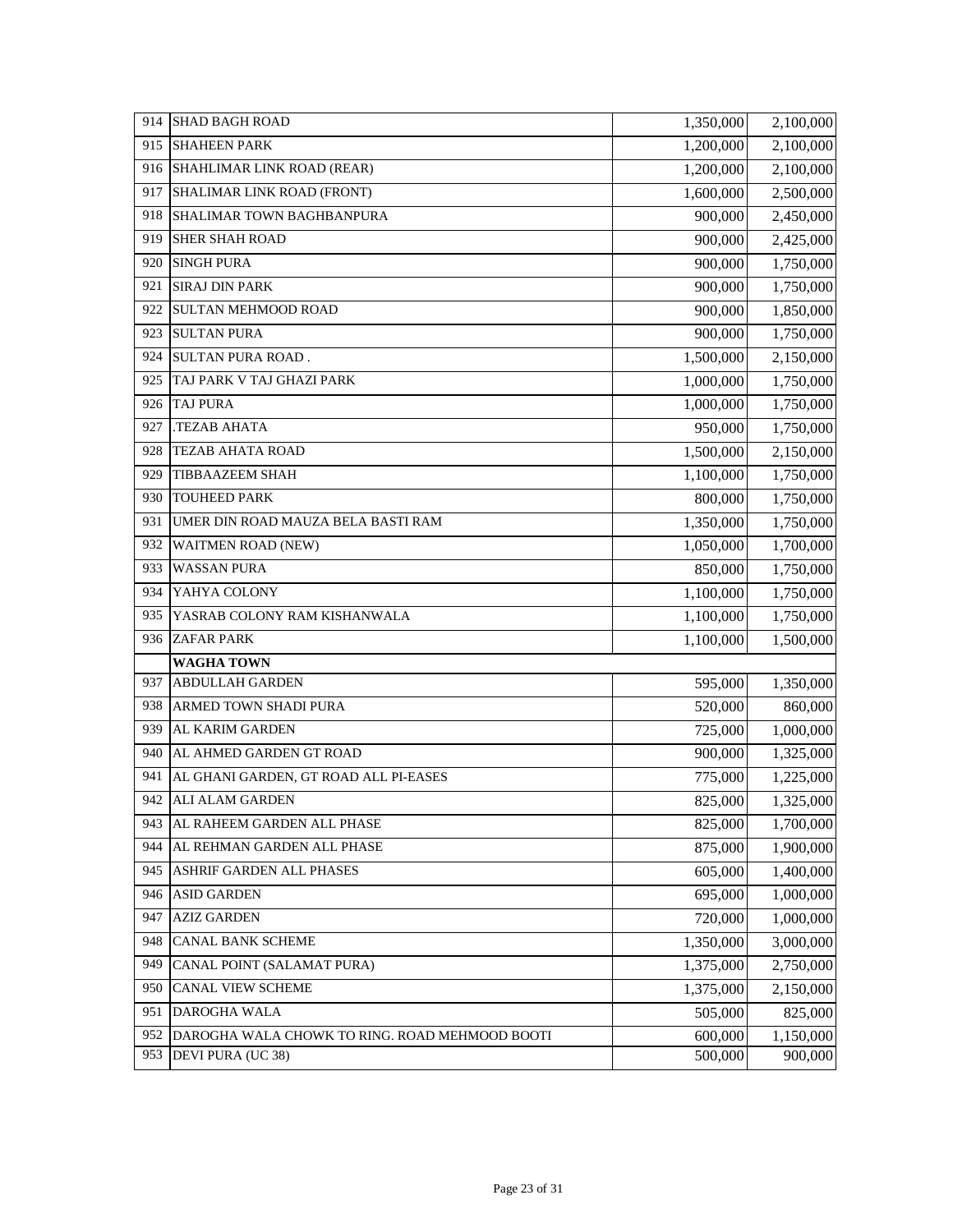| 954 | <b>GARISION GARDEN (KOTLI (BHASI)</b>         | 450,000   | 700,000   |
|-----|-----------------------------------------------|-----------|-----------|
| 955 | <b>GULSHAN SHALIMAR SCHEME</b>                | 850,000   | 1,750,000 |
| 956 | <b>GULSHAN E DAWOOD</b>                       | 587,500   | 835,000   |
| 957 | <b>GULSHAN E HAIDER</b>                       | 617,500   | 955,000   |
| 958 | <b>GULSH&amp;N E YASIN</b>                    | 475,000   | 800,000   |
| 959 | <b>HANIF PARK</b>                             | 900,000   | 2,500,000 |
| 960 | 1BL HOMES, JALLO TOWN                         | 437,250   | 1,750,000 |
| 961 | KOTLI GHASI                                   | 455,000   | 1,000,000 |
| 962 | LAHORE MEDICAL SCHEME ALL PHASES              | 935,000   | 1,500,000 |
| 963 | LAHORE RING ROAD FALLING WAHGA TOWN           | 595,000   | 1,500,000 |
| 964 | <b>LIDHAR</b>                                 | 1,000,000 | 2,200,000 |
| 965 | MAIN GT ROAD FROM SUKH NEHAR IU VA/ARA SATTAR | 977,500   | 1,600,000 |
| 966 | <b>MASUDAN PURA</b>                           | 490,000   | 835,000   |
| 967 | MEHMOOD BOOT!                                 | 700,000   | 1,500,000 |
| 968 | MOEEZ TOWN                                    | 640,000   | 900,000   |
| 969 | <b>MOMAN PURA</b>                             | 750,000   | 1,550,000 |
| 970 | NEW SHALIMAR SCHEME (SALAMAT PURA)            | 562,500   | 830,000   |
| 971 | <b>QILA KHAZANA</b>                           | 500,000   | 750,000   |
| 972 | <b>RIZWAN GARDEST</b>                         | 850,000   | 1,100,000 |
| 973 | <b>SALAMAT PURA</b>                           | 600,000   | 1,750,000 |
| 974 | <b>SHADI PURA</b>                             | 535,000   | 885,000   |
| 975 | SHALIMAR TOWN BAGHBANPURA                     | 700,000   | 1,700,000 |
| 976 | <b>SHARIF GARDEN</b>                          | 1,050,000 | 1,150,000 |
| 977 | SULTAN MAHMOOD ROAD (BAGHBANPURA UC 3-7 & 38) | 900,000   | 1,750,000 |
| 978 | <b>TUFAIL GARDEN</b>                          | 550,000   | 1,100,000 |
| 979 | WARA SATTAR TO JALLO MORE (CANAL BRB BRIDGE)  | 650,000   | 750,000   |
| 980 | PACE WOOD LAND (BEDIAN ROAD)                  | 1,150,000 | 1,402,500 |
| 981 | YOUNIS GARDEN                                 | 562,500   | 885,000   |
| 982 | <b>EDEN GARDEN</b>                            | 700,000   | 1,600,000 |
| 983 | <b>MALIK IRFAN GARDEN</b>                     | 540,000   | 1,225,000 |
| 984 | KANAL FORTS ALL PHASES                        | 935,000   | 1,362,500 |
| 985 | <b>SAJID GARDEN</b>                           | 735,000   | 1,100,000 |
| 986 | <b>NOOR GARDEN</b>                            | 600,000   | 850,000   |
| 987 | <b>GLOBAL VILLAGE</b>                         | 600,000   | 1,300,000 |
| 988 | <b>GHOUS GARDEN ALL PHASES</b>                | 735,000   | 1,225,000 |
| 989 | BILAL GANG HOUSING SCHEME                     | 900,000   | 1,300,000 |
| 990 | NEW JEVAN YADGAR HOUSING SCHEME               | 600,000   | 750,000   |
| 991 | AL WADOOD GARDEN                              | 565,000   | 900,000   |
| 992 | <b>BISMILLAH HOUSING SCHEME</b>               | 825,000   | 1,475,000 |
| 993 | ROYAL VIEW GARDEN                             | 560,000   | 895,000   |
| 994 | MASHALLAH HOUSING SCHEME                      | 625,000   | 1,000,000 |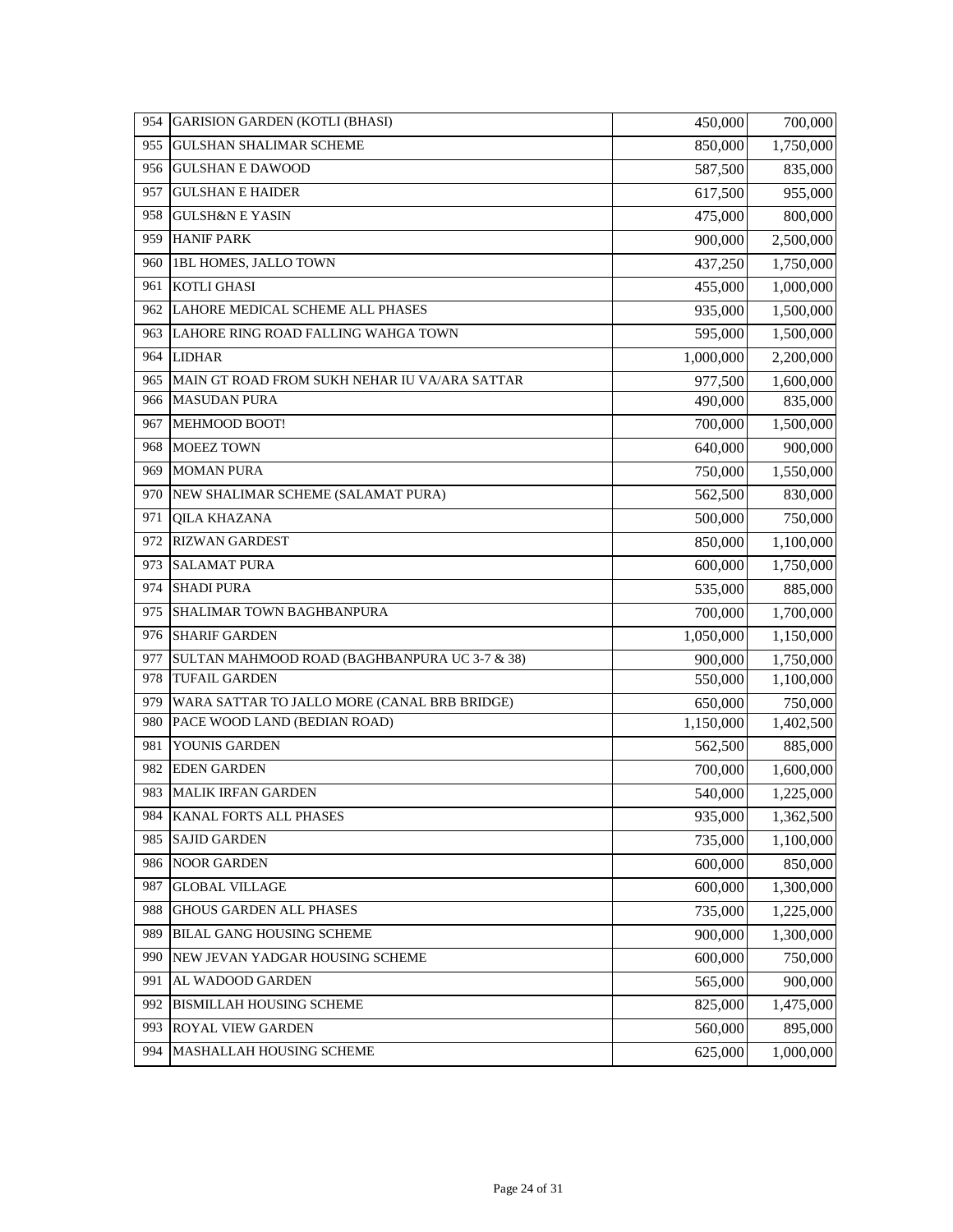| 995  | <b>ISMAIL BLOCK</b>                                        | 850,000   | 1,225,000 |
|------|------------------------------------------------------------|-----------|-----------|
| 996  | AL-HAFEEZ GARDEN                                           | 620,000   | 1,025,000 |
| 997  | <b>GREEN VLLLAS</b>                                        | 625,000   | 1,200,000 |
| 998  | WARA GUJAR TO WAHGA CHOKI                                  | 625,000   | 987,500   |
| 999  | <b>GREEN LAND HOUSING SCHEME</b>                           | 1,075,000 | 1,475,000 |
| 1000 | <b>ALITOWN</b>                                             | 650,000   | 1,200,000 |
| 1001 | AL KHAIR TOWN HOUSING SCHEME                               | 512,500   | 885,000   |
|      | 1002 SKY LAND-TOWN HOUSING SCHEME                          | 1,075,000 | 1,450,000 |
|      | 1003 SHALIMAR INDUSTRIAL TOWN HOUSING SCHEME               | 650,000   | 1,425,000 |
|      | 1004 SHALIMAR VEIW TOWN HOUSING SCHEME (MEHMOOD BOOTI)     | 500,000   | 960,000   |
|      | <b>NISHTAR TOWN</b>                                        |           |           |
|      | 1005 A M FARMS (PVT) LTD (BAGARIAN DHARAM CHAND)           | 600,000   |           |
|      | 1006 AAB PARA SCHEME (AMEERPURA)                           | 690,000   | 2,666,000 |
| 1007 | ACCOUNTS OFFICER COOP SOCIETY BAGARIAN DHARAM CHAND)       | 472,500   | 2,400,000 |
|      | 1008 AKHTER STATE (ATTARI SAROBA)                          | 1,650,000 | 3,300,000 |
|      | 1009 AL AMEEN COOP SOCIETY (LIDHER)                        | 470,000   | 800,000   |
|      | 1010 AL FALAH TOWN (CHANDRAI)                              | 600,000   | 1,500,000 |
|      | 1011 ALI VIEW GARDEN (KEER KHURD)                          | 450,000   | 1,614,600 |
| 1012 | AL NOOR TOWN (AMER SADHU) WCB                              | 2,150,000 | 2,700,000 |
|      | 1013 AMAR SIDHU & ADJOINING ABADIS                         | 525,000   | 2,656,500 |
| 1014 | AMEERPURA & ALL OTHER SOCIETY                              | 745,000   | 1,500,000 |
|      | 1015 ANMOL COOP SOCIETY (BALHAR & DEV KHURD                | 525,000   | 625,000   |
|      | 1016 ASIF TOWN (GAJJUMATA)                                 | 350,000   | 900,000   |
|      | 1017 ATARI SAROBA & ADJOINING ABADIS                       | 1,200,000 | 1,500,000 |
|      | 1018 AUDIT & ACCOUNT COOP. SOCIETY (KACHHA SADHOKI SIDHER) | 450,000   | 2,500,000 |
|      | 1019 AUKAF COLONY (BAGARIAN DHARAM CHAND)                  | 500,000   | 700,000   |
|      | 1020 AWAN BROTHERS SOCIETY                                 | 550,000   | 925,000   |
|      | 1021 AWAN COLONY (BAGARIAN DHARAM CHAND)                   | 500,000   | 650,000   |
|      | 1022 BABU MHAIR TOWN CHRISTIAN (LIDHER)                    | 700,000   | 850,000   |
|      | 1023 BEDIAN ROAD (AHEAD BHATA CHOWK TO ELITE CENTRE)       | 675,000   | 1,412,775 |
|      | 1024 BEDIAN ROAD (R.A BAZAR TO BHATA CHOWK)                | 1,812,500 | 4,250,000 |
|      | 1025 BAGARIAN DHARAM CHAND                                 | 800,000   | 1,100,000 |
|      | 1026 BALHAR                                                | 600,000   | 850,000   |
|      | 1027 BANKER COOP SOCIETY (KAMAHAN)                         | 555,000   | 2,850,000 |
|      | 1028 CAVALRY GROUND (OLD & EXTENSION)                      | 1,550,000 | 3,100,000 |
| 1029 | <b>CHANDRA I</b>                                           | 850,000   | 1,950,000 |
|      | 1030 CHARRAR & ADJOINING ABADIS                            | 750,000   | 1,400,000 |
| 1031 | <b>CHUNG KHURD</b>                                         | 675,000   | 1,850,000 |
|      | 1032 COOP. SOCIETY LHG (BAGARIAN DHARAM CHAND)             | 600,000   |           |
|      | 1033 DEFENCE FORT SCHEME (PVT) (AMER SADHU) WCB            | 1,000,000 | 2,400,000 |
|      | 1034 DEFENCE GARDEN                                        | 1,000,000 | 1,450,000 |
|      | 1035 DEFENCE ROAD (BHOBATIAN TO KACHHA PHATAK)             | 1,600,000 | 2,000,000 |
|      | 1036 DEV KHURD KALAN                                       | 885,000   | 1,025,000 |
|      | 1037 DEVELOPERS GROUPS SCHEME (KOREY)                      | 770,000   | 900,000   |
|      | 1038 DUBAI TOWN (BHOBATIAN)                                | 352,500   | 1,000,000 |
|      | 1039 DULU KALAN                                            | 575,000   | 750,000   |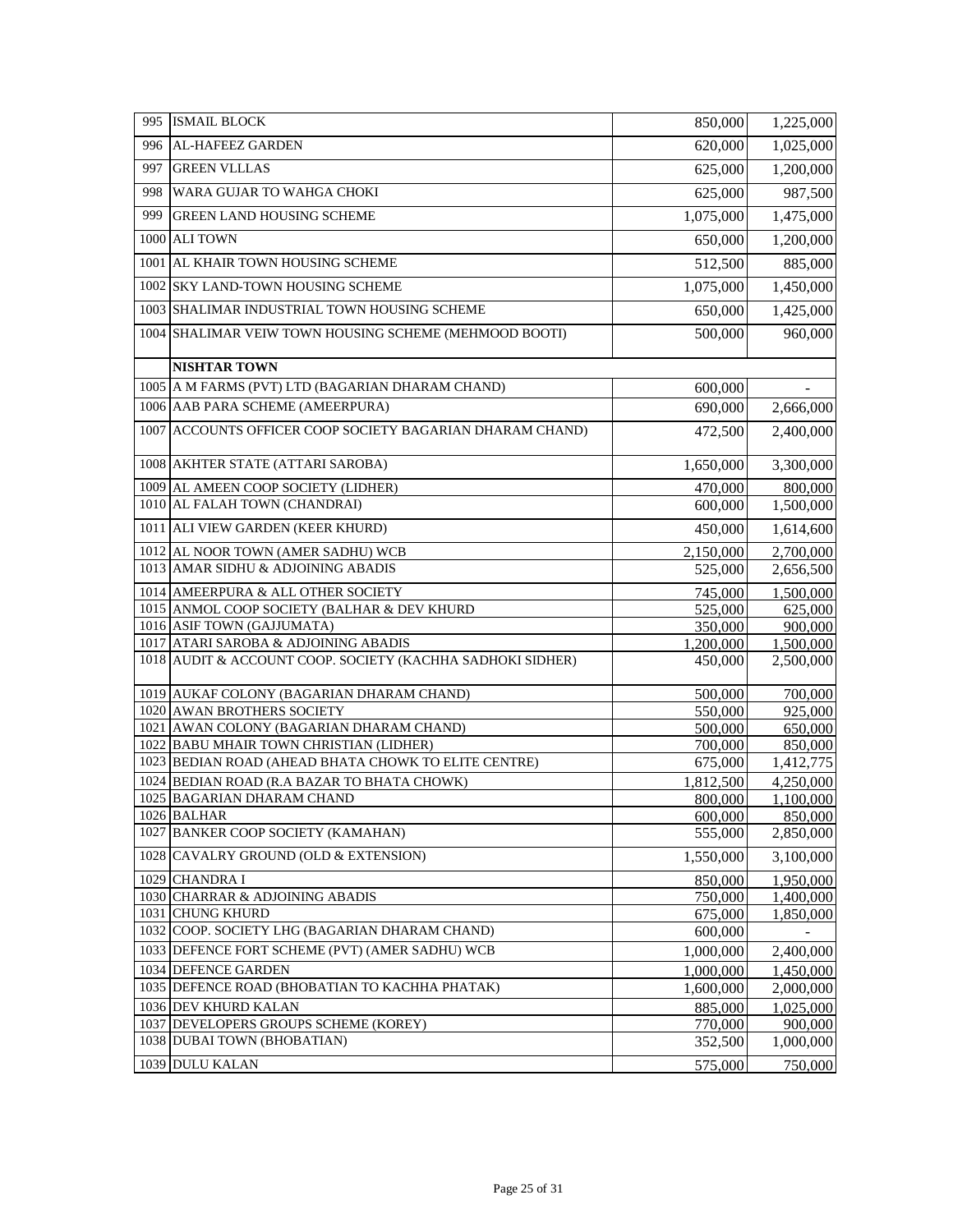| 1040 DULU KHURD                                                                  | 707,500            | 1,250,000            |
|----------------------------------------------------------------------------------|--------------------|----------------------|
| 1041 EDEN COTTAGE ADJACENT DEFENCE                                               | 1,000,000          | 2,000,000            |
| 1042 EDEN SCHEME(DULU KHURD/ GAJJUMATTA)                                         | 715,000            | 1,350,000            |
| 1043 EDEN SOCIETY (BAGARIAN DHARAM CHAND)                                        | 427,500            | 1,750,000            |
| 1044 EDEN LINE VILLA (BHOBATIAN)                                                 | 755,000            | 1,837,500            |
| 1045 FAISAL TOWN (GAJJUMATTA)                                                    | 900,000            | 1,600,000            |
| 1046 FAROOQ COLONY (KOREY / AMER SADHU) WBC                                      | 562,500            | 2,057,500            |
| 1047 FEROZEPUR ROAD (KAHNA TO GULVEHRA)                                          | 725,000            | 1,275,000            |
| 1048 FEROZEPUR ROAD (KOT LAKHPAT TO GAJJUMATTA)                                  | 2,250,000          | 3,600,500            |
| 1049 FEROZEPUR ROAD GANDA NALA TO AMER SIDHU                                     | 2,600,000          | 4,250,000            |
| 1050 GAJJUMATTA & ADJOINING ABADIS                                               | 720,000            | 2,000,000            |
| 1051 GHAUS1A COLONY (KOREY)                                                      | 562,500            | 1,560,000            |
| 1052 GHAZI ROAD (FEROZEPUR ROAD TO JHATTA CHOWK)                                 | 1,358,500          | 3,250,000            |
| 1053 GLAXO TOWN (DULU KHURD & KALAN)                                             | 412,500            | 1,125,000            |
|                                                                                  |                    |                      |
| 1054 GOLDEN EARTH (PVT) LTD. (BAGARIAN) DHARAM CHAND)                            | 650,000            | 1,025,000            |
| 1055 GOVERNMENT TRANSPORT HQ COOP SOCIETY (BALHAR)                               | 480,500            | 1,100,000            |
| 1056 GREEN ACRE SCHEME (AMEER PURA)                                              | 666,500            | 817,000              |
| 1057 GREEN CAP SCHEME (GAJJUMATTA)                                               | 670,000            | 1,225,000            |
| 1058 GREEN TOWN                                                                  | 600,000            | 1,987,500            |
| 1059 GULSHAN E AH BAB PHASE II & SHADAB COLONY (CHANDRAI)                        | 837,500            | 1,716,500            |
|                                                                                  |                    |                      |
| 1060 GULSHAN E AWAN SOCIETY (NANGER)<br>1061 GULSHAN E MUNIR SCHEME (GAJJUMATTA) | 425,000<br>300,000 | 575,000              |
| 1062 GULSTAN COLONY (AMER SIDHU)                                                 | 1,400,000          | 710,000<br>1,750,000 |
| 1063 GULU KOT (DULU KALAN & KHURD)                                               | 390,000            | 600,000              |
| 1064 GURUMANGAT (WCB)                                                            | 870,000            | 3,162,500            |
| 1065 H.B.F.C SOCIETY (KAHAMAN / LEEL)                                            | 1,500,000          | 2,600,000            |
| 1066 HERPALKEY                                                                   | 375,000            | 525,000              |
| 1067 HUMZATOWN (DULU KHURD & KALAN)                                              | 520,000            | 2,019,500            |
| 1068 IE.P.M SOCIETY.                                                             | 625,000            | 1,175,000            |
| 1069 I.S.R.M COOP SOCIETY (BHOBATIAN)                                            | 600,000            | 900,000              |
| 1070 IQBAL PARK & NEW IQBAL PARK (KOREY)                                         | 622,500            | 2,848,500            |
| 1071 IRRIGATION CO OP SOCIETY (CHANDRAI)                                         | 350,000            | 700,000              |
| 1072 ISLAMIC RESEARCH COOP SOCIETY (RHOBATIAN)                                   | 700,000            | 1,250,000            |
| 1073 JADHA TOWN (DULU KHURD & KALAN)                                             | 602,500            | 900,000              |
| 1074 JAIL ROAD (KATCHA TOWARDS CHUNGI)                                           | 915,000            | 1,550,000            |
| 1075 JATHOOL                                                                     | 512,500            | 1,150,000            |
| 1076 K.C.H COOP SOCIETY (SADHOKI)                                                | 575,000            | 925,000              |
| 1077   I K.E.M.0 COOP SOCIETY (SADHOKI / HALLOKI)                                | 550,000            | 875,000              |
| 1078 KACHA ROAD (KAHNA NAU TO ALLWAY PHATAK KACHA)                               | 560,000            | 1,525,000            |
| 1079 KAHNA NAU (INSIDE TOWN COMMITTEE)                                           | 620,000            | 1,275,000            |
| 1080 KAHNA NAU (OUTSIDE TOWN COMMITTEE)                                          | 420,000            | 1,716,000            |
| 1081 KAMAHAN                                                                     | 442,500            | 1,600,000            |
| 1082 KAMAHAN ROAD (BOTH SIDES) ATTARI SAROBA & AMAR SADHU<br><b>AMAR SADHU</b>   | 1,125,000          | 1,833,000            |
| 1083 KEER KALAN                                                                  | 575,000            | 1,625,000            |
| 1084 KEER KHURD                                                                  | 600,000            | 2,250,000            |
| 1085 KHALID TOWN (GAJJUMATTA)                                                    | 525,000            | 1,562,500            |
| 1086 KHALIQ NAGAR (DULU KHURD)                                                   | 450,000            | 1,180,000            |
| 1087 KHAYABAN E AMIN (DULU KALAN)                                                | 525,000            | 1,950,000            |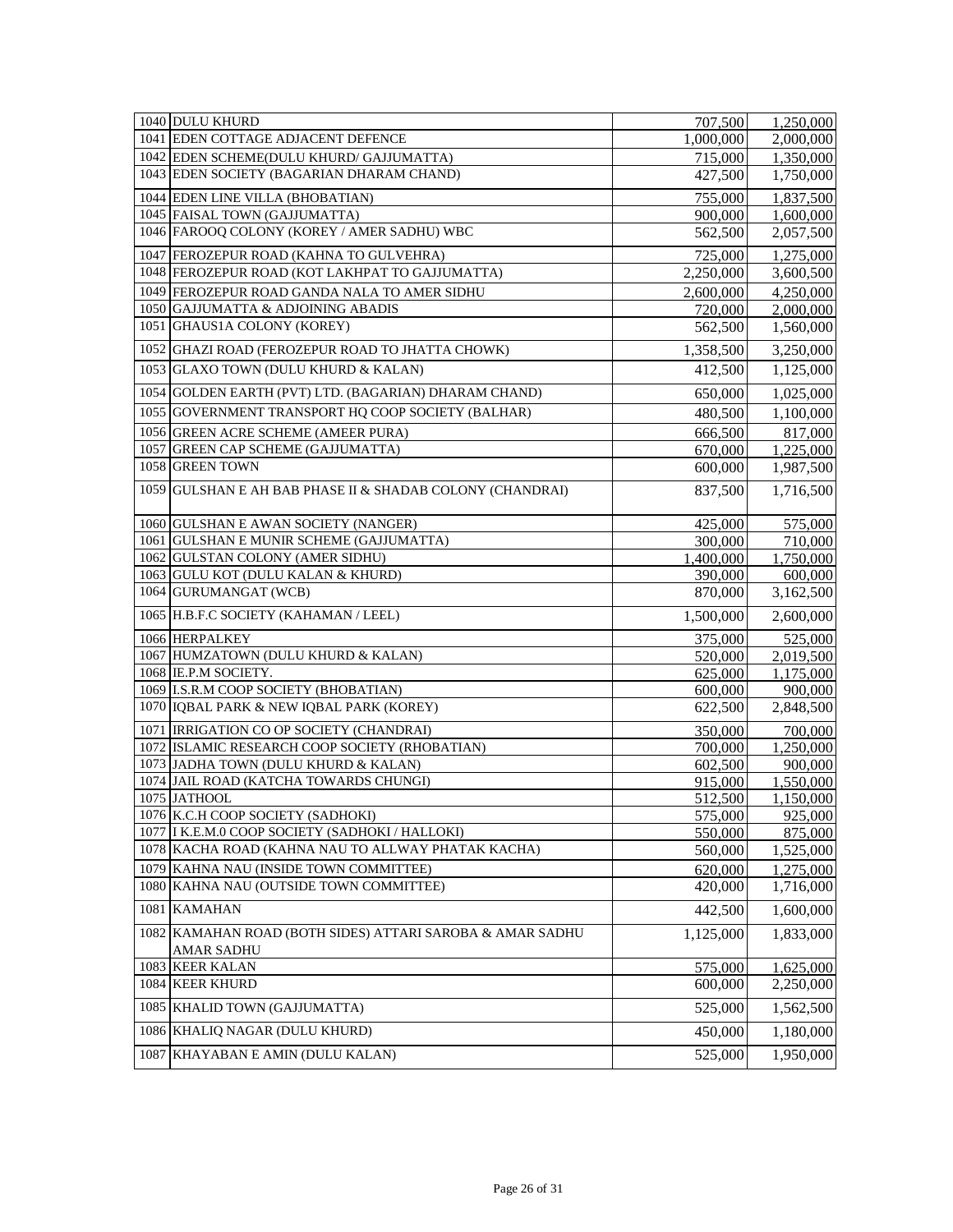| 1088 KHAYABAN E AMIN SCHEME (HALLOKI)                         | 375,000   | 1,500,000  |
|---------------------------------------------------------------|-----------|------------|
| 1089 KOH I NOOR SCHEME (AMER SIDHU) WCB                       | 1,150,000 | 2,750,000  |
| 1090 KOREY I ADJOINING ABADIS                                 | 525,000   | 1,950,000  |
| 1091 KOT LAKHPAT (INDUSTRIAL AREA)                            | 1,850,000 | 2,750,000  |
| 1092 KOT LAKHPAT (JURISDICTON (N.T)                           | 705,000   | 2,750,000  |
| 1093 LAKE CITY HOLDING (PVT) LTD.                             | 1,680,000 | 3,375,000  |
| 1094 LIDHER & ADJOINING ABADIS (WCB)                          | 1,000,000 | 2,975,000  |
| 1095 M/S INDUSTRIAL COOP SOCIETY                              | 840,000   | 1,925,000  |
| 1096 M/S LAHORE GARDEN (ELITE) COOP SOCIETY (KAHNA NAU)       | 337,500   | 1,850,000  |
| 1097 M/S OVERSEAS COOP SOCIETY (BAGARIAN DHARAM CHAND)        | 1,270,000 | 2,250,000  |
| 1098 MADINA COLONY (KOREY)                                    | 525,000   | 2,125,000  |
| 1099 MADINA TOWN / MADINA GARDEN (GAJJUMATTA & DULU KALAN)    | 487,500   | 2,816,500  |
| 1100 MAIN BOULEVARD DEFENCE KHAYABAN E JINNAH                 | 1,800,000 | 11,500,000 |
| 1101 MAIN BOULEVARD KHABAYAN E IQBAL DHA                      | 1,800,000 | 11,500,000 |
| 1102 MAIN RAIWIND ROAD (ALI RAZA ABAD TO BHOBATIAN)           | 510,000   | 1,350,000  |
| 1103 MIAN RAIWIND ROAD (BHOBATIAN TO PAJIL HI HB              | 687,500   | 1,450,000  |
| 1104 MILITARY ACCOUNTS COOP SOCIETY (BAGARIAN DHARAMCHAND)    | 512,500   | 1,150,000  |
| 1105 MILLAT TRACTOR EMPLOYEES CO OP SOCIETY (KACHHA)          | 575,000   | 925,000    |
| 1106 N.B.P OFFICERS CO OP SOCIETY (KAMAHAN)                   | 875,000   | 2,000,000  |
| 1107 NANGAR                                                   | 337,500   | 1,525,000  |
| 1108 NATIONAL INDUSTRIAL FINANCE COOP SOCIETY                 | 620,000   | 1,275,000  |
| 1109 NAU BAHAR SOCIETY                                        | 450,000   | 1,716,000  |
| 1110 NAZ TOWN (SADHOKI)                                       | 487,500   | 1,600,000  |
| 1111 NASHEMAN PARK / TOWN COLONY                              | 1,125,000 | 1,833,000  |
| 1112 NISHAT COLONY (WCB) (CHUNG KHURD)                        | 700,000   | 1,625,000  |
| 1113 NISHTER COLONY                                           | 592,500   | 2,250,000  |
| 1114 OFFICERS COLONY CAVALRY GROUND                           | 2,040,000 | 4,909,000  |
| 1115 OFFICIALS COOP SOCIETY (BAGARIAN DHARAMCHAND)            | 262,500   | 1,180,000  |
| 1116 OVERHEAD BRIDGE TO CHOWK CAVALRY GROUND                  | 2,100,000 | 4,750,000  |
| 1117 OVERSEAS PAKISTANIS FOUNDATION SOCIETY (AMEER PURA)      | 675,000   | 1,750,000  |
| 1118 PCSIR (STAFF) COOP (SADHOKI / BAGARIAN DHARAMCHAND)      | 525,000   | 2,750,000  |
| 1119 PAK ARAB SOCIETY (CHANDRAI)                              | 1,190,500 | 1,950,000  |
| 1120 PAKISTAN MEDICAL COOP SOCIETY (TAROGILL)                 | 375,000   | 2,750,000  |
| 1121 PAKISTAN RANGER COOP SOCIETY (SADHOKI)                   | 450,000   | 2,750,000  |
| 1122 PHAMANITES SOCIETY (KAMAHAN, LEEL, KOT WADAVA & JATHOOL) | 600,000   | 2,400,000  |
| 1123 PHED COOP SOCIETY (BHOBATIAN)                            | 345,000   | 1,750,000  |
| 1124 PUNJAB CO-OP SOCIETY (AMER SADHU " & KAMAHAN)            | 1,775,000 | 1,925,000  |
| 1125 PUNJAB PARK (PHASE I & III (GAJJUMATTA)                  | 637,500   | 1,850,000  |
| 1126 PUNJAB SMALL INDUSTRY COOP (CHUNG KHURD & L1DHER)        | 622,500   | 2,250,000  |
| 1127 QUAID E A2AM INDUSTRIAL ESTATE                           | 1,840,435 | 3,344,118  |
| 1128 R.A BAZAR & ADJOINING ABADIS                             | 600,000   | 2,816,500  |
| 1129 REHMAN GARDEN (CHUNG KHURD)                              | 1,000,000 | 1,500,000  |
| 1130 RORANWALA                                                | 575,000   | 900,000    |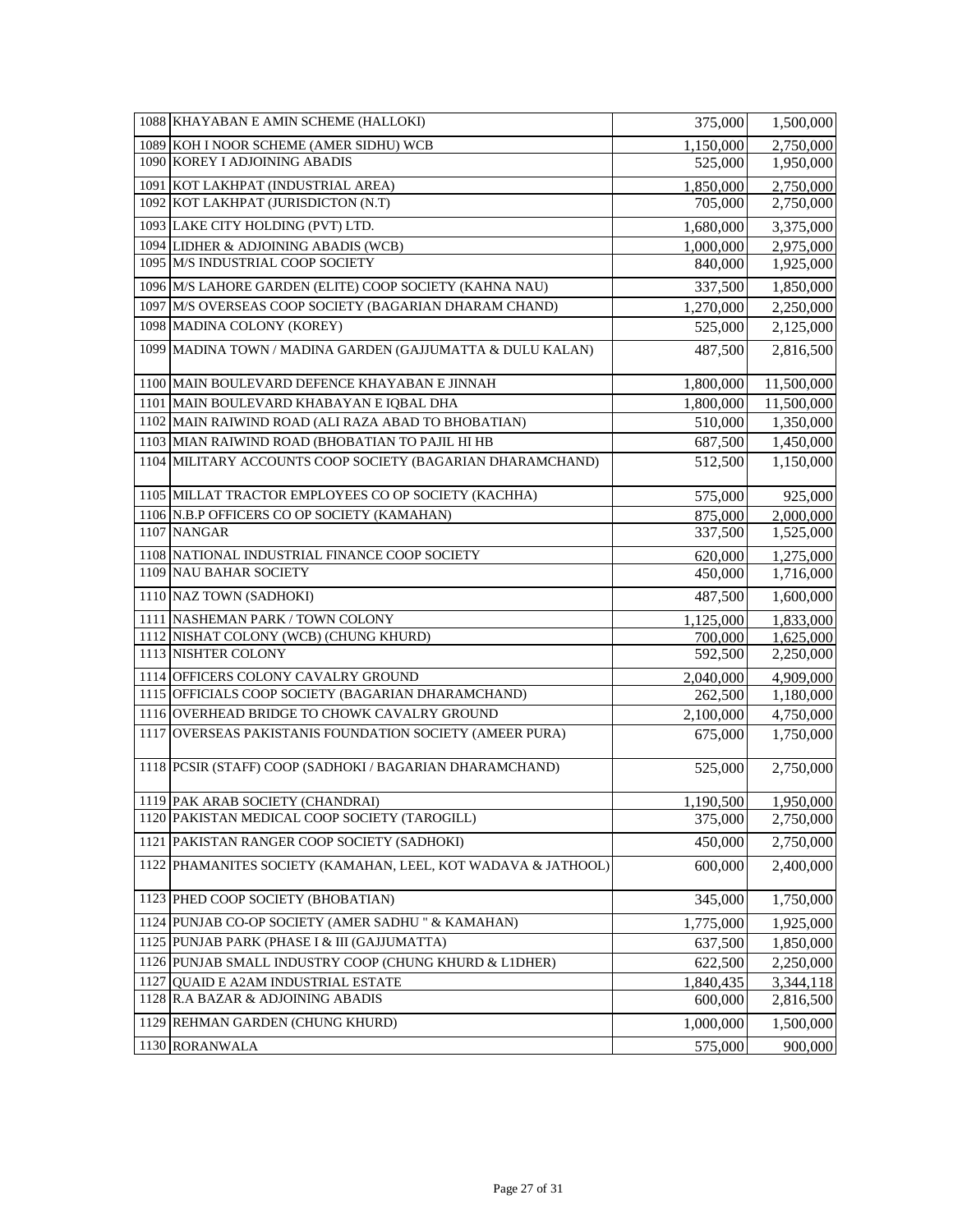| 1131 SAADAT COOP SOCIETY (BAGARIAN' DHARAM CHAND & NAGAR)                                                | 600,000   | 900,000                |
|----------------------------------------------------------------------------------------------------------|-----------|------------------------|
| $1132$ SADHOKI                                                                                           | 600,000   | 855,000                |
| 1133 SARGODHA COOP SOCIETY (BHOBATIAN)                                                                   | 1,037,500 | 1,400,000              |
| 1134 SAROBA GARDEN (ATTARI SAROBA)                                                                       | 800,000   | 1,550,000              |
| 1135 SHAH TAJ COLONY (KOREY)                                                                             | 562,500   | 1,687,500              |
| 1136 SHALIMAR TOWN (GAJJUMATTA)                                                                          | 675,000   | 1,500,000              |
| 1137 SHARIF ABAD TOWN (GAJJUMATTA)                                                                       | 617,500   | 900,000                |
| 1138 SHA UKAT TOWN (AMER SIDHU) WCB                                                                      | 875,000   | 1,115,000              |
| 1139 SHERAZ VILLAZ (I & II) (KOREY).                                                                     | 600,000   | 1,675,000              |
| 1140 SITARA COLONY (AMER SIDHU)                                                                          | 750,000   | 1,500,000              |
| 1141 STATE LIFE (HERPALKAY IDE)                                                                          | 1,000,000 | 6,000,000              |
| 1142 STATE LIFE SCHEME (KAMAHAN)                                                                         | 1,000,000 | 1,700,000              |
| 1143 SUI NORTHERN OFFICER SOCIETY (KAMAHAN)                                                              | 1,200,000 | 7,000,000              |
| 1144 SUPER TOWN & NEW SUPER TOWN IKOREY)                                                                 | 637,500   | 1,775,000              |
| 1145 SUPERIOR COURT COOP SOCIETY (AMEERPURA)                                                             | 450,000   | 1,525,000              |
| 1146 T & T EMPLOYEES COOP SCHEME (AMEER PURA)                                                            | 600,000   | 1,000,000              |
| 1147 TAHAIT                                                                                              | 575,000   | 850,000                |
| 1148 TARIQ GARDEN SCHEME (SADHOKI)                                                                       | 1,000,000 | $\overline{2,}300,000$ |
| 1149 TELECOMMUNICATION COOP SOCIETY (BHOBATTAN)                                                          | 600,000   | 1,350,000              |
| 1150 THE COOP ENGINEERING TOWN (NANGAR)                                                                  | 875,000   | 1,250,000              |
| 1151 TIPM COOP SOCIETY (SADHOKI)                                                                         | 500,000   | 1,150,000              |
| 1152 TOWNSHIP SCHEME                                                                                     | 1,000,000 | 2,250,000              |
| 1153 U.E.T EMPLOYEES COOP SOCIETY (SADHOKI)                                                              | 600,000   | 1,750,000              |
| 1154 VENUS SCHEME (ATTARI SAROBA & CHANDRAI)                                                             | 800,000   | 1,425,000              |
| 1155 WAHEED BROTHERS COLONY (ATTARI SAROBA)                                                              | 1,250,000 | 2,250,000              |
| 1156 WALTON ROAD                                                                                         | 2,500,000 | 4,500,000              |
| 1157 YASIN TOWN (AMER SADHU) WCB                                                                         | 950,000   | 1,325,000              |
| 1158 YOUHANABAD                                                                                          | 587,500   | 875,000                |
| 1159 YOUSAF TOWN (ATTARI SAROBA)                                                                         | 600,000   | 1,750,000              |
| 1160 ZAHOOR TOWN (LLDHAR)                                                                                | 600,000   | 2,265,000              |
| 1161 ZAM ZAM SCHEME (PVT) (KACHHA)                                                                       | 350,000   | 800,000                |
| 1162 ZAMAN PARK (KOREY)                                                                                  | 558,773   | 837,500                |
| 1163 AL MADINA ROAD/MAIN MARKET TOWNSHIP                                                                 | 725,000   | 1,000,000              |
| 1164 COLLEGE ROAD                                                                                        | 1,208,334 | 3,553,572              |
| 1165 AL-MAYA HOUSING SOCIETY (JUCKAY)                                                                    | 745,000   | 900,000                |
| 1166 SHARIF PARK & GREEN AVENEU WULKAY)                                                                  | 350,000   | 400,000                |
| 1167 CENTRAL PARK HOUSING SCHEME (FEROZEPUR ROAD JULKAY)                                                 | 775,000   | 1,412,500              |
| 1168 AL-JANAT-UL-KUBRA TOWN (KAHNA KOHNA)                                                                | 525,000   | 925,000                |
| 1169 ELITE TOWN (KAHNA KOHNA)                                                                            | 237,500   | 1,500,000              |
| 1170 NASHMAN IQBAL SOCIETY (BAGRIAN DHARAM                                                               | 1,000,000 | 2,287,500              |
| CHAND)<br>1171 NASHMAN IQBAL SOCIETY (SADHOKI)                                                           |           |                        |
|                                                                                                          | 717,500   | 1,625,000              |
| 1172 GOLDEN SOCIETY (BAGRIAN DHARAM CHAND)<br>1173 ARMY WELFARE TRUST SOCIETY (TUKRA SHAH ALAM. JANJATY) | 450,000   | 1,030,000              |
|                                                                                                          | 800,000   | 1,037,500              |
| 1174 GREATER LAHORE (JANJATY)                                                                            | 475,000   | 1,225,000              |
| 1175 FAZAIYA HOUSING SCHEME (JANJATY, CHAK-62 & KOT JEEVAN MAL)                                          | 900,000   | 2,250,000              |
|                                                                                                          |           |                        |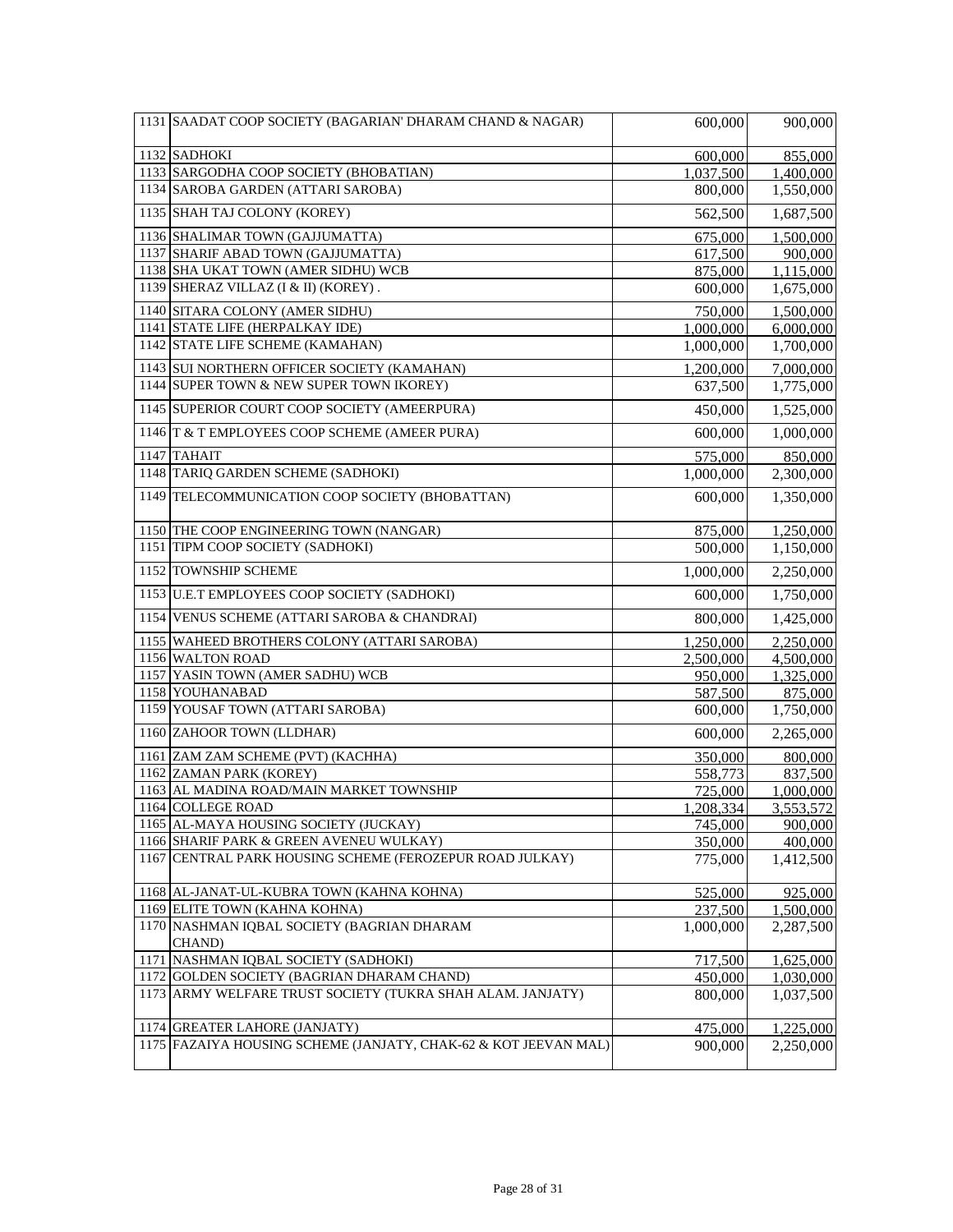| 1176 THE GREATER LAHORE COOPERATIVE SOCIETY / CHINAR BAGH          | 700,000 | 1,950,000 |
|--------------------------------------------------------------------|---------|-----------|
| (KHANA NEPAL & TAROGIL)                                            |         |           |
| 1177 BEACON HOUSE (TAROGIL & ASAL LAKHOWAL)                        | 650,000 | 1,775,000 |
| 1178 BAHRIA NASHAMAN (ATTU ASAL)                                   | 650,000 | 1,125,000 |
| 1179 KAMAHAN ADJACENT TO DHA                                       | 800,000 | 1,225,000 |
| 1180 KARBATH                                                       | 700,000 | 1,200,000 |
| 1181 PUNJAB PARK (GAJJUMATA)                                       | 600,000 | 1,350,000 |
| 1182 MEDINA TOWN (GAJJUMATA)                                       | 781,250 | 1,640,000 |
| 1183 EDEN HOMES HOUSING SCHEME GAJJUMATA)                          | 600,000 | 1,530,000 |
| 1184 EDEN DEVELOPERS (CHAK-62 KOT JEEVAN MAL)                      | 630,000 | 1,600,000 |
| 1185 PEARL GARDEN (KAHAN KOHNA)                                    | 500,000 | 925,000   |
| 1186 MADNI GARDEN (KHANA KOHNA)                                    | 650,000 | 1,412,500 |
| 1187 REHAN GARDEN (KHANA KOHNA)                                    | 700,000 | 2,460,000 |
| 1188 KAHNA CANAL VIEW (KHANA KOHNA)                                | 600,000 | 1,698,500 |
| 1189 MUBARAK TOWN (ATTARI SAROBA)                                  | 600,000 | 2,450,000 |
| 1190 MARYUM PARK (DULLU KALAN)                                     | 670,000 | 1,805,000 |
| 1191 UMAR TOWN (DULLU KALAN)                                       | 600,000 | 2,312,500 |
| 1192 HAJI PARK (DULLU KALAN)                                       | 600,000 | 1,933,000 |
| 1193 PRIME HOMES (DULLU KALAN)                                     | 600,000 | 2,230,000 |
| 1194 PACKAGES LTD HOUSING SCHEME DULLU KALAN)                      | 550,000 | 1,100,000 |
| 1195 PHARMA NIGHT HOUSING SCHEME KAMAHAN)                          | 482,500 | 900,000   |
| 1196 WYETH EMPLOYEES COOPERATIVE HOUSING                           | 585,000 | 860,000   |
| SOCIETY LTD (HALLOKI)                                              |         |           |
| 1197 SAHAR ASSOCIATE PVT LTD. (HALLOKI)                            | 450,000 | 875,000   |
| 1198 OFFICERS & EXECUTIVE COOPERATIVE HOUSING<br>SOCIETY (HALLOKI) | 850,000 | 2,000,000 |
| 1199 RAVIAN COOPERATIVE HOUSING SOCIETY (HALLOKI)                  | 850,000 | 2,250,000 |
| 1200 TELECOM COOPERATIVE HOUSING SOCIETY                           | 335,000 | 775,000   |
| (HALLOKI)<br>1201 PAKISTAN ACRICATES HOUSING SOCIETY (SADHOKI)     | 335,000 | 775,000   |
|                                                                    |         |           |
| 1202 NATIONAL POLICE FOUNDATION HOUSING SOCIETY                    | 525,000 | 1,000,000 |
| (SADHOKI)                                                          |         |           |
| 1203 NESPAK EMPLOYEES HOUSING SCHEME (SADHOKI)                     | 800,000 | 1,750,000 |
| 1204 ENGINEERING UNIVERSITY EMPLOYEES SOCIETY                      | 800,000 | 1,225,000 |
| (SADHOKI)                                                          |         |           |
| 1205 DREAM GARDEN (FATEH SINGH WALA)                               | 600,000 | #REF!     |
| 1206 BEHRIA EDUCATION CITY (LADEKAY OUCHEY)                        | 375,000 | 1,000,000 |
| 1207 LDA CITY                                                      | 475,000 | 3,775,000 |
| 1208 WOMEN HOUSING SOCIETY (CHAK NO.62<br>KOTJEVANMAL)             | 500,000 | 950,000   |
| 1209 SPRING MEADOWS FARM HOUSING SOCIETY (RORA)                    | 750,000 | 1,000,000 |
| 1210 GHOUSIA PARK (KAHNA NAU)                                      | 525,000 | 900,000   |
| 1211 GULSHAN E SHAFIQ AND GULSHAN E AZEEM                          | 575,000 | 775,000   |
| (KAHNA NAU)                                                        |         |           |
| 1212 HAMZA COLONY (KAHNA NAU)                                      | 600,000 | 1,150,000 |
| 1213 ANWAR TOWN (THEH PUNJU)                                       | 400,000 | 750,000   |
| 1214 BAU YOUSAF COLONY (THEH PUNJU)                                | 350,000 | 550,000   |
| 1215 DARA TOWN (THEH PUNJU)                                        | 450,000 | 700,000   |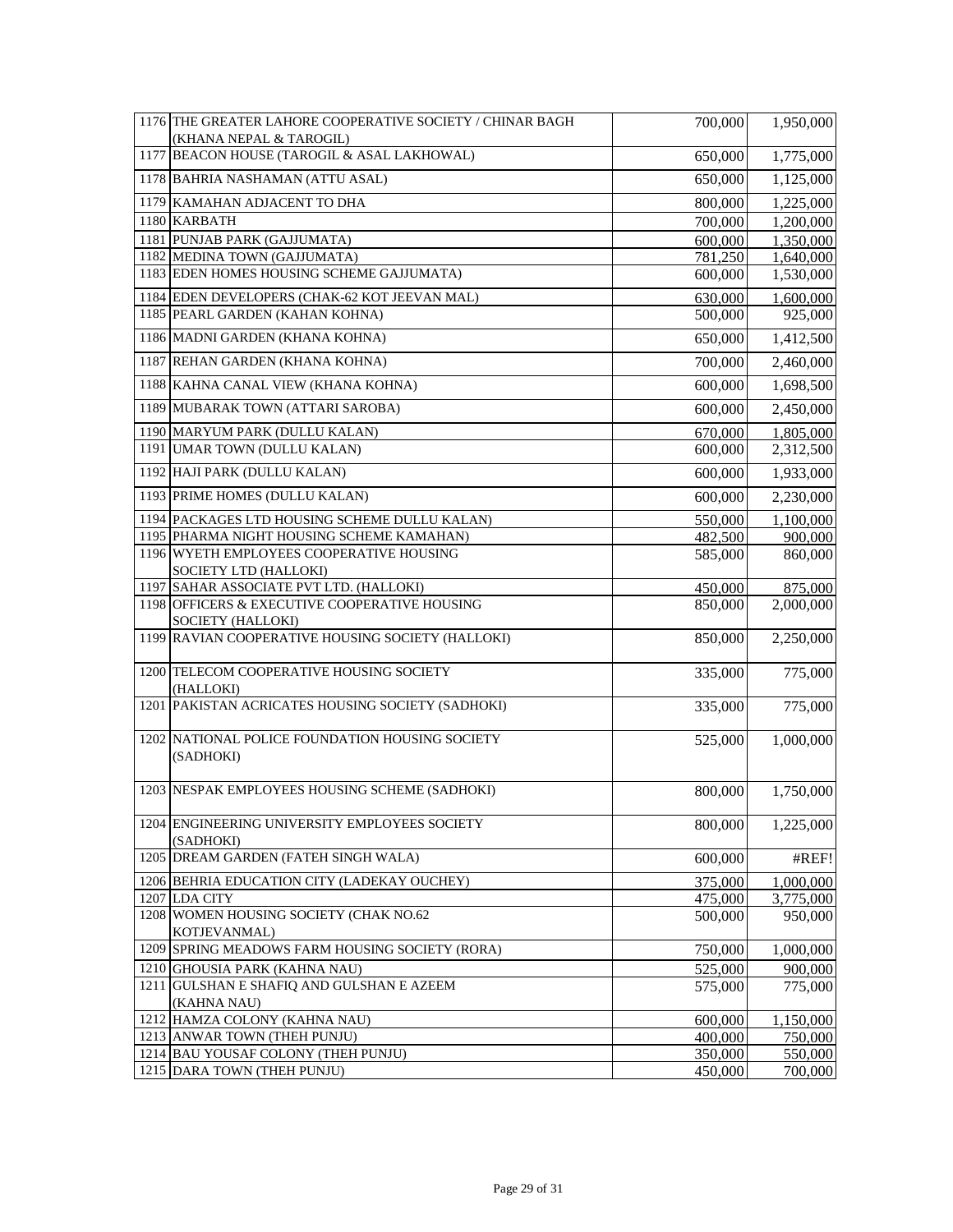|      | 1216 FAISAL TOWN (THEH PUNJU)                                       | 1,350,000 | 3,300,000  |
|------|---------------------------------------------------------------------|-----------|------------|
|      | 1217 MASHKOOR TOWN (THEHPUNJU)                                      | 435,000   | 1,250,000  |
|      | 1218 BAKHSHISH PURA                                                 | 3,375,000 | 5,725,000  |
|      | 1219 BANKERS AVENUE COOPERATIVE' HOUSING SOCIETY                    | 800,000   | 2,750,000  |
|      | <b>LIMITED</b>                                                      |           |            |
|      | 1220 SUI NORTHEN GAS OFFICERS COOP SOCIETY (PHASE-I)                | 1,100,000 | 7,000,000  |
|      |                                                                     |           |            |
|      | 1221 DEFENCE PHASE I                                                | 1,350,000 | 6,000,000  |
|      | 1222 DEFENCE PHASE-I SECTOR SHOPS                                   |           | 4,800,000  |
|      | 1223 DEFENCE PHASE 1 SECTOR K                                       | 1,350,000 | 6,000,000  |
|      | 1224 DEFENCE PHASE 1 SECTOR K SECTOR SHOPS                          |           | 4,800,000  |
|      | 1225 DEFENCE PHASE II                                               | 1,350,000 | 6,000,000  |
|      | 1226 DEFENCE PHASE II SECTOR SHOPS                                  |           | 4,800,000  |
|      | 1227 DEFENCE PHASE III                                              | 1,500,000 | 6,200,000  |
|      | 1228 DEFENCE PHASE III SECTOR SHOPS                                 |           | 5,000,000  |
|      | 1229 DEFENCE PHASE III YZ Block                                     | 1,500,000 | 10,125,000 |
|      | 1230 DEFENCE PHASE III YZ Block SECTOR SHOPS                        |           | 8,125,000  |
|      | 1231 DEFENCE PHASE IV                                               | 1,600,000 | 6,200,000  |
|      | 1232 DEFENCE PHASE IV SECTOR SHOPS                                  |           | 5,850,000  |
|      | 1233 DEFENCE PHASE V EXCLUDING M-BLOCK                              | 1,750,000 | 10,200,000 |
|      | 1234 DEFENCE PHASE V EXCLUDING M-BLOCK SECTOR SHOPS                 |           | 6,000,000  |
|      | 1235 DEFENCE PHASE V EXT. (M-BLOCK)                                 | 1,000,000 | 7,000,000  |
|      | 1236 DEFENCE PHASE V EXT. (M-BLOCK) SECTOR SHOPS                    |           | 5,850,000  |
|      | 1237 DEFENCE PHASE VI EXCLUDING C, M & N BLOCKS                     | 1,400,000 | 7,000,000  |
|      | 1238 DEFENCE PHASE VI EXCLUDING C, M & N BLOCKS SECTOR SHOPS        |           | 5,850,000  |
|      | 1239 DEFENCE PHASE VI BLOCKS C, M & N                               | 1,200,000 | 7,000,000  |
|      | 1240 DEFENCE PHASE VI BLOCKS C, M & N - SECTOR SHOPS                |           | 5,850,000  |
|      | 1241 DEFENCE PHASE VII EXCLUDING P, Q, T, U, X, Y & Z2 SECTORS      | 1,150,000 | 4,500,000  |
|      | 1242 DEFENCE PHASE VII EXCLUDING P, Q, T, U, X, Y & Z2 SECTORS -    |           | 4,000,000  |
|      | 1243 DEFENCE PHASE VII SECTORS P, Q, T, U, X, Y & Z2                | 1,150,000 | 4,500,000  |
|      | 1244 DEFENCE PHASE VII SECTORS P, Q, T, U, X, Y & Z2 - SECTOR SHOPS |           | 4,000,000  |
|      | 1245 DEFENCE PHASE VIII - EX PARK VIEW                              | 1,350,000 | 6,400,000  |
|      | 1246 DEFENCE PHASE VIII - EX PARK VIEW - SECTOR SHOPS               |           | 5,400,000  |
|      | 1247 DEFENCE PHASE VIII - EX AIR AVENUE                             | 1,000,000 | 5,500,000  |
|      | 1248 DEFENCE PHASE VIII - EX AIR AVENUE - SECTOR SHOPS              |           | 4,400,000  |
|      | 1249 DEFENCE PHASE VIII - SECTORS W & T                             | 1,350,000 | 6,000,000  |
|      | 1250 DEFENCE PHASE VIII - SECTORS W & T - SECTOR SHOPS              |           | 5,000,000  |
|      | 1251 DEFENCE PHASE VIII - SECTORS U & V                             | 1,000,000 | 5,400,000  |
|      | 1252 DEFENCE PHASE VIII - SECTOR S                                  | 1,000,000 | 5,400,000  |
|      | 1253 DEFENCE PHASE VIII - SECTOR Y                                  | 650,000   | 5,400,000  |
|      | 1254 DEFENCE PHASE VIII - SECTORS X                                 | 1,000,000 | 5,400,000  |
|      | 1255 DEFENCE PHASE VIII - SECTORS Z (IVY GREEN)                     | 1,000,000 | 5,400,000  |
|      | 1256 DEFENCE PHASE VIII - SECTORS Z (IVY GREEN) - SECTOR SHOPS      |           | 3,400,000  |
|      | 1257 DEFENCE PHASE VIII - COMMERCIAL BROADWAY- A, B, C, D           |           | 8,000,000  |
|      | 1258 DEFENCE PHASE IX - TOWN                                        | 850,000   | 4,500,000  |
|      | 1259 DEFENCE PHASE IX - TOWN - SECTOR SHOPS                         |           | 4,000,000  |
| 1260 | DEFENCE PHASE IX - PRISM SECTORS - A, P, Q                          | 850,000   | 4,600,000  |
| 1261 | DEFENCE PHASE IX - PRISM SECTORS - A, P, Q - SECTOR SHOPS           |           | 4,000,000  |
| 1262 | DEFENCE PHASE IX - PRISM ALL SECTORS EXCLUDING A,P, Q & J           | 700,000   | 4,500,000  |
| 1263 | DEFENCE PHASE IX - PRISM ALL SECTORS EXCLUDING A, P, Q & J - SECTO  |           | 4,000,000  |
| 1264 | DEFENCE PHASE IX - PRISM J-SECTOR                                   | 700,000   | 4,000,000  |